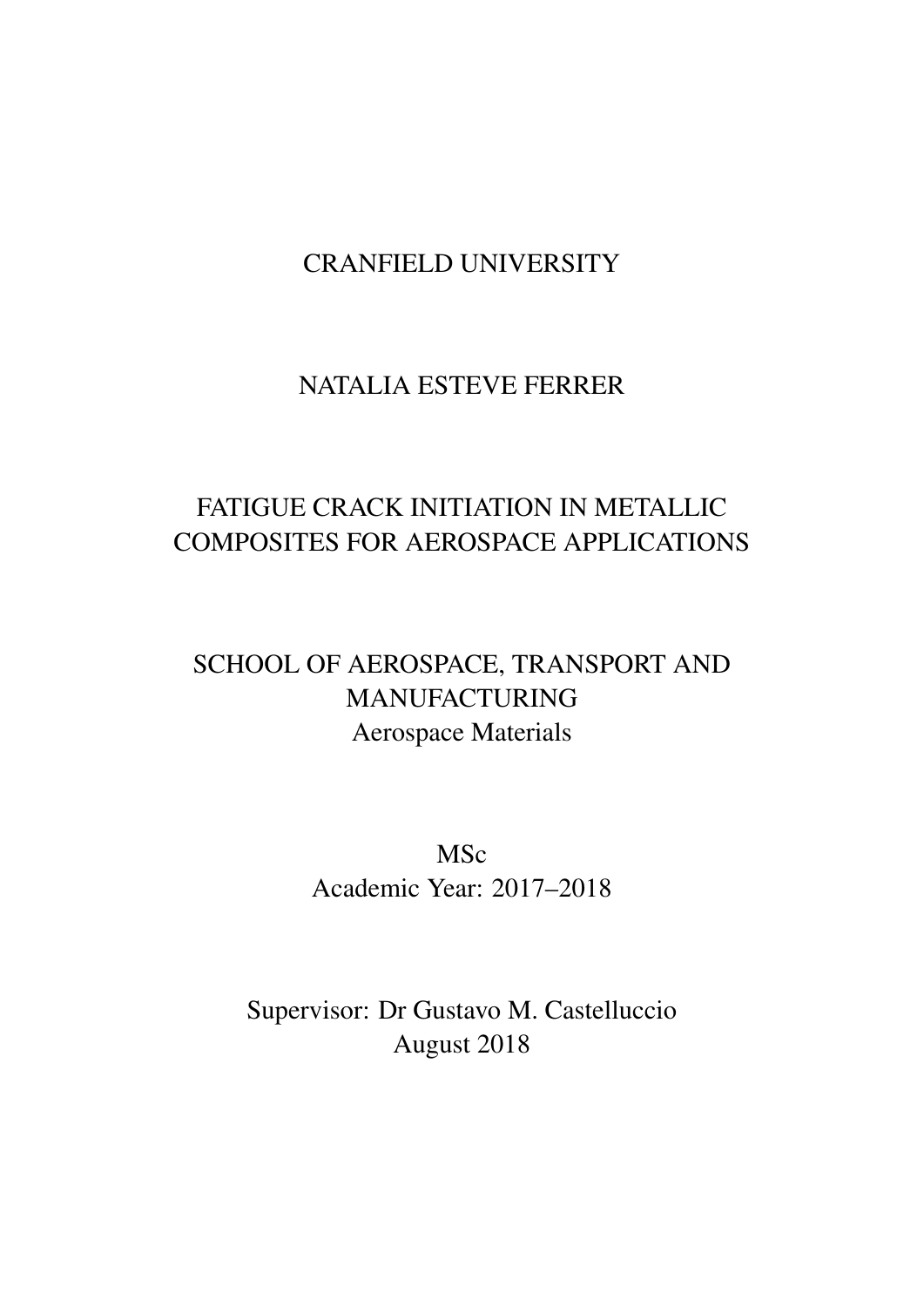### CRANFIELD UNIVERSITY

### SCHOOL OF AEROSPACE, TRANSPORT AND MANUFACTURING Aerospace Materials

#### MSc

Academic Year: 2017–2018

### NATALIA ESTEVE FERRER

### Fatigue crack initiation in metallic composites for aerospace applications

Supervisor: Dr Gustavo M. Castelluccio August 2018

This thesis is submitted in partial fulfilment of the requirements for the degree of MSc.

 c Cranfield University 2018. All rights reserved. No part of this publication may be reproduced without the written permission of the copyright owner.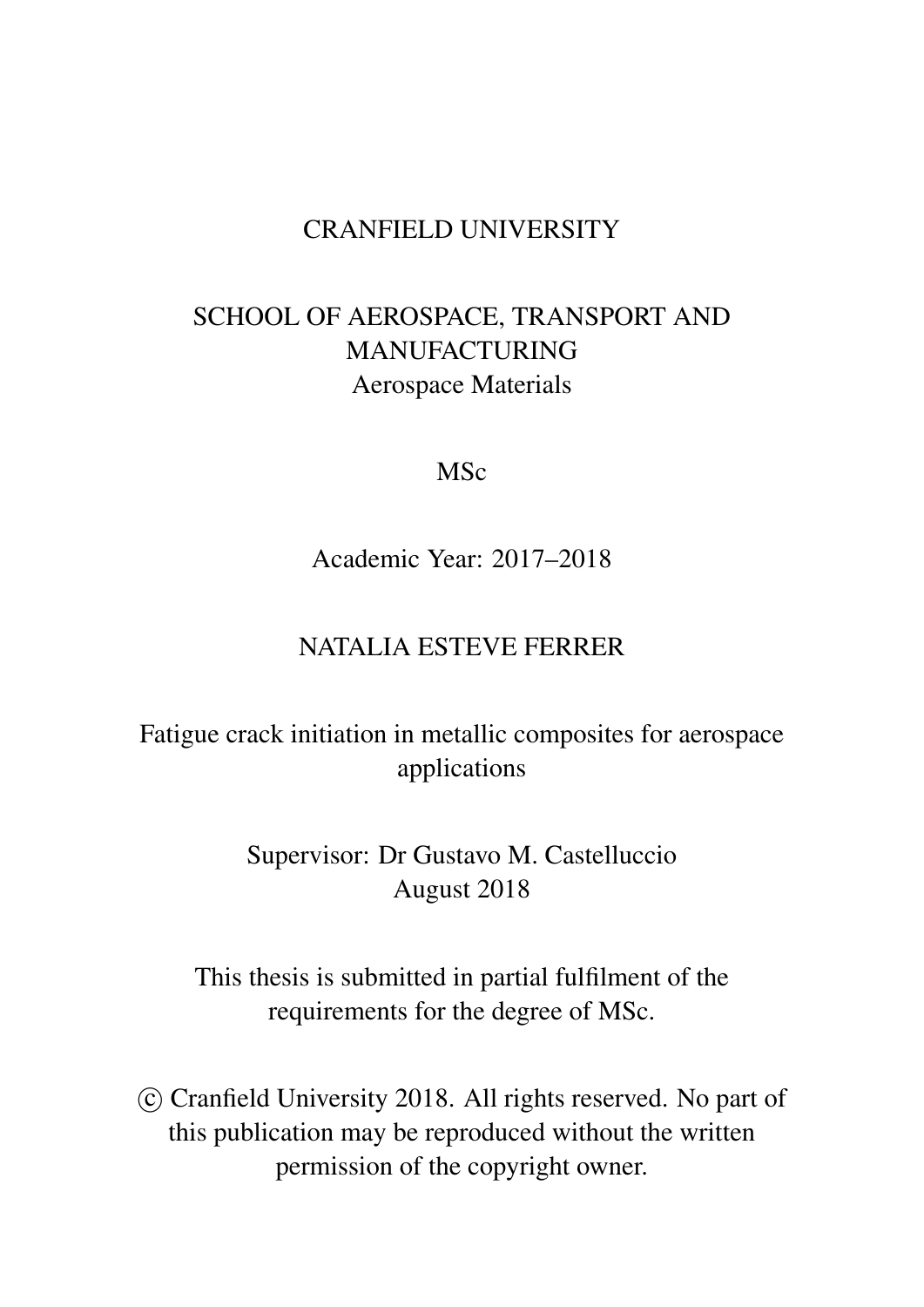## <span id="page-2-0"></span>Abstract

Metallic composites are widely used in the aerospace industry due to the combination of low density and high resistance that they offer. Potential applications for them are found in the compressor of jet engines, airframes or spacecraft structures. One of the most important issues in these structures is the fatigue resistance of their components, since most of them are subjected to cyclic loads during their lives. Therefore, determining their durability plays a crucial role in terms of safety, cost and time in their maintenance. The time consumed in the crack initiation stage is usually considered to be a considerable amount of the total fatigue life. Hence, the aim of this project is to understand and analyse the main causes of fatigue crack initiation in metallic composites and estimate the number of cycles required to grow a crack until intolerable values. Several cases that represent the most common causes of fatigue crack initiation in these materials are studied to determine the most critical situation. Three different propagation laws are used to predict the small crack growth rate. Moreover, influence of the environment in each case is also considered to determine the most adverse circumstances. Therefore, a crack initiated in the matrix surface is found to be the most detrimental situation.

### Keywords

Fatigue crack initiation; metallic composites; plastic strain; small crack propagation; propagation rate; strain-life correlation; fibre debonding; fibre breaking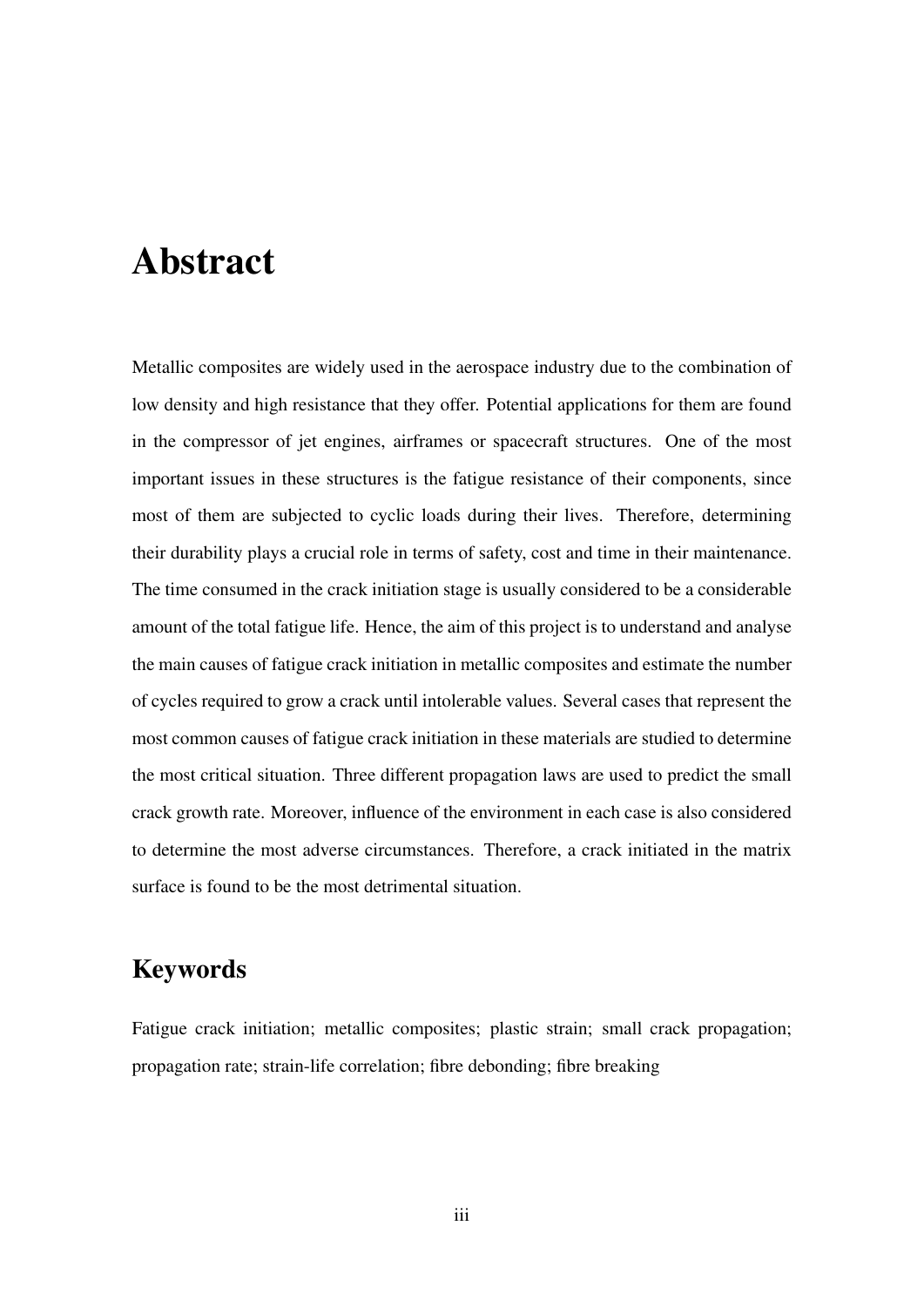## <span id="page-3-0"></span>**Contents**

|                | <b>Abstract</b>                                   | iii                                                             |
|----------------|---------------------------------------------------|-----------------------------------------------------------------|
|                | <b>Contents</b>                                   | iv                                                              |
|                | <b>List of Figures</b>                            | vi                                                              |
|                | <b>List of Tables</b>                             | vii                                                             |
|                | <b>List of Abbreviations</b>                      | viii                                                            |
|                | <b>Acknowledgements</b>                           | ix                                                              |
| $\mathbf{1}$   | <b>Introduction</b><br>1.1<br>Scope<br>1.2<br>1.3 | $\mathbf 1$<br>$\mathbf{1}$<br>$\overline{2}$<br>$\overline{2}$ |
| $\overline{2}$ | <b>Literature review</b><br>2.1<br>2.2<br>2.3     | 3<br>$\overline{3}$<br>$\overline{3}$<br>$\overline{4}$         |
| 3              | <b>Methodology</b><br>3.1<br>3.2<br>3.3           | 11<br>11<br>11<br>20                                            |
| 4              | <b>Results</b><br>4.1<br>4.2<br>4.3               | 23<br>23<br>23<br>26                                            |
| 5              | <b>Discussion</b>                                 | 31                                                              |
| 6              | <b>Conclusions</b>                                | 35                                                              |
| A              | <b>CURES</b> approval                             | 36                                                              |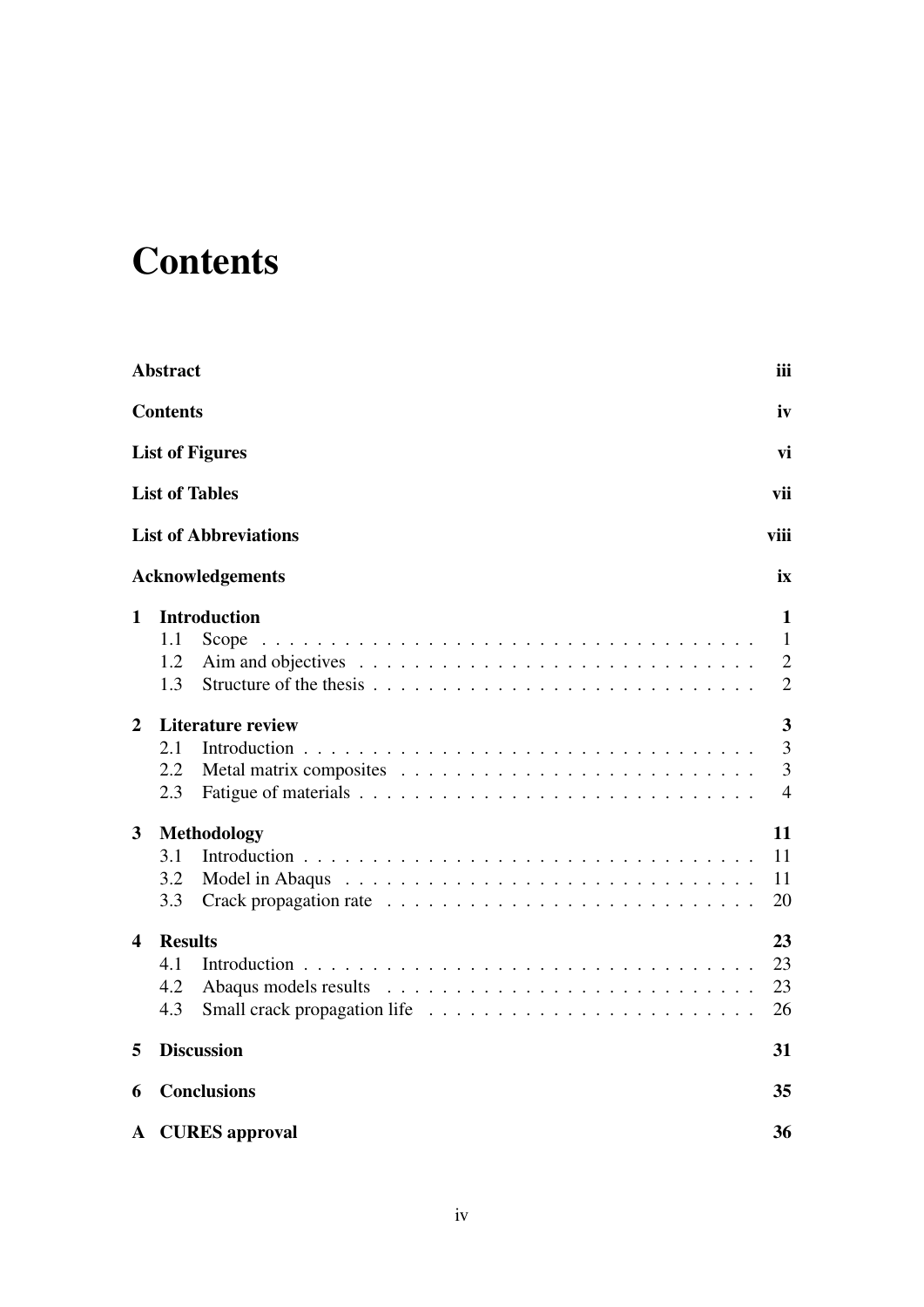| <b>CONTENTS</b>                                    | v  |
|----------------------------------------------------|----|
| <b>B</b> Supervisor confirmation for longer report | 37 |
| <b>References</b>                                  | 38 |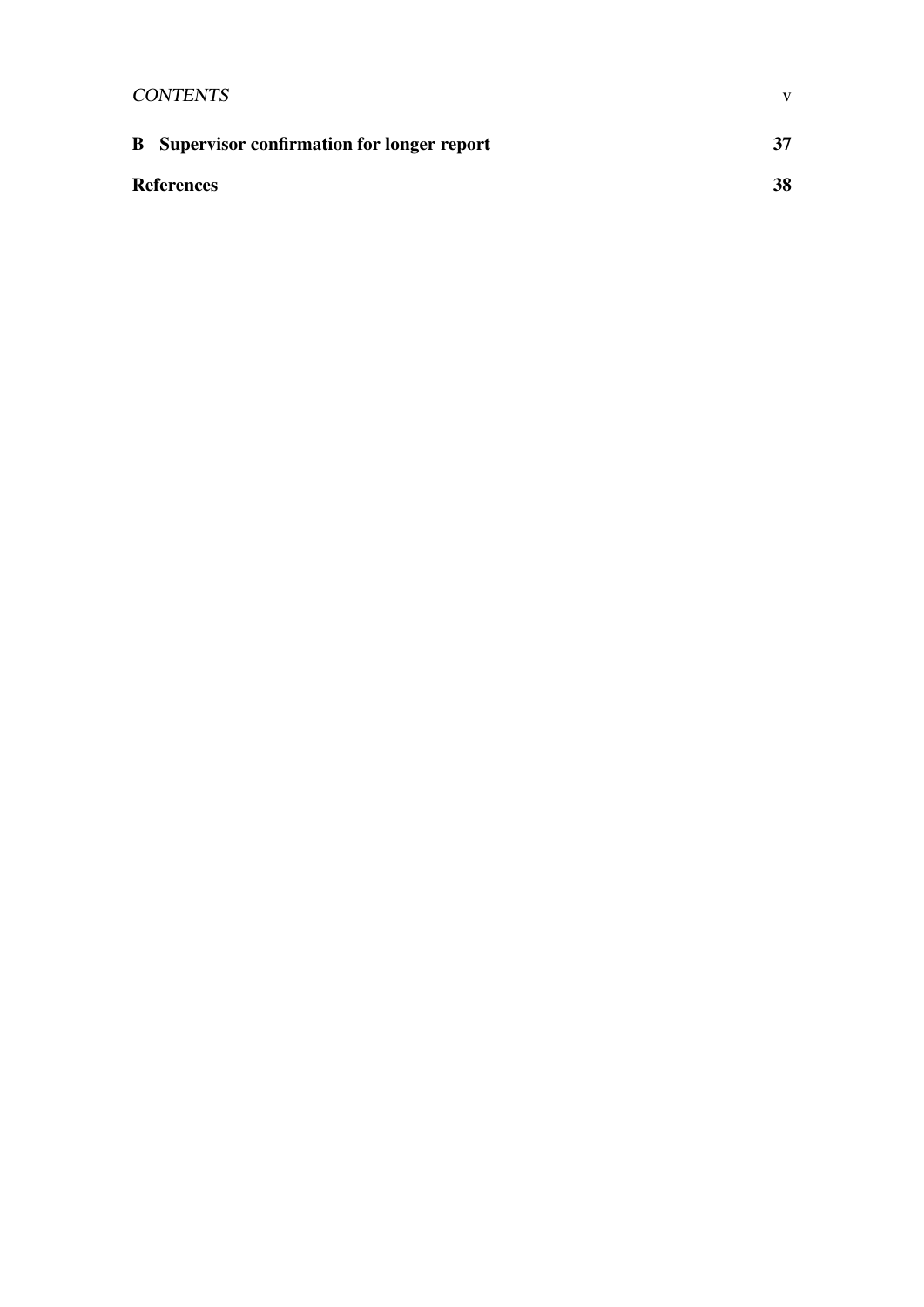## <span id="page-5-0"></span>List of Figures

| 2.1 | Hysteresis loop with cyclic hardening behaviour.                                         | 5              |
|-----|------------------------------------------------------------------------------------------|----------------|
| 2.2 |                                                                                          | $\mathfrak{S}$ |
| 2.3 |                                                                                          | $\overline{7}$ |
| 2.4 |                                                                                          | 8              |
| 3.1 |                                                                                          | 12             |
| 3.2 |                                                                                          | 13             |
| 3.3 |                                                                                          | 15             |
| 3.4 |                                                                                          | 16             |
| 3.5 |                                                                                          | 16             |
| 3.6 | Evolution of the plastic strain range on each cycle. $\dots \dots \dots \dots$           | 17             |
| 3.7 |                                                                                          | 18             |
| 3.8 |                                                                                          | 20             |
| 3.9 |                                                                                          | 20             |
| 4.1 | Values of plastic strain range for both hardening behaviours subjected to                |                |
|     |                                                                                          | 24             |
| 4.2 | Evolution of plastic strain in Case 3 during the loading cycles for both                 |                |
|     |                                                                                          | 25             |
| 4.3 |                                                                                          | 25             |
| 4.4 |                                                                                          | 26             |
| 4.5 | Crack propagation prediction in Case 3 for both hardening behaviours and                 |                |
|     |                                                                                          | 27             |
| 4.6 | Crack propagation prediction for the second correlation in Cases 3 and 7                 |                |
|     | assuming the same environment. $\ldots \ldots \ldots \ldots \ldots \ldots \ldots \ldots$ | 27             |
| 4.7 | Crack propagation prediction for the second correlation in Cases 3 and 7                 |                |
|     |                                                                                          | 28             |
| 4.8 | Life prediction based on the second correlation for external and internal                |                |
|     | cracks considering the environment. $\ldots \ldots \ldots \ldots \ldots \ldots \ldots$   | 29             |
| 4.9 | Evolution of plastic strain in Case 3 during the loading cycles for the                  |                |
|     | displacements applied. $\ldots \ldots \ldots \ldots \ldots \ldots \ldots \ldots \ldots$  | 30             |
|     | 4.10 Life prediction for different loadings in Case 3 using the second correlation. 30   |                |
|     |                                                                                          |                |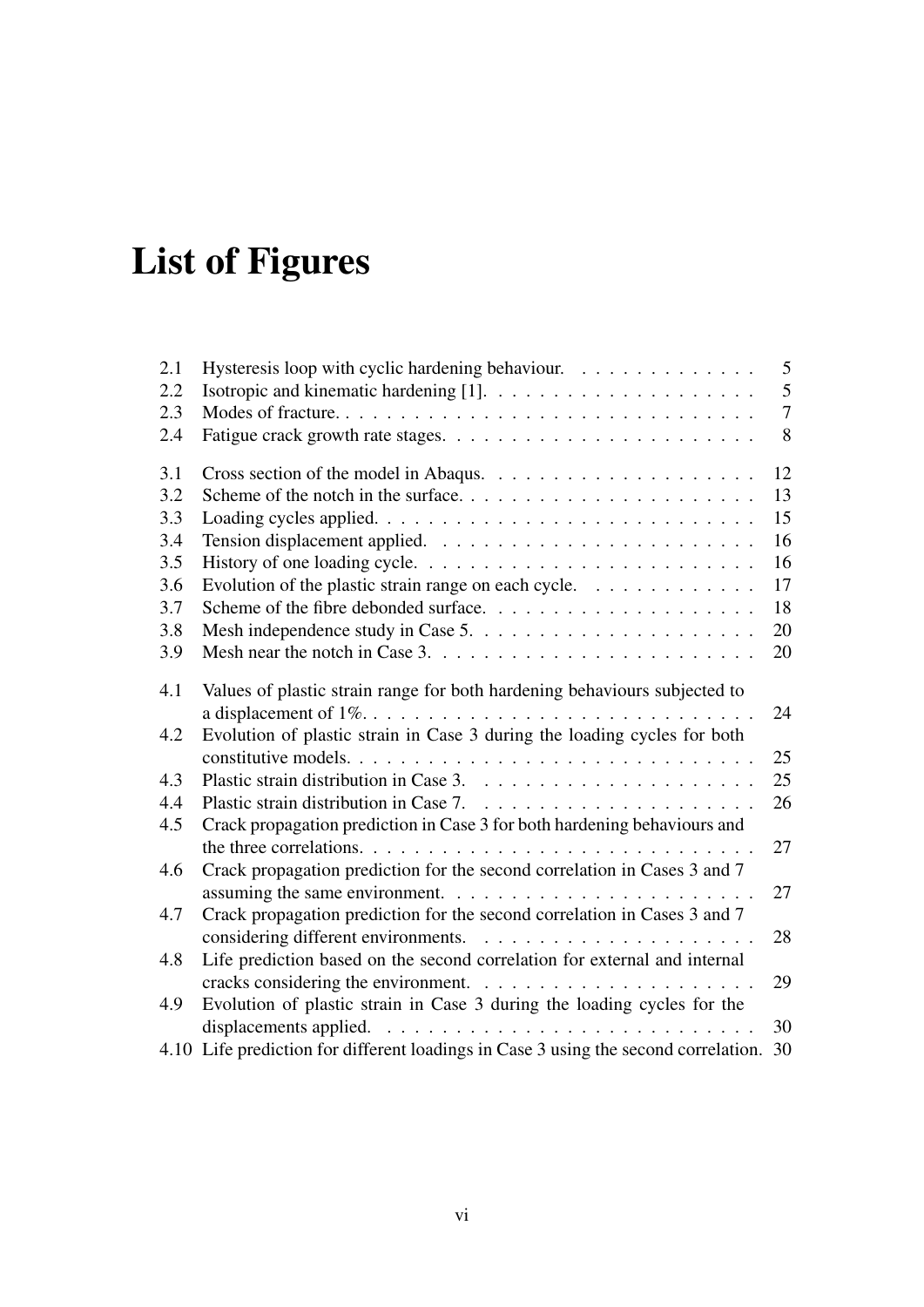## <span id="page-6-0"></span>List of Tables

| 3.2 Material behaviour and properties of each part of the model. 14                                                                                                 |  |
|---------------------------------------------------------------------------------------------------------------------------------------------------------------------|--|
|                                                                                                                                                                     |  |
|                                                                                                                                                                     |  |
| 4.1 Number of cycles to grow a crack from $3\mu$ m to 2 mm in Cases 3 and 7<br>for the propagation laws with both constitutive models. $\dots \dots \dots \dots$ 29 |  |
| 5.1 Numerical results for both constitutive models for Case 3 and 7. 32                                                                                             |  |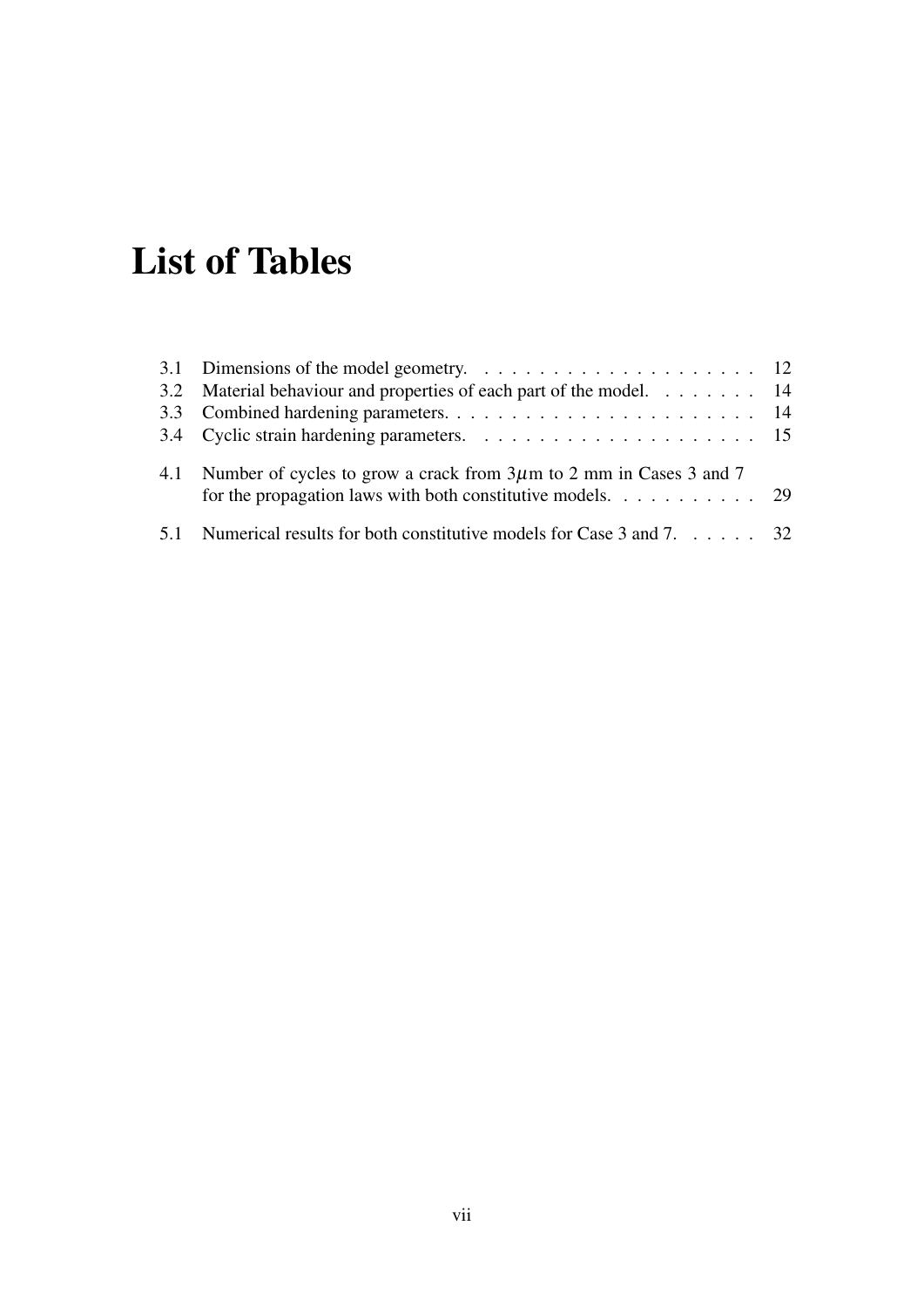## <span id="page-7-0"></span>List of Abbreviations

| <b>MMCs</b> | <b>Metal Matrix Composites</b>           |
|-------------|------------------------------------------|
| 2D          | <b>Two Dimensions</b>                    |
| <b>LEFM</b> | <b>Linear Elastic Fracture Mechanics</b> |
| PE.         | <b>Plastic Strain</b>                    |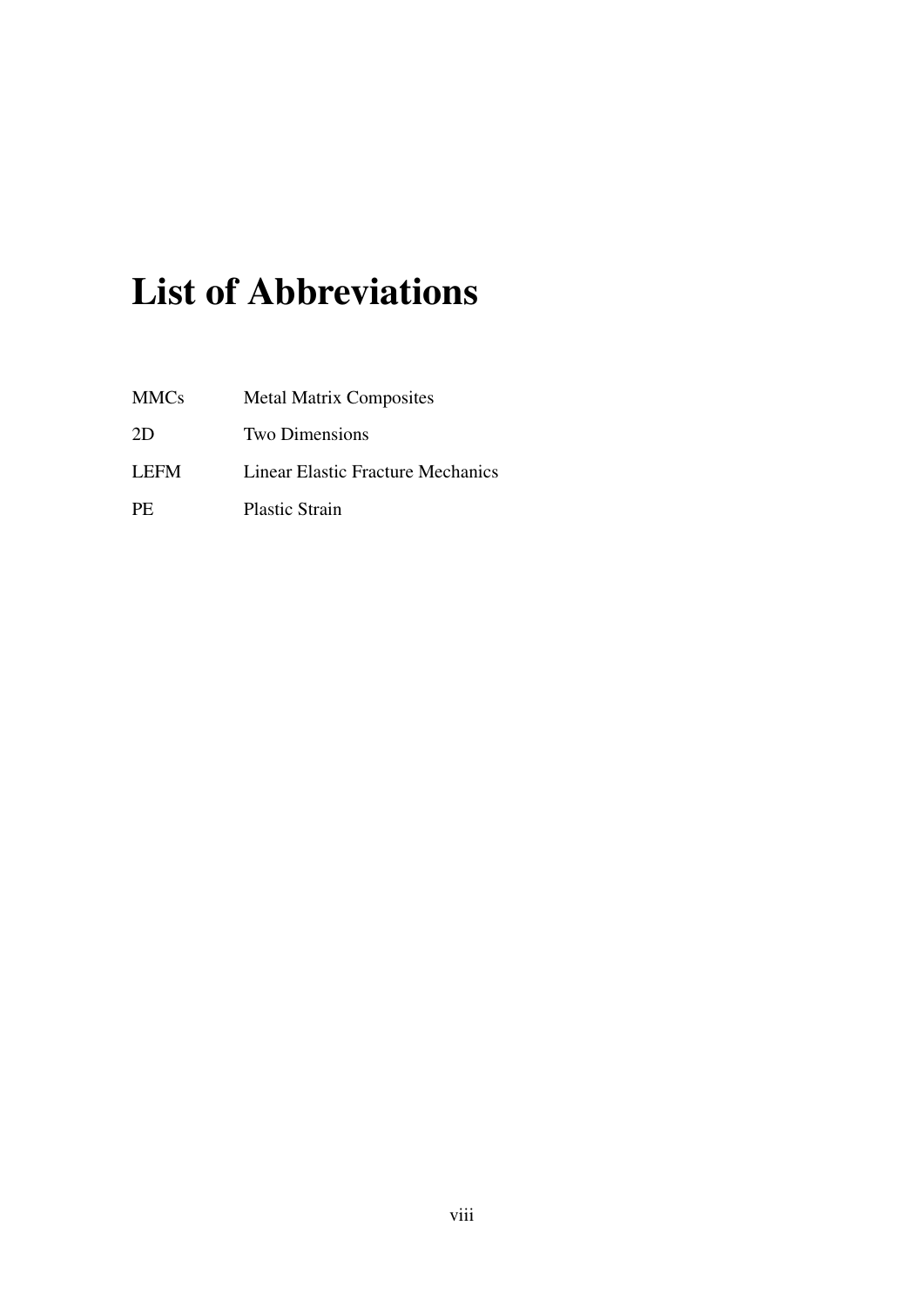## <span id="page-8-0"></span>Acknowledgements

I am very grateful to my supervisor Dr. Gustavo Castelluccio for his guidance and advice during this project. He has always been very supportive and encouraging to keep learning and improving. I learnt a lot thanks to him.

I would also like to thank Samuel for his help with Abaqus and the time spent trying to solve the issues.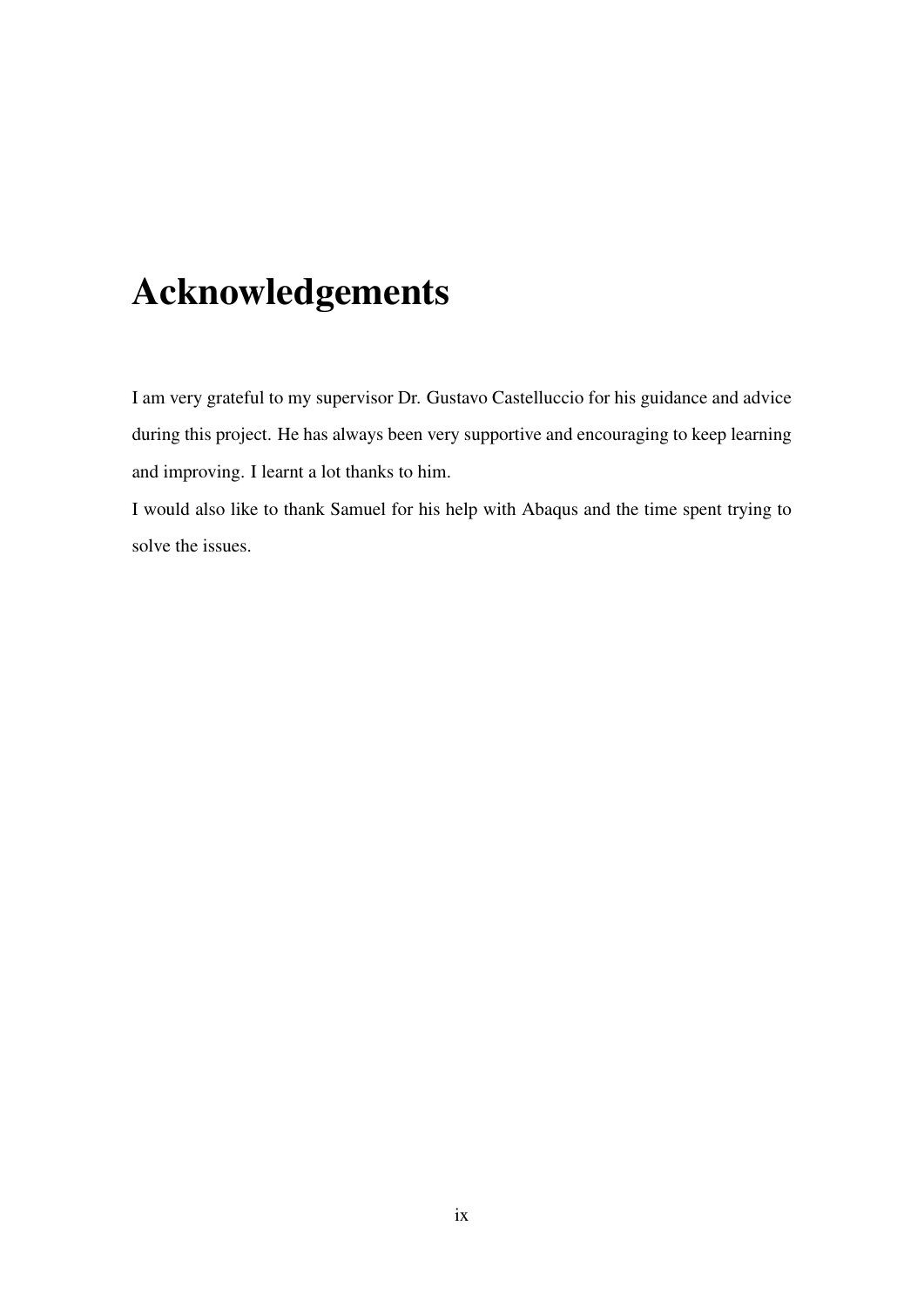## <span id="page-9-0"></span>Chapter 1

## Introduction

#### <span id="page-9-1"></span>1.1 Scope

During the last years, metallic composites or metal matrix composites (MMCs) have been widely used in the aerospace industry due to the combination of low density, high resistance and improved elevated temperature properties that they offer. The reduction of weight without loosing stiffness and strength is one of the most demanded characteristics in materials used for aircraft structures, since a small weight decrease can lead to a considerably saving of fuel - and therefore money. Potential applications for metallic composites have been found in the compressor of jet engines, airframes and spacecraft strucutures - due to the improved thermal properties of these materials [\[2\]](#page-46-2).

One of the most important issues in aerospace structures is the fatigue of their components, since most of them are subjected to cyclic loads during their lifetime. Therefore, determining the durability of these components plays a crucial role in terms of safety and saving money and time in their maintenance.

The process of replacing and introducing new materials in the aerospace industry is very challenging and slow. Moreover, the evaluation of these potential materials through experimental tests involve a great investment of money. It is because of this that other alternatives to analyse the materials behaviour, like the finite elements method, are being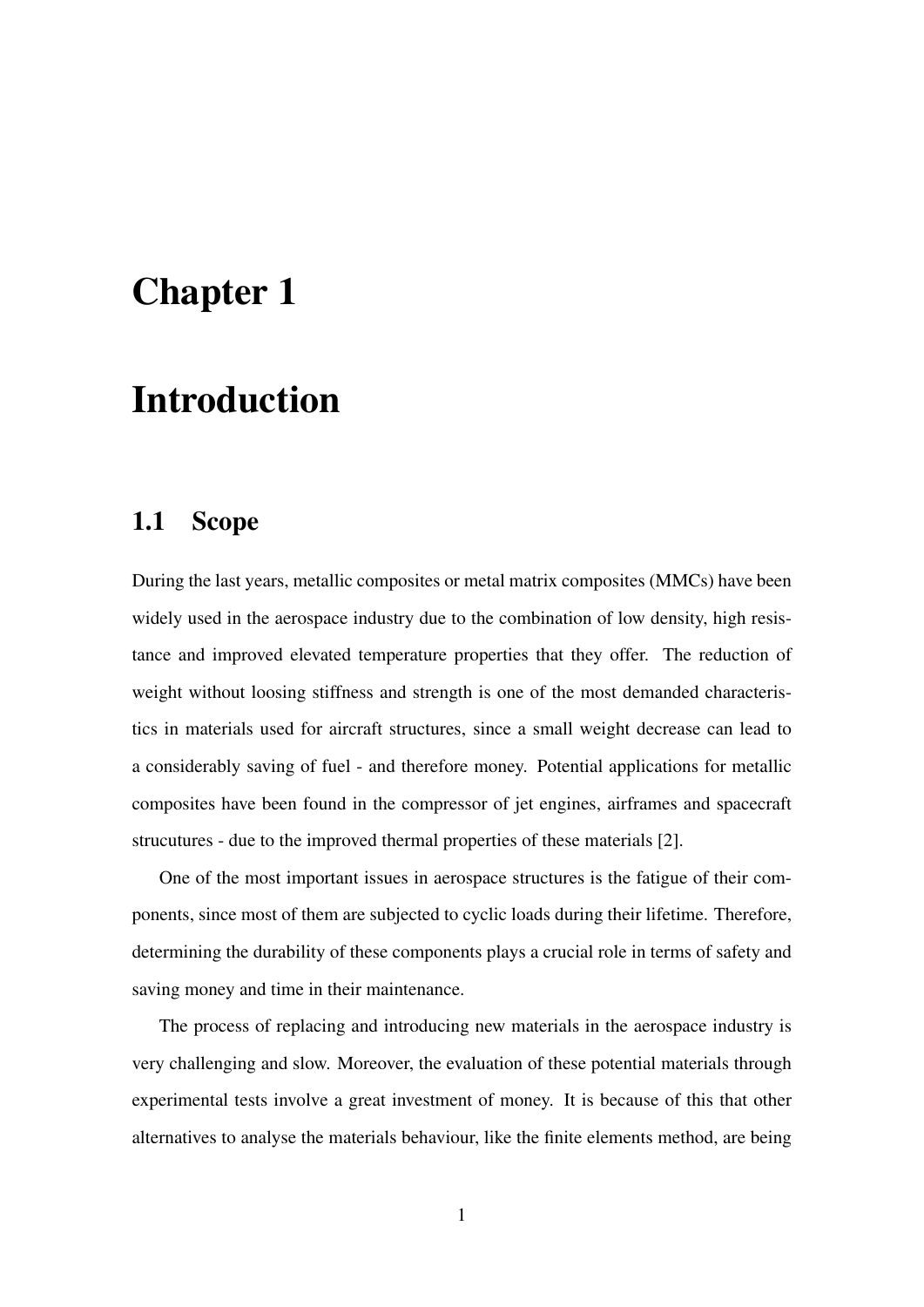considered to reduce as much as possible the experimental tests necessary to characterise the material and optimise the time and cost of this process.

#### <span id="page-10-0"></span>1.2 Aim and objectives

The main aim of this project is to study and understand the fatigue crack initiation stage in metallic composites. To do so, three objectives can be established:

- Analyse the main causes of fatigue crack initiation in these materials.
- Determine which one of these causes is more detrimental for the fatigue life of the component.
- Estimate the life of the material based on the results obtained and strain-life correlations found in the literature.

#### <span id="page-10-1"></span>1.3 Structure of the thesis

This thesis is mainly divided into three parts. The first part consists of the review and explanation of the most important concepts (metal matrix composites and fatigue of materials) that must be understood to fully comprehend this project. The second chapter describes the problem of study and its modelling in Abaqus and the correlation used to predict the fatigue life based on the results obtained. Finally, there is the presentation of the results and their discussion, as well as the final conclusions of the project.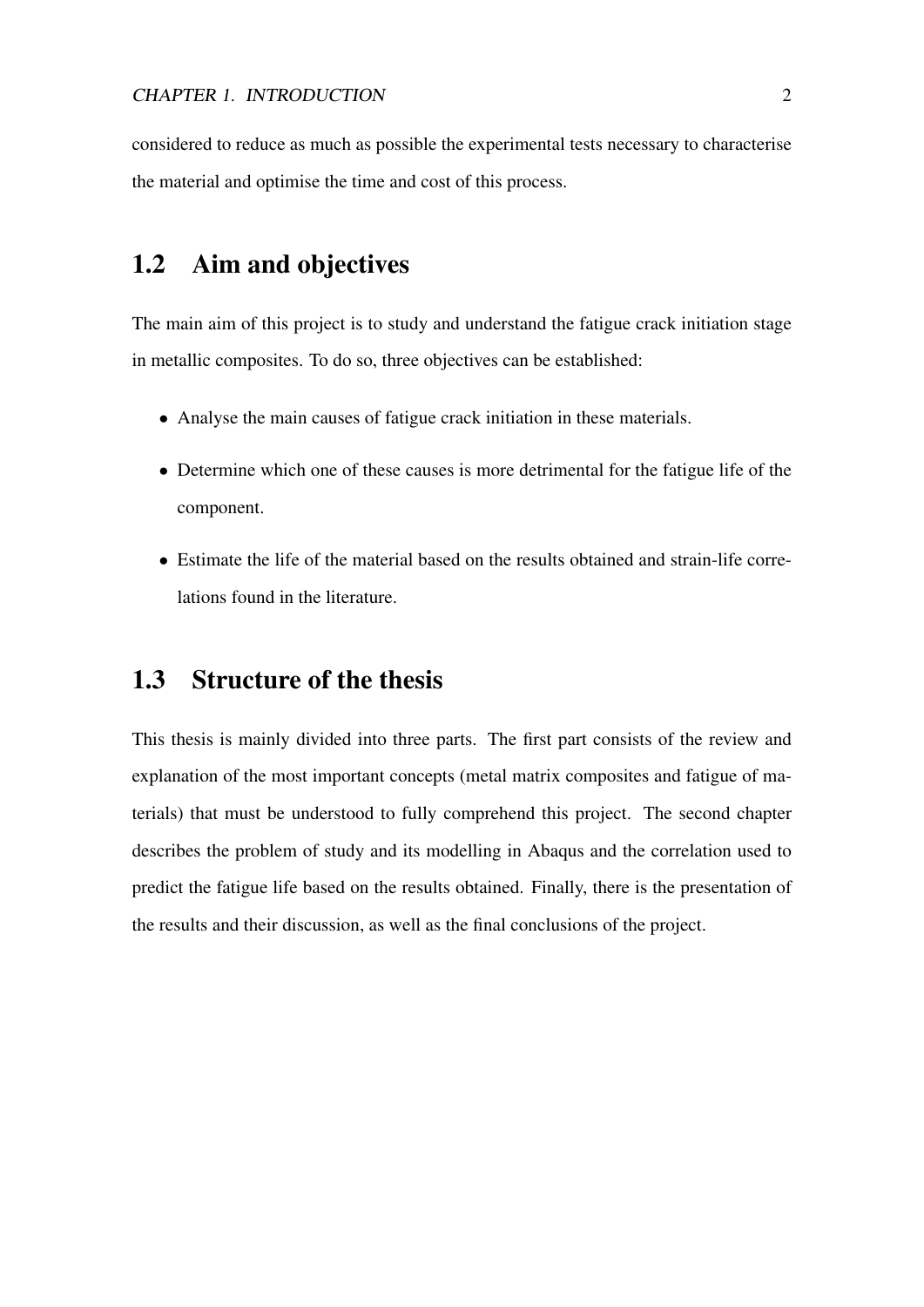## <span id="page-11-0"></span>Chapter 2

## Literature review

#### <span id="page-11-1"></span>2.1 Introduction

This literature review provides the explanation of the most relevant concepts that must be known to understand this project and the results. It consists of the description of metallic composites and the relevant aspects about fatigue life that are addressed in this project.

#### <span id="page-11-2"></span>2.2 Metal matrix composites

Metallic composites are composite materials that consist of a metallic matrix - aluminium, titanium or magnesium - and a reinforcement. This can be either discontinuous - short fibres or particulates - or continuous - long fibres embedded into the matrix. Materials commonly used for discontinuous reinforcement are alumina or silicon carbide (SiC), whereas carbon or ceramic fibres, such as graphite, silica or silicon carbide are usually used for continuous reinforcements [\[3\]](#page-46-3). The combination of the metallic matrix and the reinforcement results in a material with high specific strength and stiffness, better wear resistance, low specific coefficient of thermal expansion and good thermal conductivity [\[3\]](#page-46-3). In general, continuous fibre reinforced MMCs offer the maximum improvement in mechanical properties, but they are more expensive and difficult to produce, and their properties are generally more anisotropic [\[4\]](#page-46-4). The final choice of the materials for the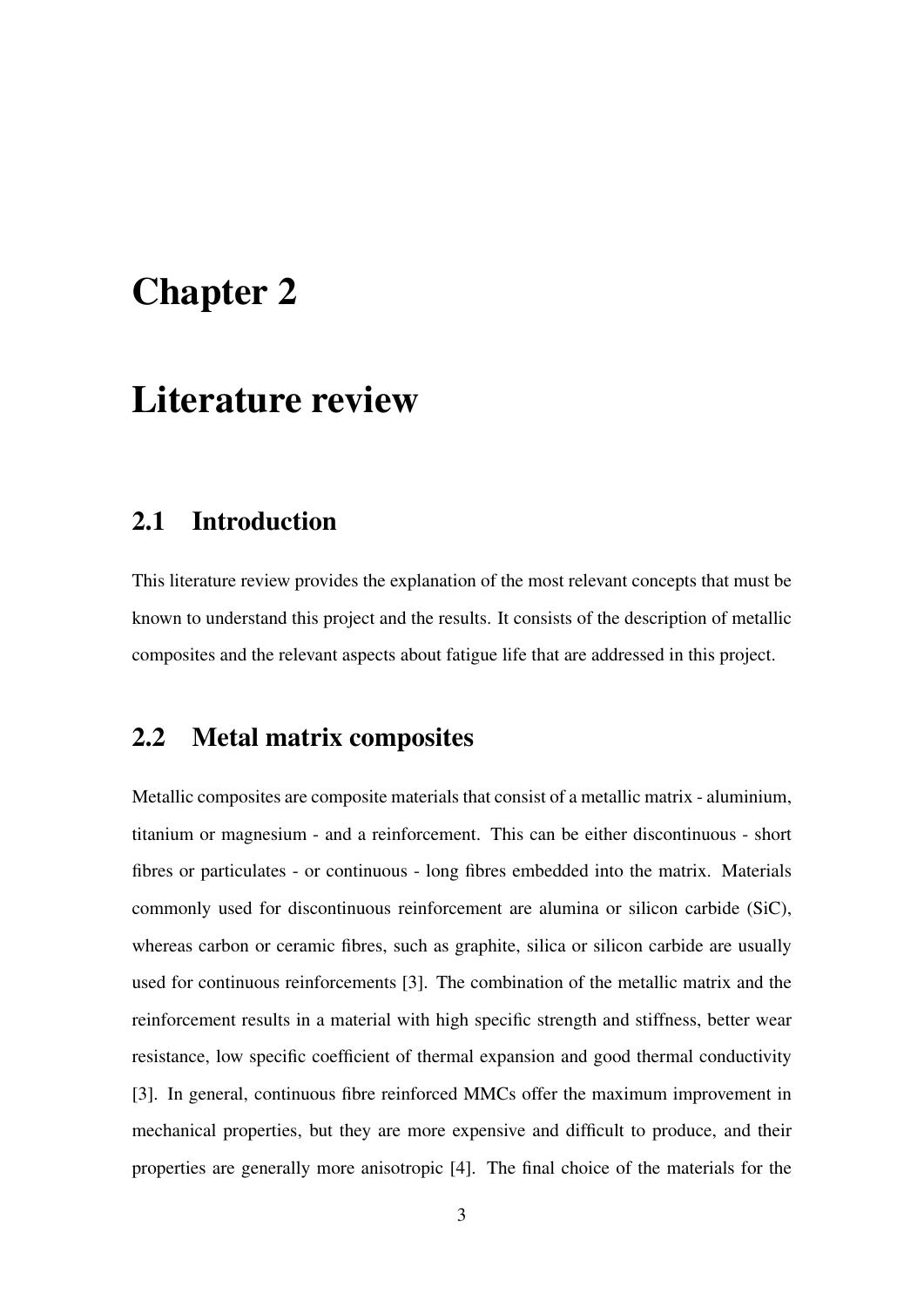matrix and the fibres and the type of reinforcement depends on the requirements and the desired properties of each component.

#### <span id="page-12-0"></span>2.3 Fatigue of materials

Fatigue is the weakening or failure of a material due to cyclic loads, which means that they oscillate between a maximum and a minimum that are usually constant. Different parameters based on these maximum and minimum values, such as the mean stress  $(\sigma_m)$ , the stress range ( $\Delta \sigma$ ) or the loading ratio (*R*) are used to define each sequence of cyclic loads, and are described as follows:

$$
\sigma_m = \frac{\sigma_{max} + \sigma_{min}}{2} \tag{2.1}
$$

$$
\Delta \sigma = \sigma_{max} - \sigma_{min} \tag{2.2}
$$

$$
R = \frac{\sigma_{min}}{\sigma_{max}} \tag{2.3}
$$

These parameters characterise each loading cycle and affect the fatigue life of the material.

#### 2.3.1 Cyclic plasticity

One property that characterises metallic materials used in these composites is their ductility. When a material is subjected to greater loads than its yield strength, a non-reversible deformation appears, called plastic deformation. The relation between the stress  $(\sigma)$  and strain  $(\varepsilon)$  once plastic deformation has occurred does not follow Hooke's law - valid when the behaviour is purely elastic - and more general stress-strain correlations must be established.

There exist different models that characterise the relation  $\varepsilon = f(\sigma)$  under monotonic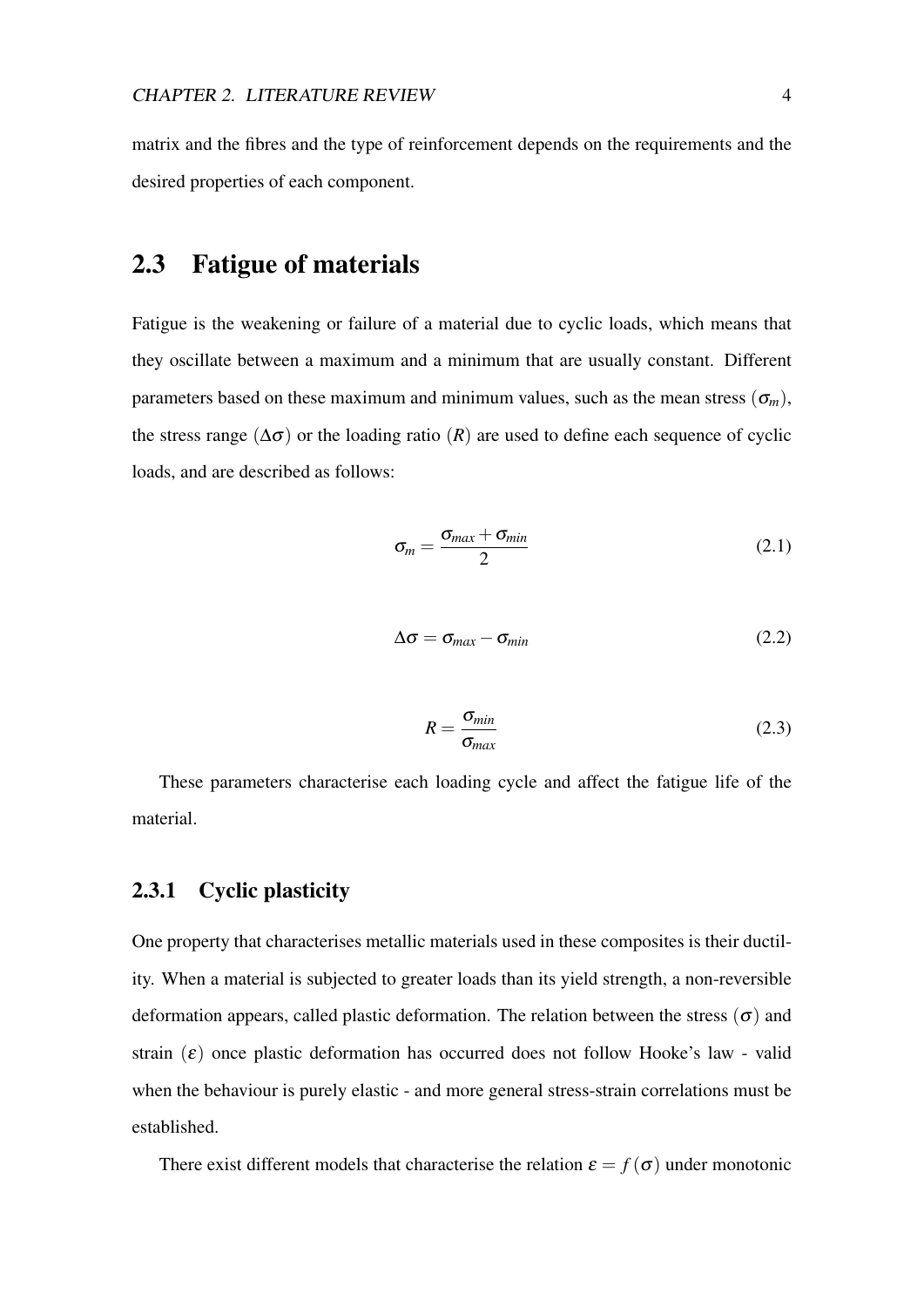loads (no cycles), such as the linear, multi-linear or exponential models. However, stressstrain behaviour is more complicated to model when cyclic loads are applied, thus there can be what is known as cyclic hardening, which means that the behaviour is different in every cycle. This effect can be observed in Figure [2.1.](#page-13-0)



<span id="page-13-0"></span>Figure 2.1: Hysteresis loop with cyclic hardening behaviour.

There are two main types of cyclic hardening: kinematic and isotropic (Figure [2.2\)](#page-13-1). Isotropic hardening happens when the yield surface in 2D expands uniformly in all directions when stress increases. In kinematic hardening, the size of the yield surface remains constant but translates in stress space in the direction of yielding [\[1\]](#page-46-1). These hardening rules can appear alone or combined in more complex models.



<span id="page-13-1"></span>Figure 2.2: Isotropic and kinematic hardening [\[1\]](#page-46-1).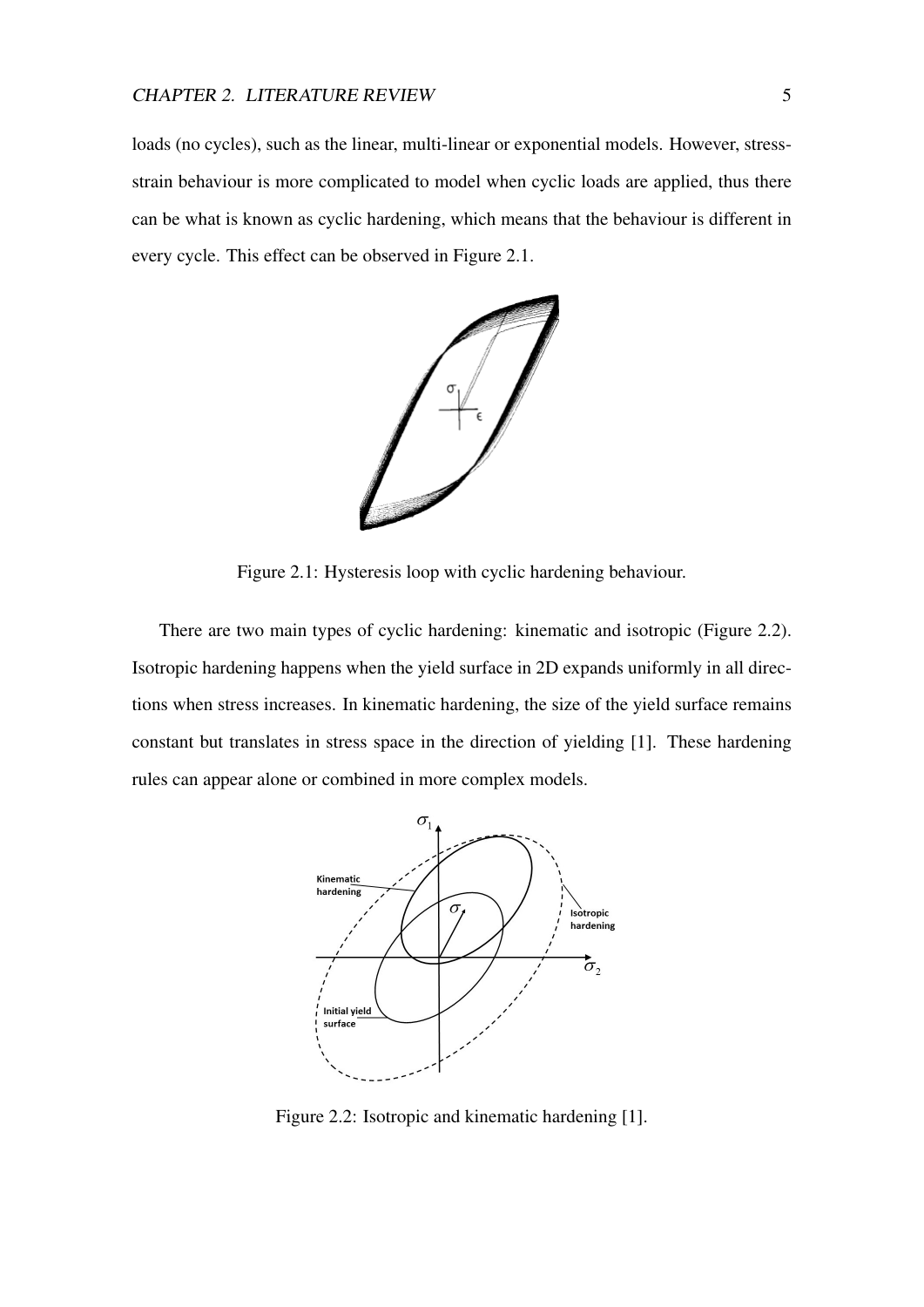The accumulation of plastic strain in one component can cause bigger deformations that can lead into failure. Moreover, it can also introduce residual stresses after the unloading that can affect the fatigue resistance of the material during the following loading cycles. Therefore, a good understanding and modelling of the cyclic plastic behaviour of the material is essential to determine its fatigue life and the number of cycles that it can withstand until failure.

#### <span id="page-14-0"></span>2.3.2 Crack initiation in MMCs

Fatigue life can be divided into three stages: crack initiation, crack propagation and final fracture. This project focuses on the crack initiation stage, that can be divided into three more stages: crack incubation, crack nucleation and small crack propagation [\[5\]](#page-46-5). Some studies proved that the time consumed in the formation of a crack can be up to 70% of the total fatigue life [\[5\]](#page-46-5), thus understanding the mechanisms that dominate this stage is essential to make a good estimation of the fatigue life of the component.

Over the last years, experimental studies have been carried out to characterise the fatigue crack initiation behaviour in metallic composites. These have demonstrated that fibre breaking, fibre debonding and matrix cracking are the main causes of crack initiation in these materials [\[6\]](#page-46-6) [\[7\]](#page-46-7). Moreover, they have also determined that crack nucleation is strongly influenced by the local microstructure - localisation of slip systems, specially if the material is markedly anisotropic - and accumulation of plastic strain [\[5\]](#page-46-5), since the critical stress necessary to nucleate a crack decreases as more plastic strain is accumulated [\[8\]](#page-47-0). Based on these states it is possible to determine where is more likely to initiate a crack. However, it is still necessary to establish the small crack growth rate to fully characterise the first stage of the fatigue life. For engineering applications, several studies have considered that crack propagation starts with an initial crack length of  $3 \mu m$ [\[9\]](#page-47-1). They stated that shorter cracks can be considered inclusions, which have a very low growth rate (less than  $10^{-9}$  m/cycle) and therefore they cannot be treated as propagating cracks.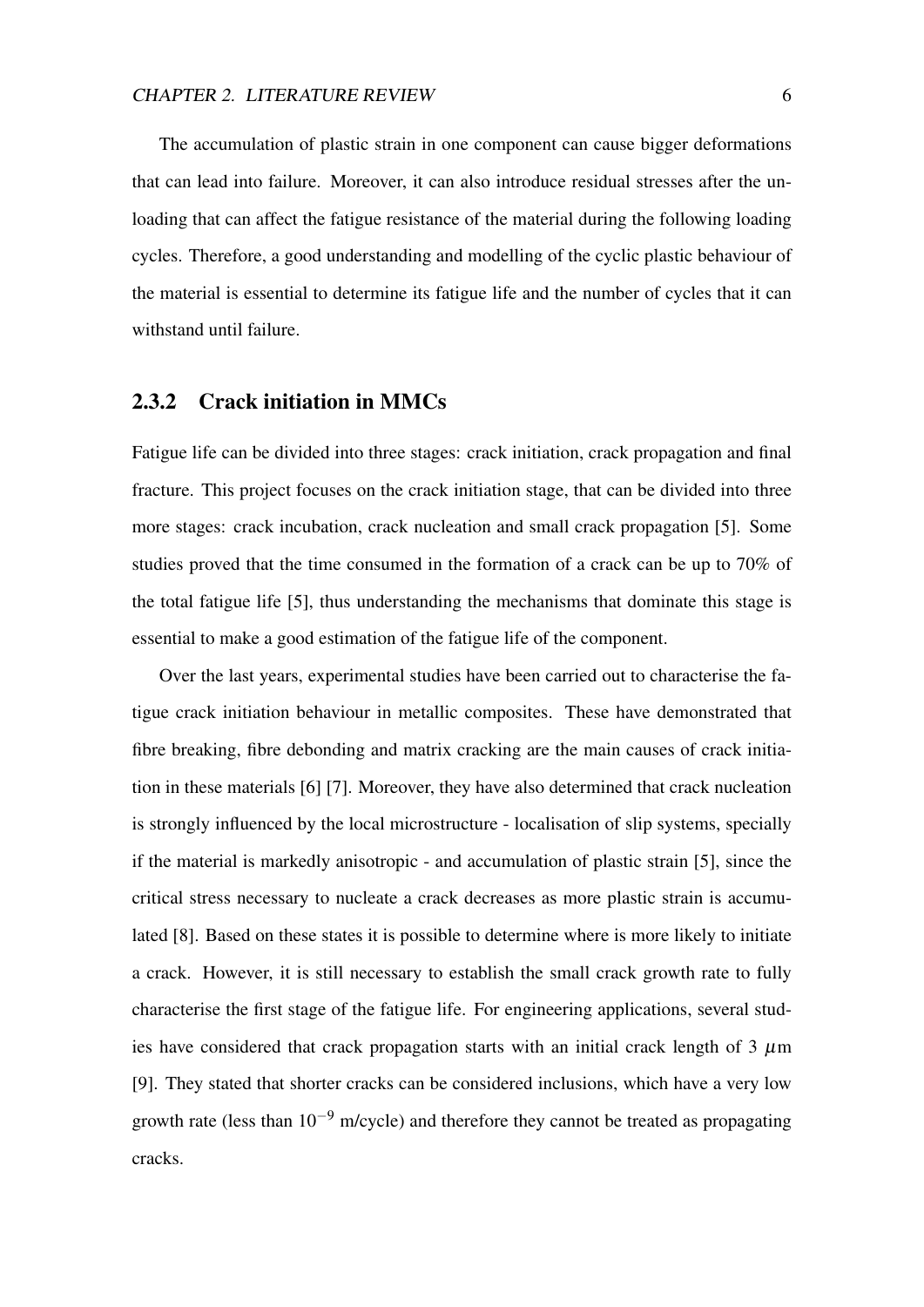#### Crack propagation

Fracture mechanics is the field of mechanics that studies the propagation of cracks. According to it, there are three different ways of applying loads that enable a crack to propagate (Figure [2.3\)](#page-15-0):

- Mode I. Opening mode: a tensile stress is applied normal to the plane of the crack. It is known to be the most critical crack propagation mode.
- Mode II. In-plane shear mode: a shear stress parallel to the plane of the crack and normal to the crack front.
- Mode III. Out-of plane shear mode: a shear stress normal along the crack plane and the crack front.

<span id="page-15-0"></span>

Figure 2.3: Modes of fracture.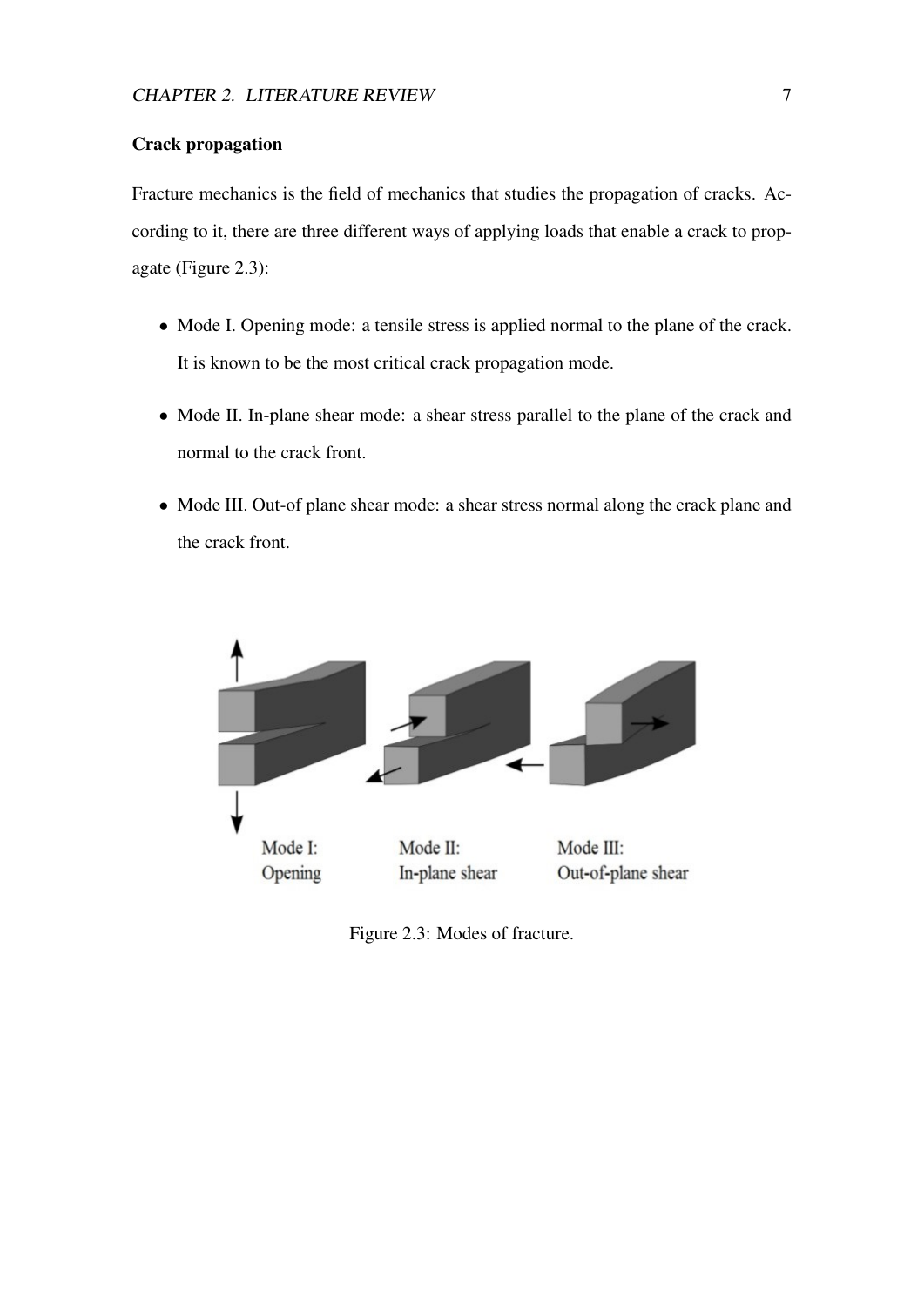Through the years, a lot of work has been done to characterise the fatigue crack propagation and give a solution for this problem. Figure [2.4](#page-16-0) represents the crack growth rate per stress cycle as a function of the stress intensity factor (K), which describes the stress intensity at a crack tip and it depends on the applied loads, the geometry of the component and the location and size of the crack.



<span id="page-16-0"></span>Figure 2.4: Fatigue crack growth rate stages.

It can be seen that the crack growth rate can be separated into three stages depending on its behaviour. The first stage is known as the small crack propagation stage and it is sensitive to microstructural effects, such as grain orientations, that can arrest the crack growth. When the crack length increases - and thus, K - microstructural effects can be neglected and crack growth rate is governed by a power law (stage II). In this stage some considerations must be taken into account. If the material of study is ductile - like common materials used for the matrix of metallic composites - a plastic zone develops ahead the tip of the crack and can affect the propagation rate. In this case, if the plastic zone around the crack tip is considerably small  $\left( \langle \frac{1}{15} \rangle \right)$  compared to the crack length it is possible to ignore this plastic behaviour and establish a relation between the crack growth rate per cycle  $\left(\frac{da}{dN}\right)$  and the stress intensity factor [\[10\]](#page-47-2). This principle determines the basics of the linear elastic fracture mechanics (LEFM) models. These are capable to formulate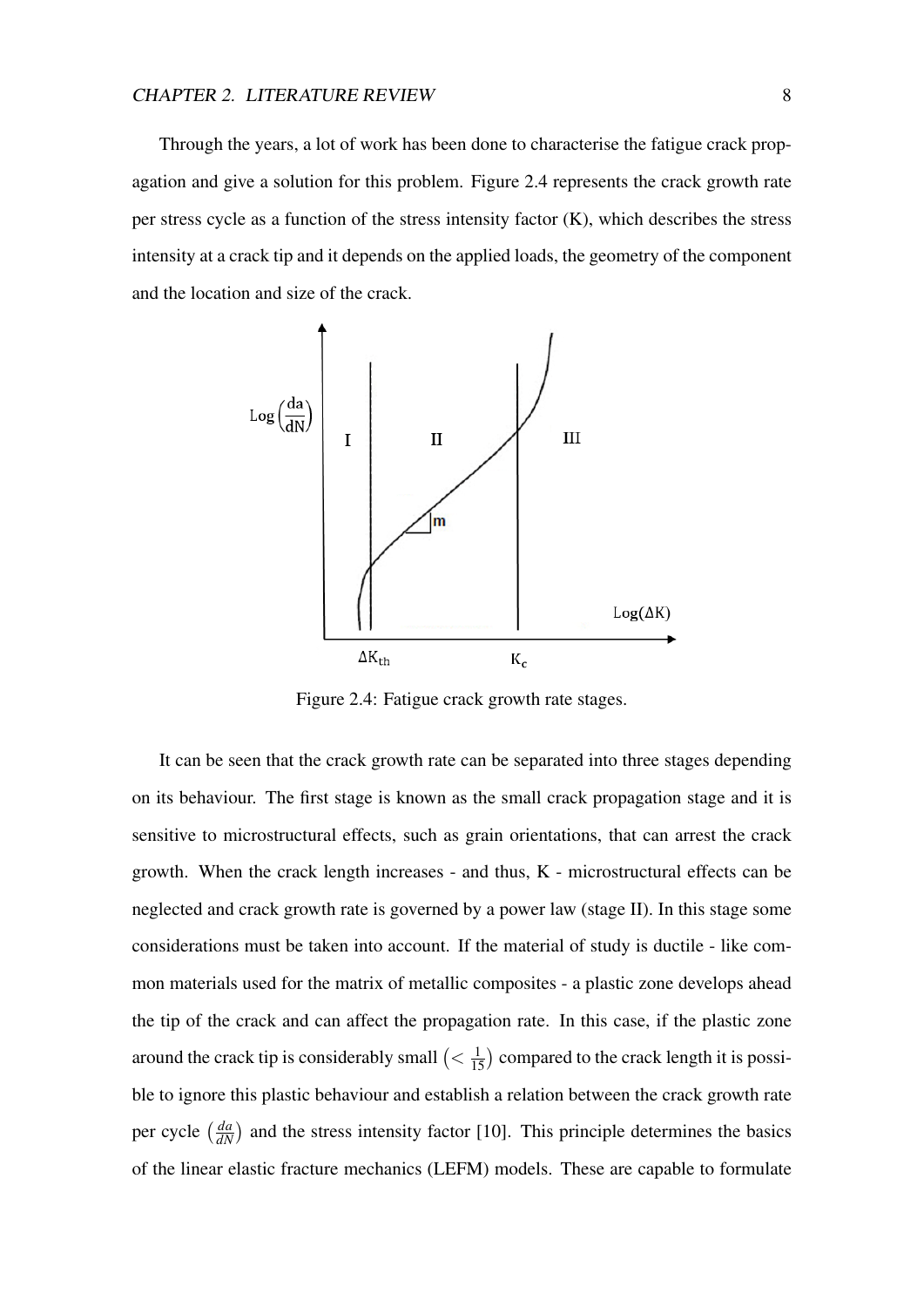correlations dependent on the cyclic loading (history, range and ratio), material properties and geometric factors that predict the number of cycles that the crack growth will take. When the stress intensity factor is increased even further and it is near the fracture toughness of the material  $(K_C)$ , final fracture occurs (stage III). Crack growth rate at this stage is very sensitive to microstructure and load ratio.

The small crack propagation stage of crack initiation phase responds to the first stage mentioned above. In this stage cracks are too small (less than 500-1000  $\mu$ *m* [\[11\]](#page-47-3)) that plasticity and microstructural effects cannot be neglected and LEFM cannot be applied to predict the crack growth rate. Therefore, it is essential to look for other correlation models adequate to characterise the crack propagation in the first stage of fatigue life.

#### <span id="page-17-0"></span>2.3.3 Influence of the environment in fatigue cracks

It is well known that the operating environment can considerably affect some material properties and change the expected behaviour. This is the case of fatigue crack growth, which predictions can change noticeably depending on the operating conditions. This fact refers not only to the atmospheric conditions - sea level, cruise height or outer space in aerospace applications - but also the location of the crack. Under standard atmospheric conditions, external cracks are exposed to corrosive environments and the interaction of the material with the oxygen produces chemical reactions that can affect the material properties [\[12\]](#page-47-4). On the other hand, internal cracks are surrounded by the material. This can be considered as a vacuum environment where there is no oxygen to react with the material atoms. Therefore, there are two environments clearly distinguished depending on the location of the crack and their effects on its propagation must be taken into account when predicting fatigue life.

Several studies proved that the effects of the environment are different on each stage of fatigue life. For example, fatigue crack initiation period can be one order of magnitude higher in vacuum than in air [\[13\]](#page-47-5). Regarding crack growth rates, it was found out that environmental effects were stronger in the propagation of short cracks rather than in long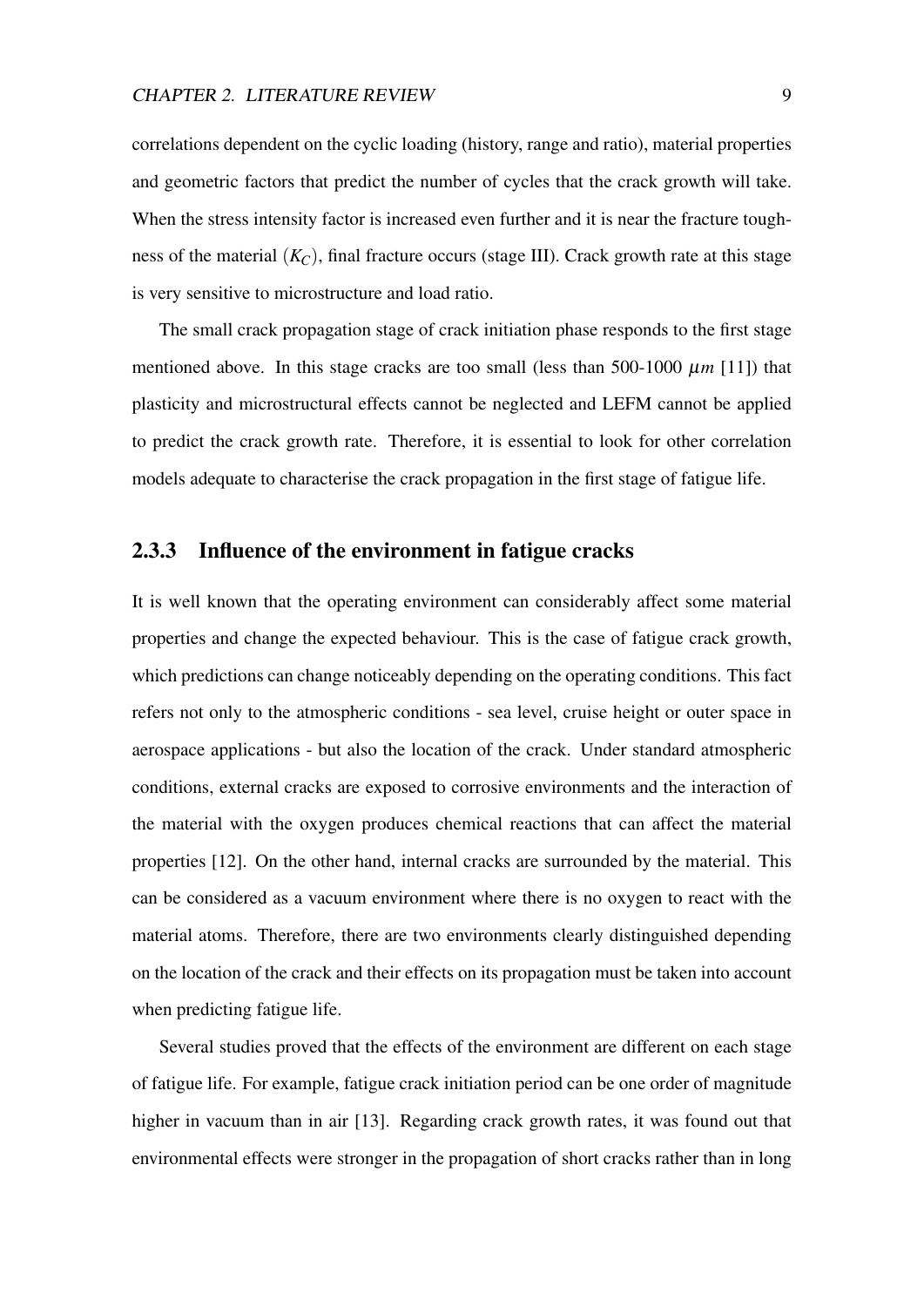cracks [\[9\]](#page-47-1) and that these rates in air can be from 10 to 1000 times greater than in vacuum [\[14\]](#page-47-6). This factor depends on the stress intensity range and the material microstructure. Therefore, a reduction in grain size increases the differences between air and vacuum environments [\[14\]](#page-47-6). The same effect is observed for small stress intensity ranges [\[13\]](#page-47-5). Moreover, these results were obtained from experimental tests, thus the conditions of such tests must also be considered. It was shown that the lower the pressure, the greater the differences between both environments.

Based on everything explained above, it seems undeniable that the quantification of the effects of the environment on the material fatigue life is not an easy task. Several parameters must be considered, so despite that air environment has been proven to be less favourable for fatigue lives, numerical evaluation of this damage cannot be generalised. Therefore, a good knowledge of the microstructure and the operating conditions are basic to determine the influence of the environment on the behaviour of the component.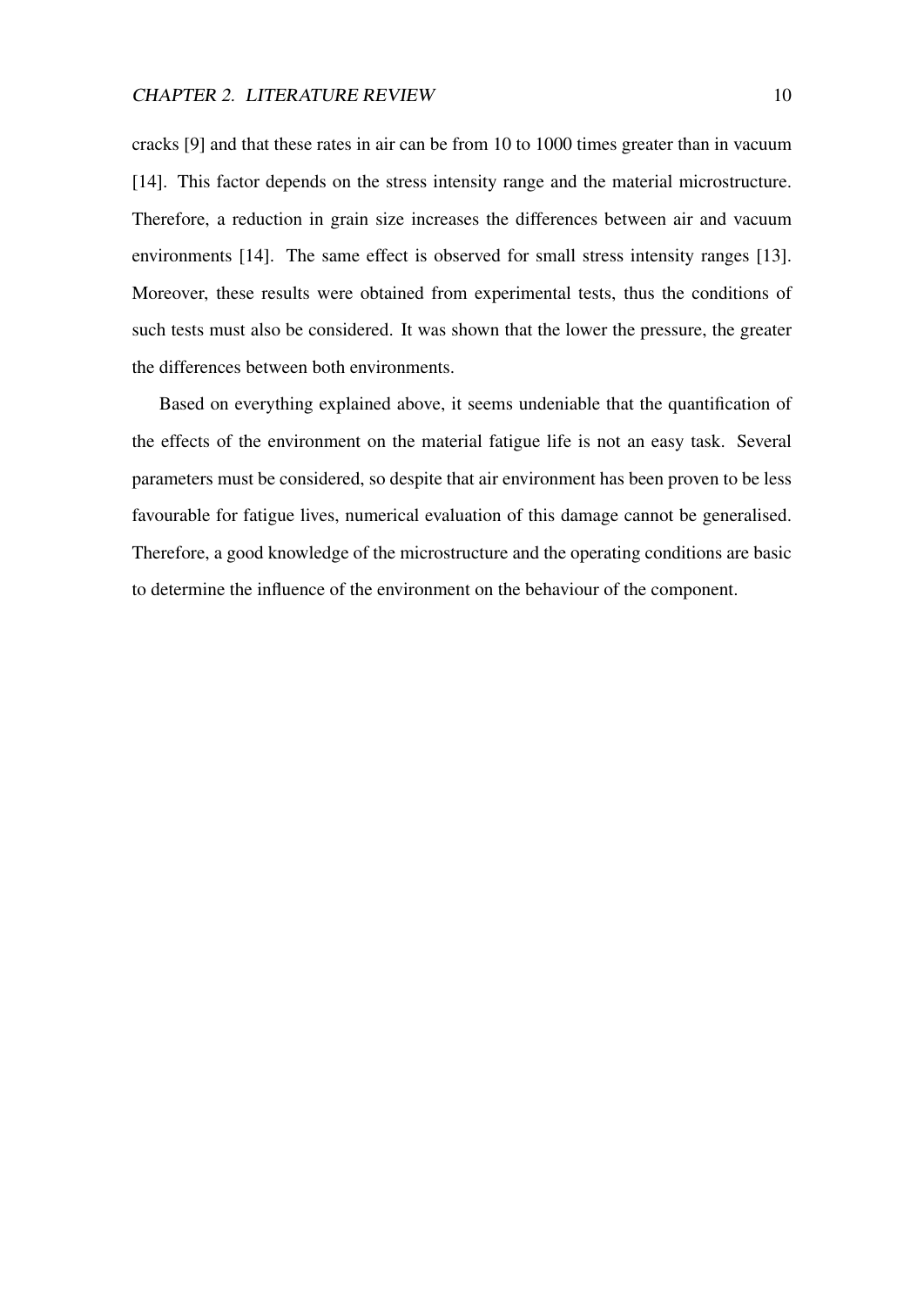## <span id="page-19-0"></span>Chapter 3

## Methodology

#### <span id="page-19-1"></span>3.1 Introduction

The methodology describes the work carried out to accomplish the objectives of the project. The study consists in the modelling and analysis of several cases that simulate the different situations that can lead to crack initiation in metallic composites. These are fibre debonding, fibre cracking and matrix cracking due to surface irregularities (Section [2.3.2\)](#page-14-0). The aim is to analyse the behaviour of the component on each case and determine which of these issues is more detrimental for fatigue life.

This chapter explains the modelling of the problem in Abaqus and the strain-life correlations used to predict the crack growth rate in small cracks based on the results obtained.

### <span id="page-19-2"></span>3.2 Model in Abaqus

This section reports the different cases of study and the steps followed to model each of them. The set up used in every step is described and justified, as well as the simplifications made.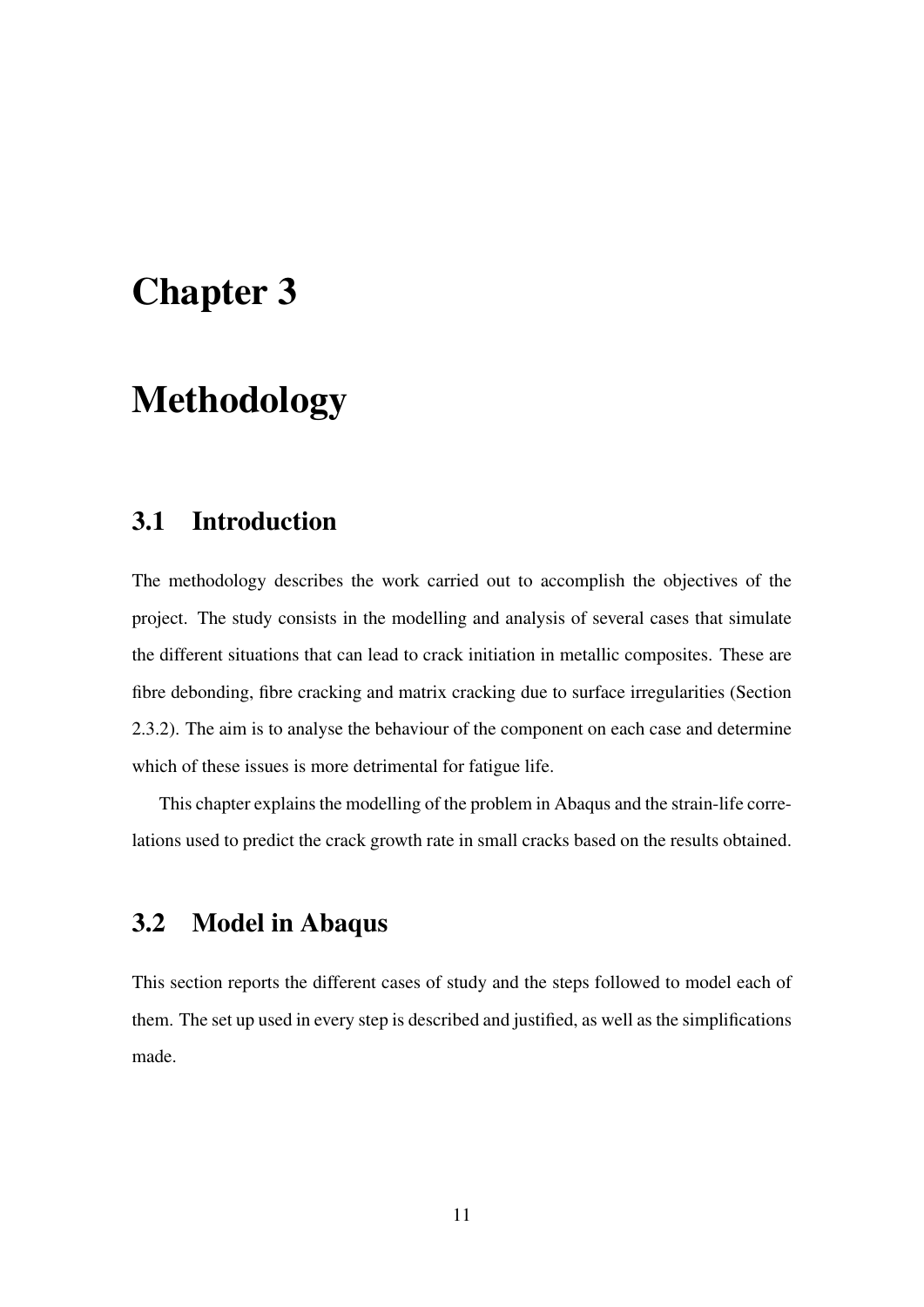#### 3.2.1 Geometry

The case of study consists in a metallic matrix reinforced with continuous fibres, which are supposed to be periodically arranged. This allows to simplify the problem and work with a reduced model of the real case. This will consist of three continuous fibres embedded into the matrix, as shown in Figure [3.1.](#page-20-0)



<span id="page-20-0"></span>Figure 3.1: Cross section of the model in Abaqus.

Dimensions for the model were found in the literature [\[6\]](#page-46-6). Separation between fibres is  $80\mu$ m and the rest of dimensions are summarised in Table [3.1.](#page-20-1)

|        | <b>Part</b>   Cross section [mm]   Length [mm] |     |
|--------|------------------------------------------------|-----|
| Matrix | $0.8 \times 0.5$                               | 2.5 |
| Fibre  | $d = 0.142$                                    | 2.5 |

<span id="page-20-1"></span>Table 3.1: Dimensions of the model geometry.

It can be seen that the length of the composite is considerably smaller than that obtained from the literature. The reason for this shortening of the model is to reduce the computational cost, and this decision can be justified by Saint Venant's principle. As it will be explained later, the region of interest of study is located in the middle of the composite and the forces or displacements are applied in the ends of the model. Saint Venant's principle establishes that stresses in a region far enough of the point where the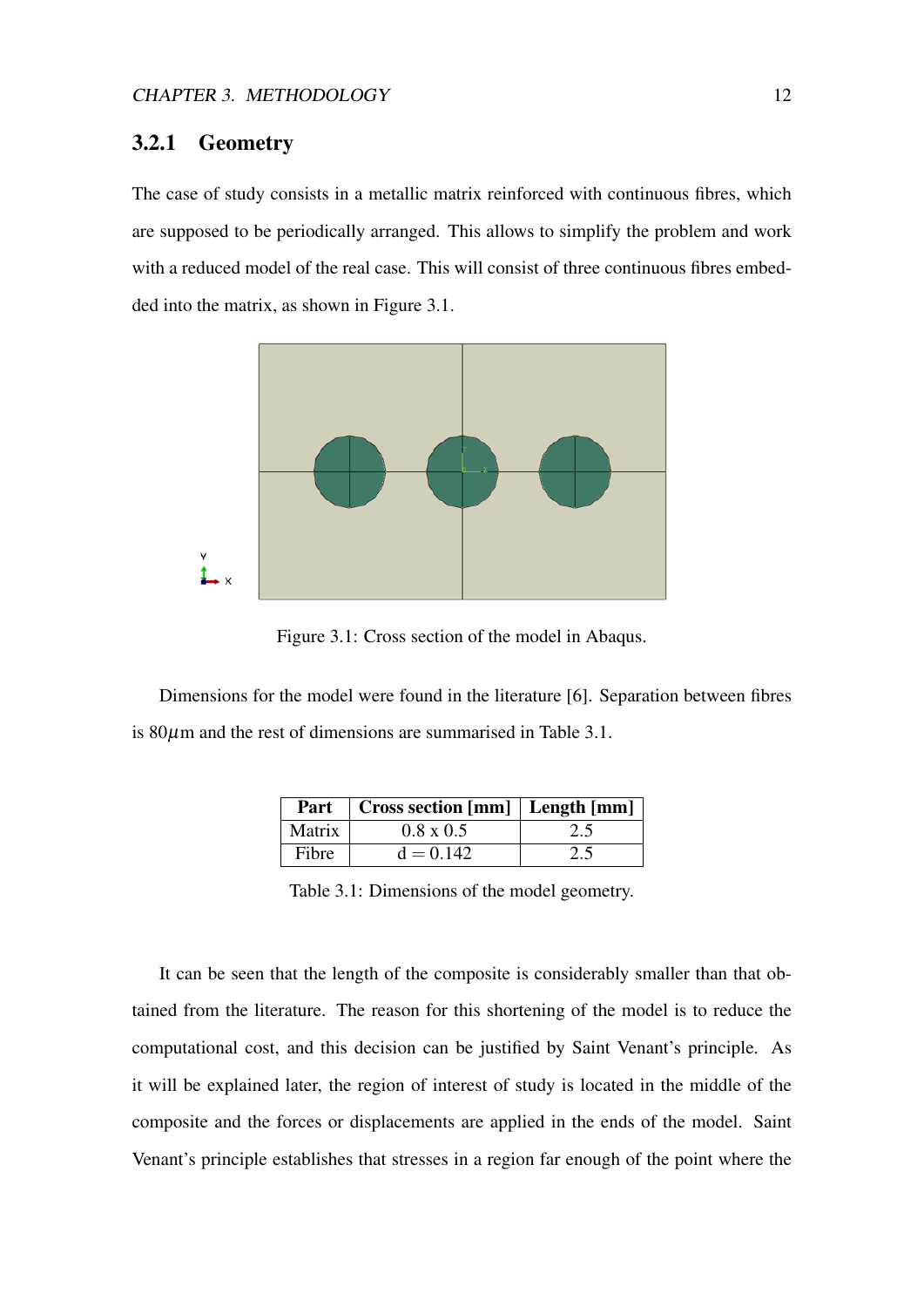forces or displacements are being applied is the same if both systems are statically equivalent. Based on this the length of the composite can be reduced until the values shown in Table [3.1,](#page-20-1) since it has been proven that this shortening of the model does not affect the results.

As explained in Section [2.3.2,](#page-14-0) one of the main origins of crack initiation in metallic composites is matrix cracking, which in some cases can be due to surface irregularities. Therefore, the presence of irregularities in the matrix surface is studied in this project as one of the possible reasons for crack nucleation. To do so, a circular notch is used to simulate a surface irregularity. This notch is introduced along the X direction in the middle plane of the composite, as shown in Figure [3.2.](#page-21-0) One of the objectives of study in this thesis is to evaluate the importance of these surface irregularities and their influence on the component behaviour. Therefore, dimensions of the notch are different on each case.



<span id="page-21-0"></span>Figure 3.2: Scheme of the notch in the surface.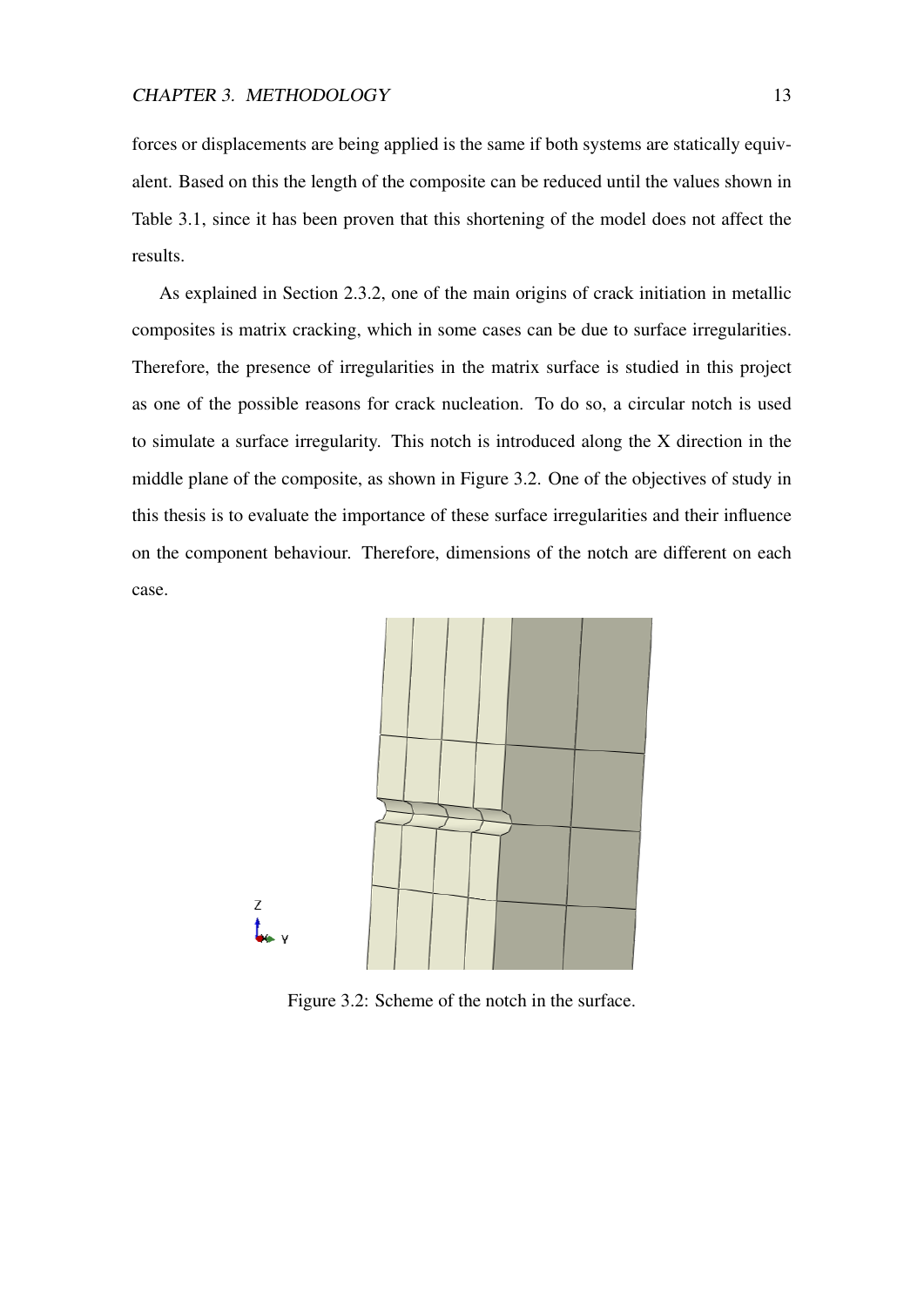#### <span id="page-22-2"></span>3.2.2 Materials

The choice of the materials used for this problem is based on the literature (Section [2.2\)](#page-11-2). Material selected for the fibre is silicon carbide (SiC), commonly used for these composites. The behaviour of the fibre is assumed to be purely elastic, which means that there will not be accumulation of plastic strain in it. On the other hand, aluminium alloy AA6061 was chosen for the matrix. As it is explained in Section [2.3,](#page-12-0) plasticity plays a very important role in the behaviour of metallic materials and especially in the crack initiation period of MMCs. It is because of this that a elastic-plastic behaviour is required for the aluminium matrix. Table [3.2](#page-22-0) summarises the material and behaviour chosen for each part, as well as their elastic properties [\[15\]](#page-47-7) [\[16\]](#page-48-0).

<span id="page-22-0"></span>

|        | Part   Material | <b>Behaviour</b> | $ E[GPa]  V[-]$ |      |
|--------|-----------------|------------------|-----------------|------|
| Matrix | AA6061          | Elastic-plastic  | 69.6            | 0.33 |
| Fibre  | <b>SiC</b>      | Elastic          | 380             | 0.17 |

Table 3.2: Material behaviour and properties of each part of the model.

For the cyclic plastic behaviour of the matrix, two different constitutive models are considered. The first one is a combined isotropic and non linear kinematic hardening, which parameters can be found in the literature [\[16\]](#page-48-0) and are summarised in Table [3.3.](#page-22-1)

| $\sigma_{v0}$ [MPa]   Q [MPa]   b [-]   C [MPa]   $\gamma$ [-] |      |                  |  |
|----------------------------------------------------------------|------|------------------|--|
| 209.2                                                          | 38.9 | $3529.3$   65.16 |  |

<span id="page-22-1"></span>Table 3.3: Combined hardening parameters.

The second consitutive model [\[17\]](#page-48-1) bases the relation between the cyclic stresses and the cyclic strains on a power function, as shown in the following equation:

$$
\frac{\Delta \sigma}{2} = K' \left(\frac{\Delta \varepsilon}{2}\right)^{n'}\tag{3.1}
$$

where  $K'$  is the cyclic strain hardening coefficient and  $n'$  is the cyclic strain hardening exponent, and their values are summarised in Table [3.4.](#page-23-1)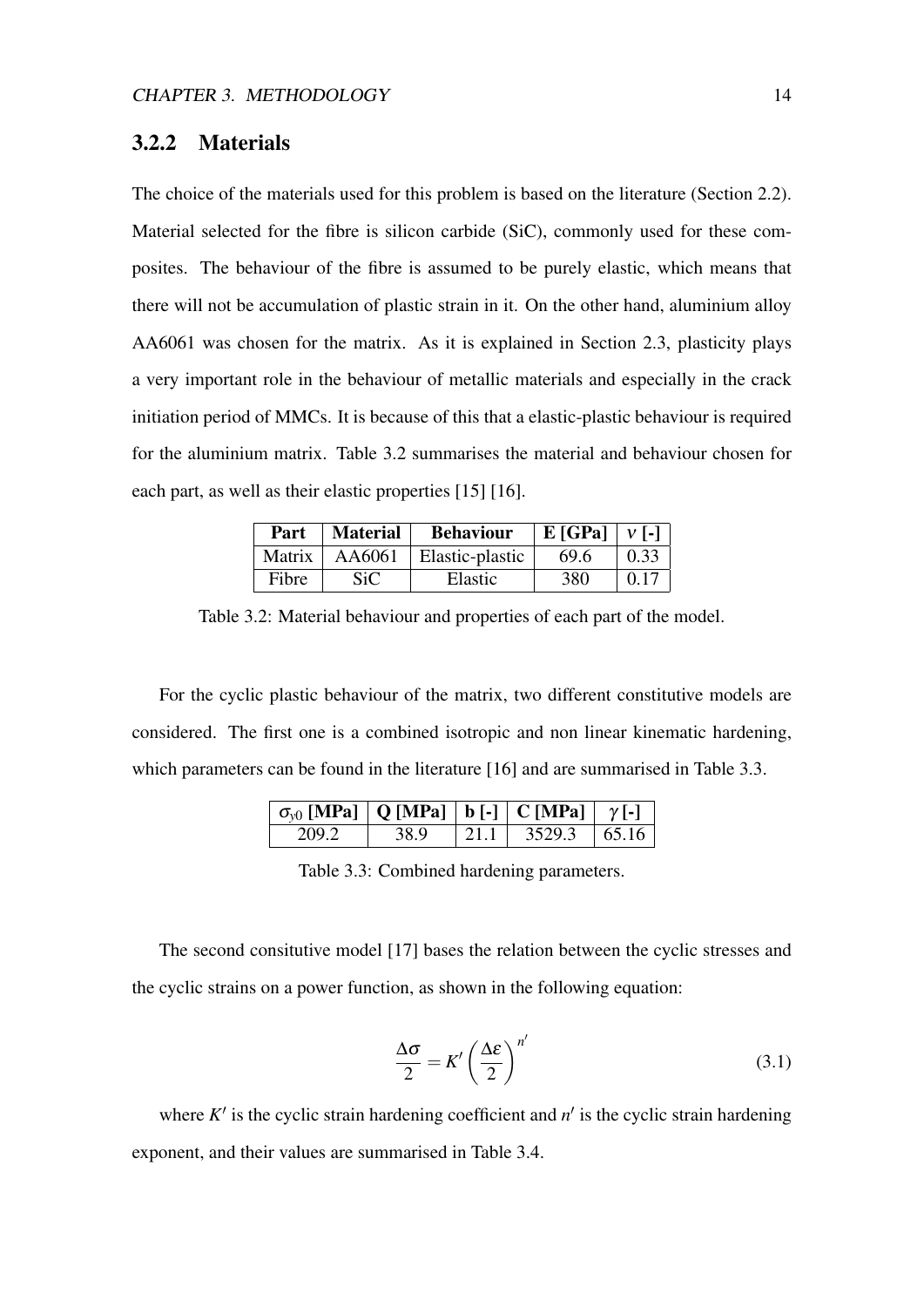<span id="page-23-1"></span>

| <b>Yield stress [MPa]</b>   $K'$ <b>[MPa]</b>   $n'$ [-] |     |     |
|----------------------------------------------------------|-----|-----|
| 368                                                      | 685 | 0.1 |

Table 3.4: Cyclic strain hardening parameters.

#### <span id="page-23-2"></span>3.2.3 Loads and boundary conditions

After assigning materials to the fibres and the matrix, the interface between them must be defined and the boundary conditions of the model have to be applied.

#### Boundary conditions

Regarding the boundary conditions, the composite is supposed to be subjected to cyclic tensile loads in the fibre direction with a loading ratio of  $R = -1$ . This means an alternation of tension and compression loads of the same magnitude. Moreover, displacements are chosen as the type of loads applied. Magnitude of these displacements is 1% of the total length of the composite, which means a displacement of 0.025 mm. To do so, a 0.5% of the load is applied on each end so that the total displacement applied on the composite is the desired 1%. Figures [3.3](#page-23-0) and [3.4](#page-24-0) show an example of the cyclic loading history and the direction of the displacements applied on the composite, respectively.



<span id="page-23-0"></span>Figure 3.3: Loading cycles applied.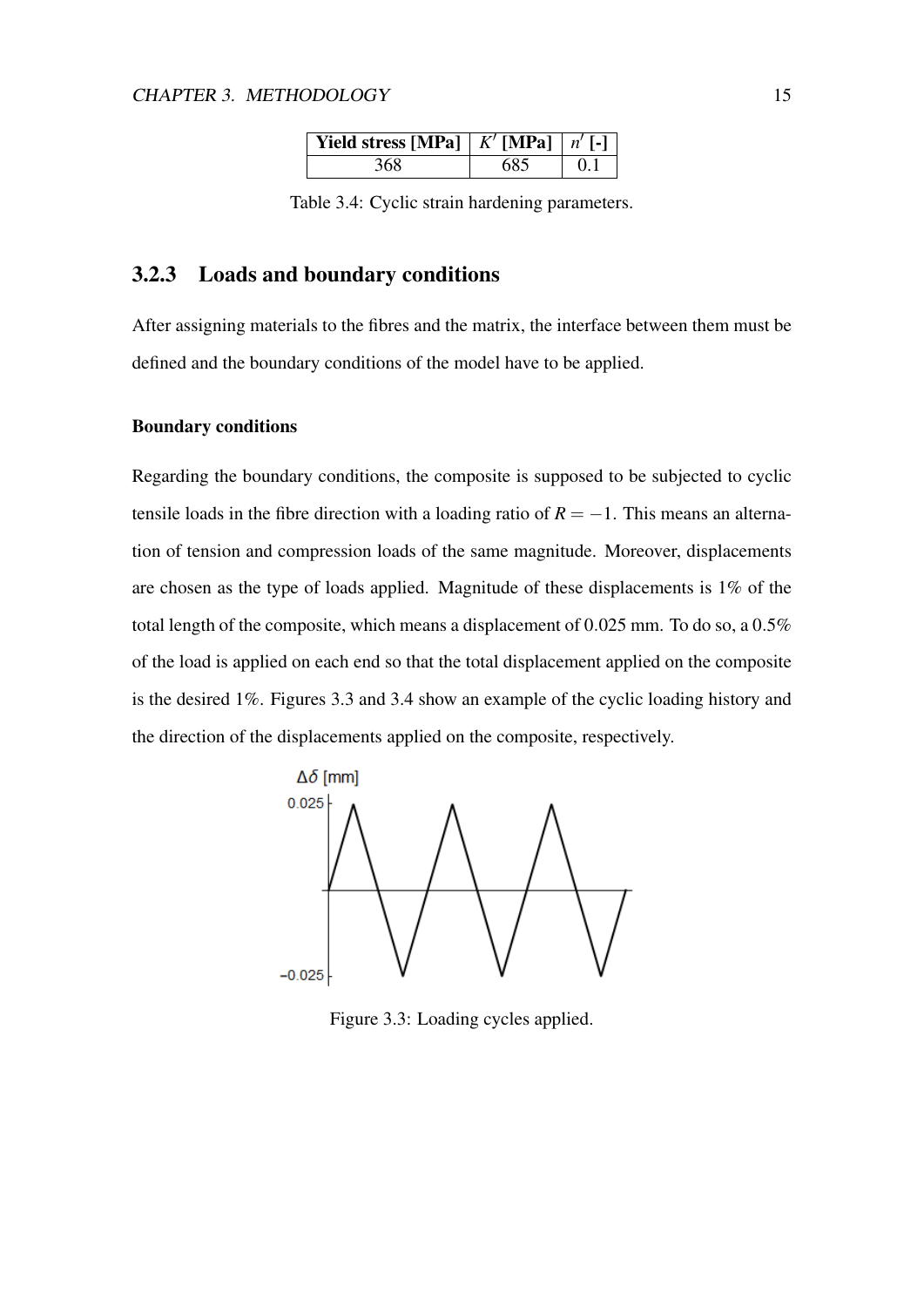

<span id="page-24-0"></span>Figure 3.4: Tension displacement applied.

In order to implement the cyclic loads, several steps are defined. These will characterise every loading cycle that is applied on the composite. Each cycle comprises a tension and a compression load, as shown in Figure [3.5.](#page-24-1) Hence, it can be divided into 4 segments, each one of which is assigned a loading step. The value of the displacement applied on each step is the final value that must be reached at the end of it, and the transition between steps is linear. This means that each step takes one increment of time, and it is defined just by two points: the value of the displacement at the beginning of the step and that value at the end of it.



<span id="page-24-1"></span>Figure 3.5: History of one loading cycle.

The total number of cycles implemented in each case depends on the results. To determine how many cycles are required, the plastic strain range on each cycle is computed. When variations of this parameter are considerably small, it is said that it has saturated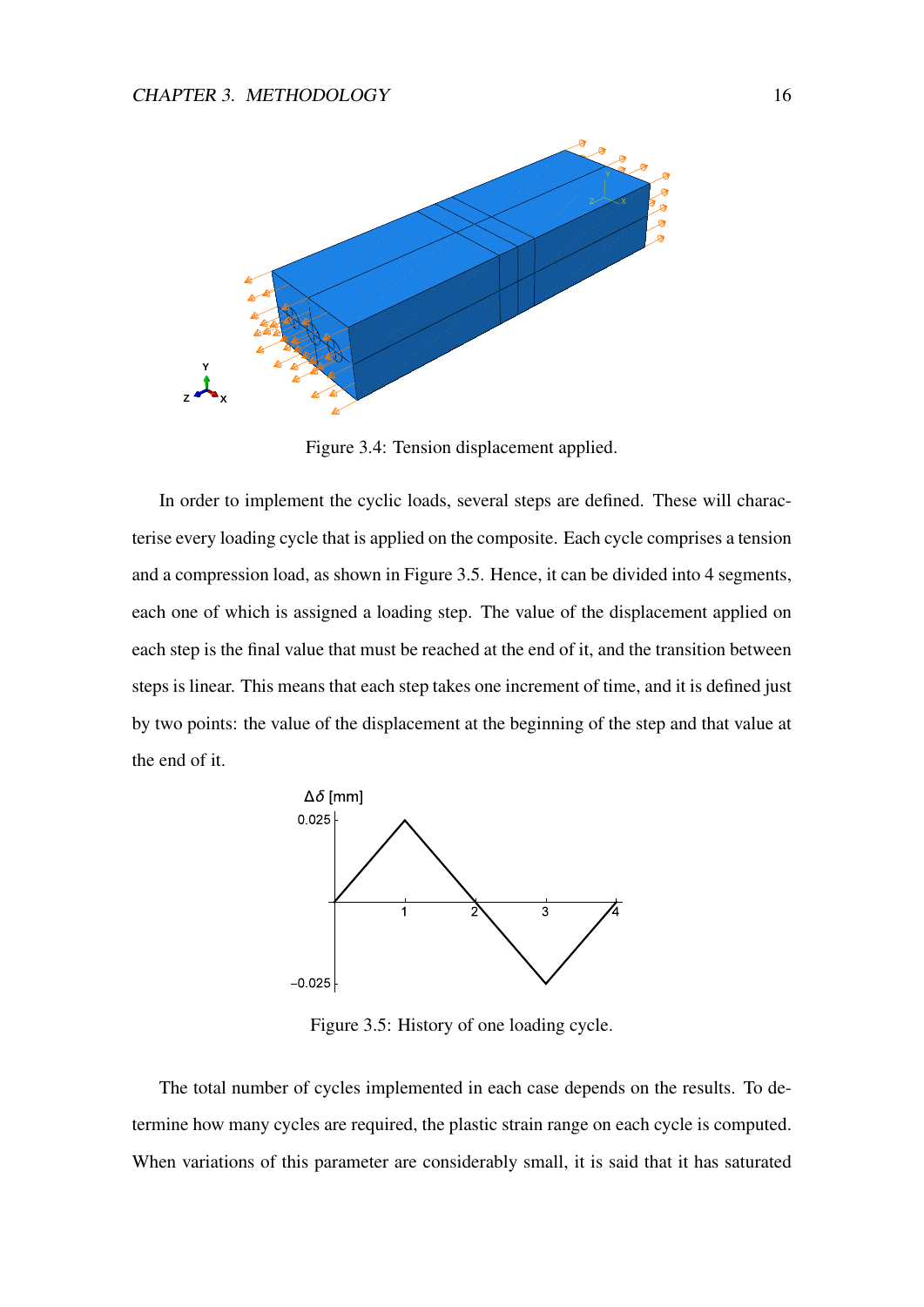



<span id="page-25-0"></span>Figure 3.6: Evolution of the plastic strain range on each cycle.

#### <span id="page-25-1"></span>Matrix/fibre interface

As explained before, several cases are modelled and analysed to determine which case is more detrimental for the fatigue life of the component. The difference between each case studied is based on the interaction between the fibres and the matrix (fibre debonding or fibre cracking) and the presence of a notch in the matrix surface. For those cases in which there is no fibre debonding, a tie constraint is applied between the matrix and the fibre. To do so, one surface is defined as the master surface (the contact surface of the matrix in this case) and the other one is the slave (the fibre contact surface). This means that the degrees of freedom of the slave surface are eliminated and coupled to the movement of the master surface. In those cases in which there is supposed to be fibre debonding, no contact is applied between the debonded surfaces.

Up to this point, it is necessary to define the characteristics of the fibre debonding. It has been assumed that the most critical region when a fibre is debonded is located in the transition area between the bonded and debonded surfaces. Hence, half fibre is considered to be fully debonded along the axis (as shown in Figure [3.7\)](#page-26-0) to study the behaviour of the composite in this region. Due to symmetry reasons, the debonded fibre is assumed to be the middle one.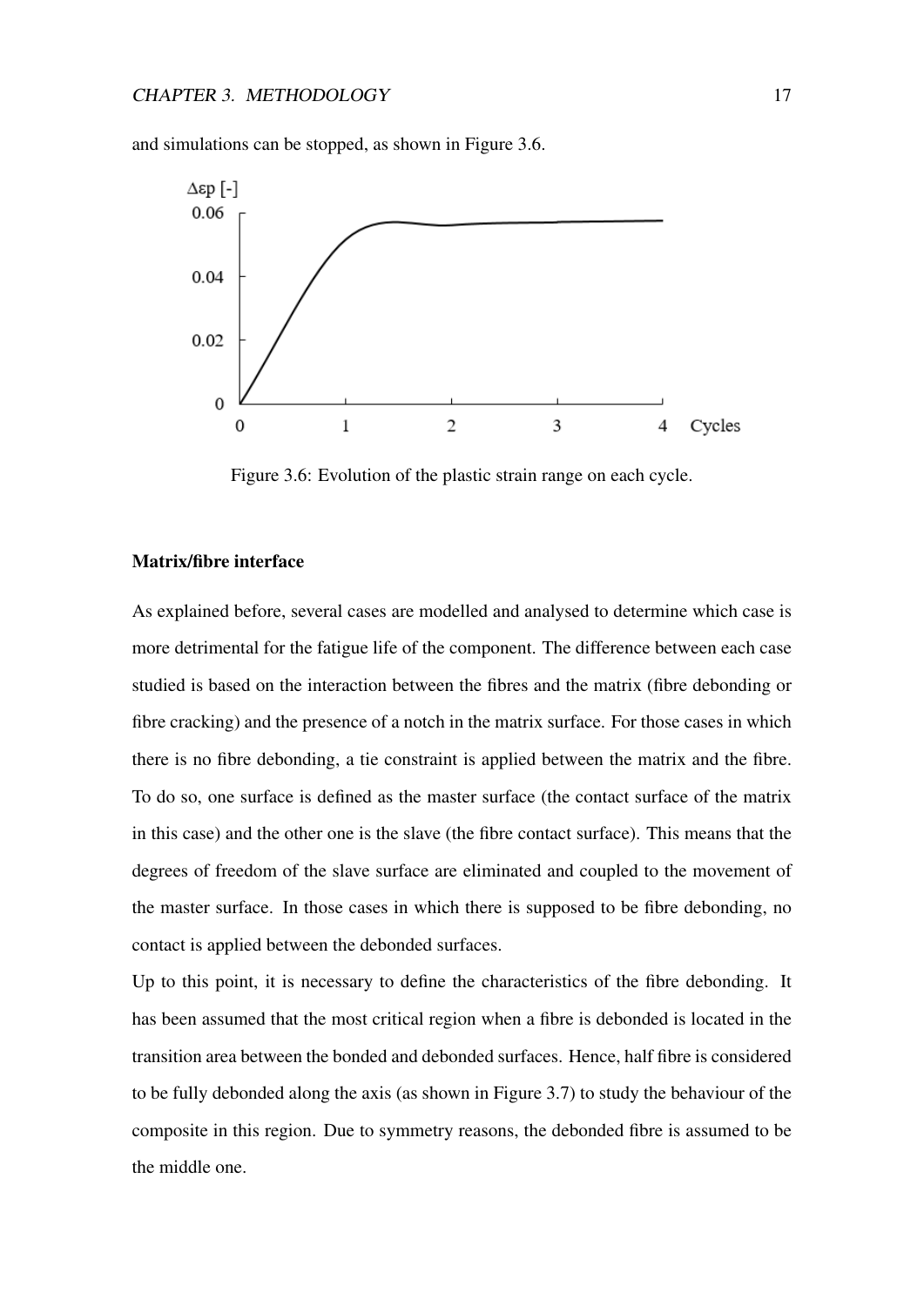<span id="page-26-0"></span>

Figure 3.7: Scheme of the fibre debonded surface.

In order to study the behaviour of the composite when a fibre is broken, the middle fibre is supposed to be the broken one. To do so, this fibre is divided in two equal parts and no contact is applied between them. However, this does not affect the matrix/fibre interface, and the contact between these surfaces is the one that corresponds on each case. The combination of the several issues explained (fibre cracking, fibre debonding or surface irregularities) constitutes the different cases of study summarised below.

- Case 1. This case considered to be the ideal case, with no debonded or cracked fibres and no surface irregularities.
- Case 2. Central fibre debonded.
- Case 3. Surface irregularity. Notch radius  $r = 0.02$  mm.
- Case 4. Central fibre debonded and surface irregularity (notch radius  $r = 0.02$  mm).
- Case 5. Surface irregularity. Notch radius  $r = 0.0071$  mm (10 % of the fibre radius).
- Case 6. Central fibre debonded and surface irregularity (notch radius  $r = 0.0071$ ) mm).
- Case 7. Central fibre cracked.

#### 3.2.4 Mesh

In order to ease the meshing of the geometry the model was divided in several parts. Hence, it is possible to assign different element types and sizes to each region, according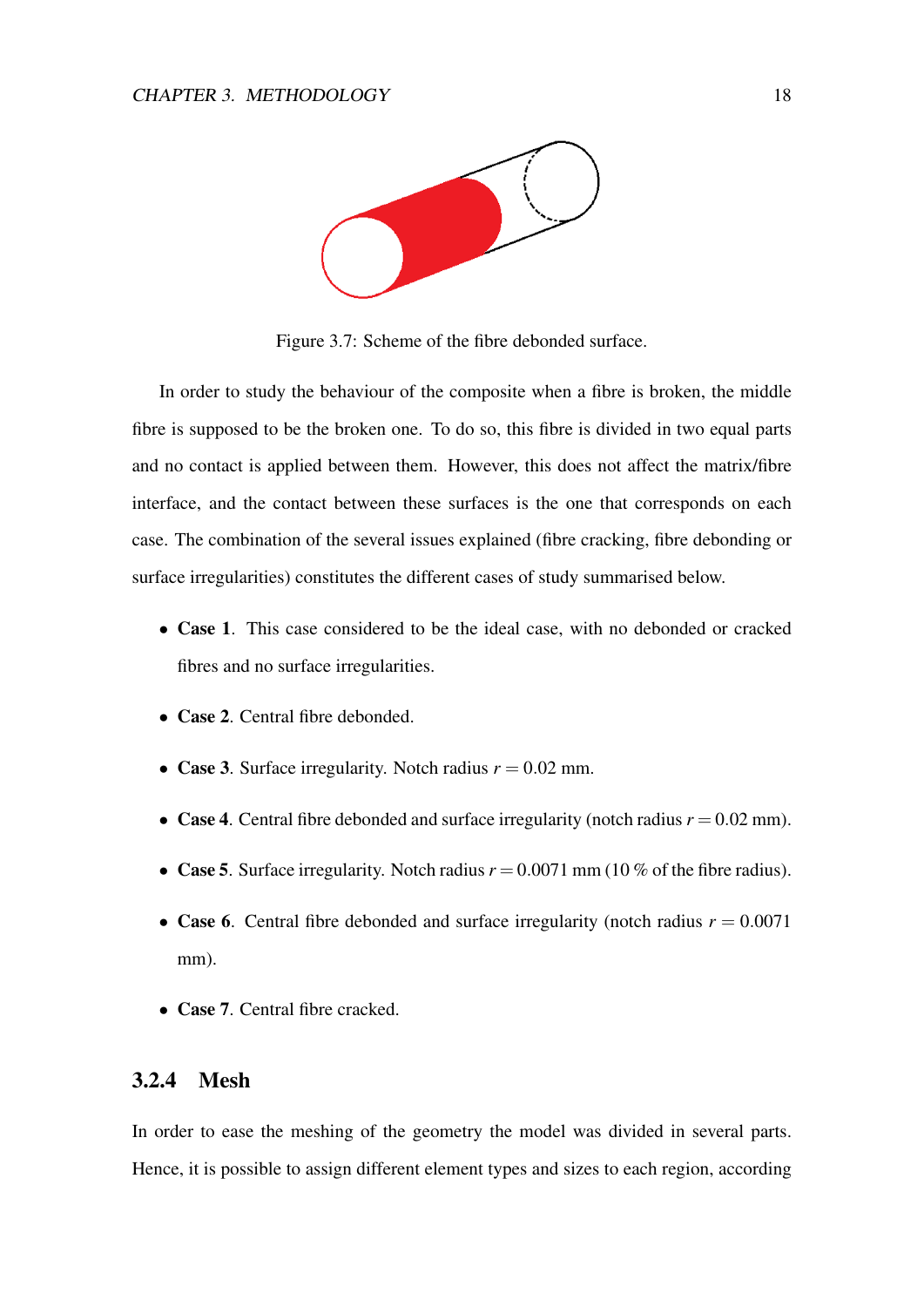to the expected gradients and the accuracy needed. Like in every finite element study, it is necessary to guarantee that the final results do not depend on the quality of the mesh. Therefore, a mesh independence study must be done.

#### Mesh independence study

A mesh independence study consists in analysing the results obtained with different meshes. Based on what is explained in Section [2.3.2,](#page-14-0) the plastic strain has been chosen as the variable of interest in this problem. Therefore, the model is meshed with different element types (hexahedral, wedge and tetrahedral) and number of elements and the value of the plastic strain is analysed. If the results vary considerably between the different meshes, size of elements must be reduced, specially in the regions where gradients are maximum (near the notch of the notched cases and in the transition region between the debonded and bonded fibre surfaces). This process has to be repeated until the results are the same when refining the mesh. Hence, it can be ensured that results are independent of the mesh and can be considered reliable. When the results are the same with two different meshes, the one with the lower computational cost and time is chosen in order to optimise the resources. Figure [3.8](#page-28-1) shows an example of the mesh independence study carried out in Case 5.

After this study, the final model is meshed with linear wedge elements of 6 nodes (type C3D6) and quadratic tetrahedral elements of 10 nodes. The regions of interest of study such as the notch and the fibre/matrix interfaces - are meshed with smaller elements than the rest of the regions. Figure [3.9](#page-28-2) shows the mesh near the notch.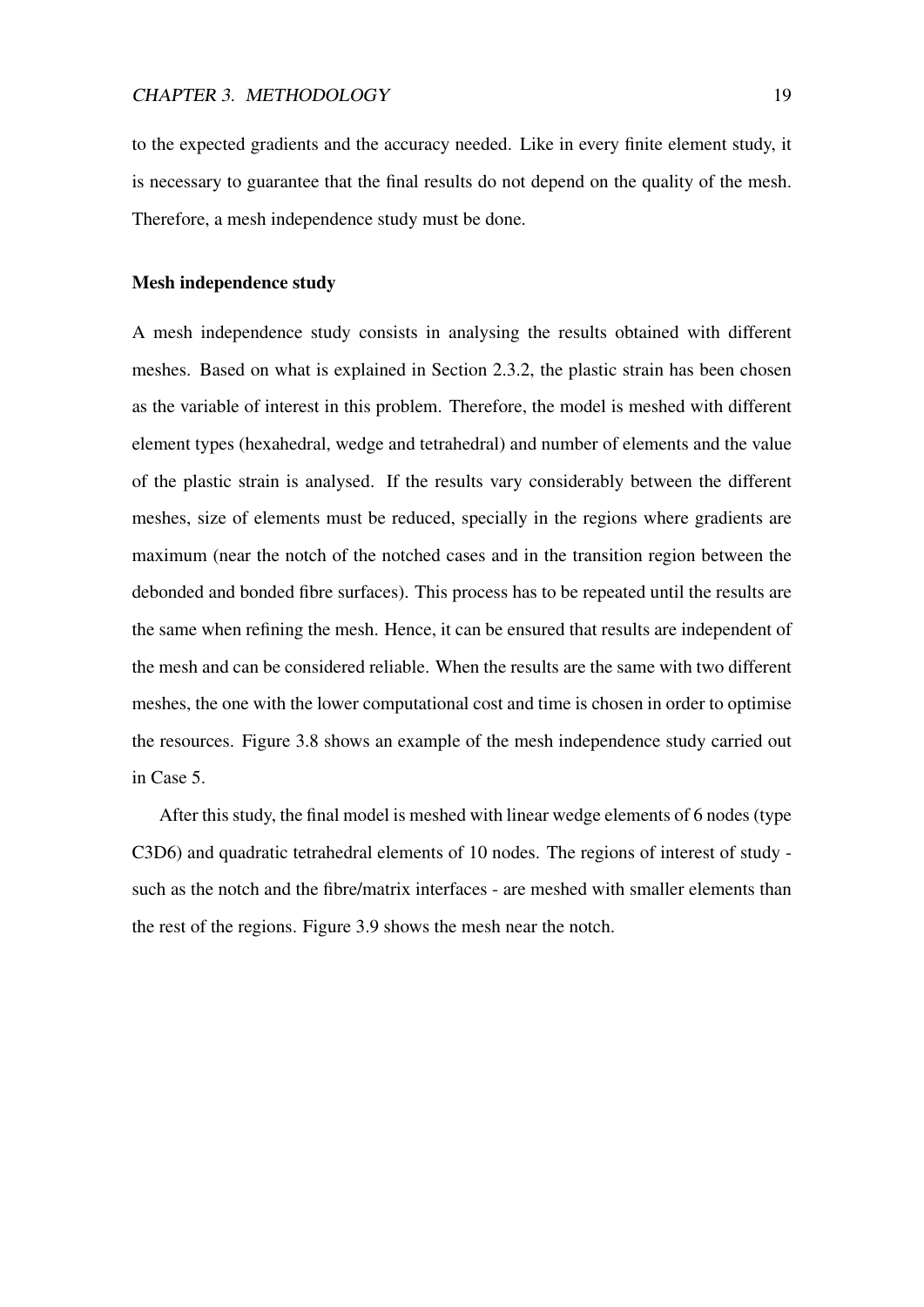

<span id="page-28-1"></span>Figure 3.8: Mesh independence study in Case 5.



<span id="page-28-2"></span>Figure 3.9: Mesh near the notch in Case 3.

### <span id="page-28-0"></span>3.3 Crack propagation rate

This study is focused on analysing the cases in which is more likely that fatigue cracks initiate and give the approximate number of cycles that the small crack propagation will take. To do so, several  $\frac{da}{dN}$  correlations applicable to the material of study must be found.

The first model studied was developed for aluminium alloy 6061-T6 and it follows the following equation [\[17\]](#page-48-1):

$$
\frac{da}{dN} = \frac{\lambda \pi^2 Y^2}{4} \left(\frac{n'+1}{n'}\right) \left(\frac{K'}{R_p}\right)^3 \left(\frac{\Delta \varepsilon_{pl}}{2}\right)^{3n'+1} a \tag{3.2}
$$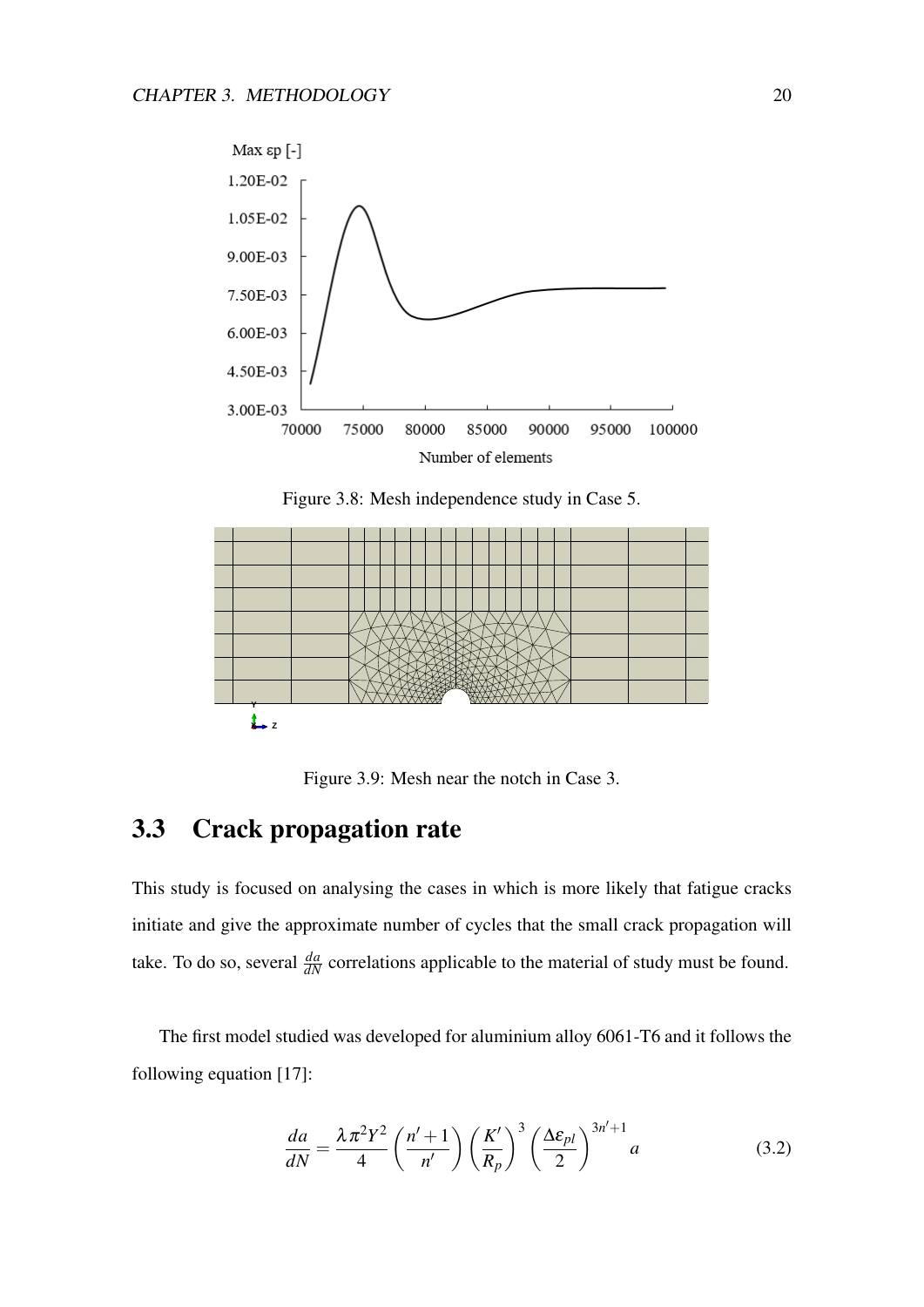where *Y* is a geometry factor (1.12 for notched specimens, 1 for unnotched ones),  $K'$ and *n'* are the hardening parameters,  $R_p$  is the yield stress (Table [3.4\)](#page-23-1) and  $\lambda$  is a cyclic plastic zone correction factor (0.19 [\[17\]](#page-48-1)).

The second model studied was developed for an aluminium alloy 6082-T6 [\[18\]](#page-48-2):

$$
\frac{da}{dN} = k_{g0} \Delta \varepsilon_p^d a \tag{3.3}
$$

where  $k_{g0} = 0.472$  and  $d = 0.65$  are constant parameters [\[18\]](#page-48-2).

A third model was used to study the small crack propagation rate [\[19\]](#page-48-3):

$$
\frac{da}{dN} = \Delta_{\gamma p} \rho_{max} \tag{3.4}
$$

where  $\Delta_{\gamma p}$  is the plastic shear strain range ( $\Delta_{\gamma p} = 1.5 \Delta_{\epsilon p}$ ) and  $\rho_{max}$  is the maximum plastic zone length. This is related to the crack size (a) and the grain diameter (D):

$$
\rho_{max} = \frac{iD}{2} - a \tag{3.5}
$$

where  $i = 1, 3, 5...$  represents the number of half grains that the crack has crossed over.

These equations give the small crack propagation rate and thus, the number of cycles that takes a crack to grow from one initial length  $(a_i)$  to a final one  $(a_f)$ . Therefore, these initial and final values must be established. To do so, the initial crack length is the minimum propagating crack length described in the literature  $(3\mu m)$  and the final crack length is assumed to be 2 mm.

#### <span id="page-29-0"></span>3.3.1 Influence of the environment

As explained in Section [2.3.3,](#page-17-0) the environment plays a very important role in the propagation of small cracks. To establish the difference between the crack growth rate in air and vacuum environments, studies shown in the literature can be used. Since it is not clear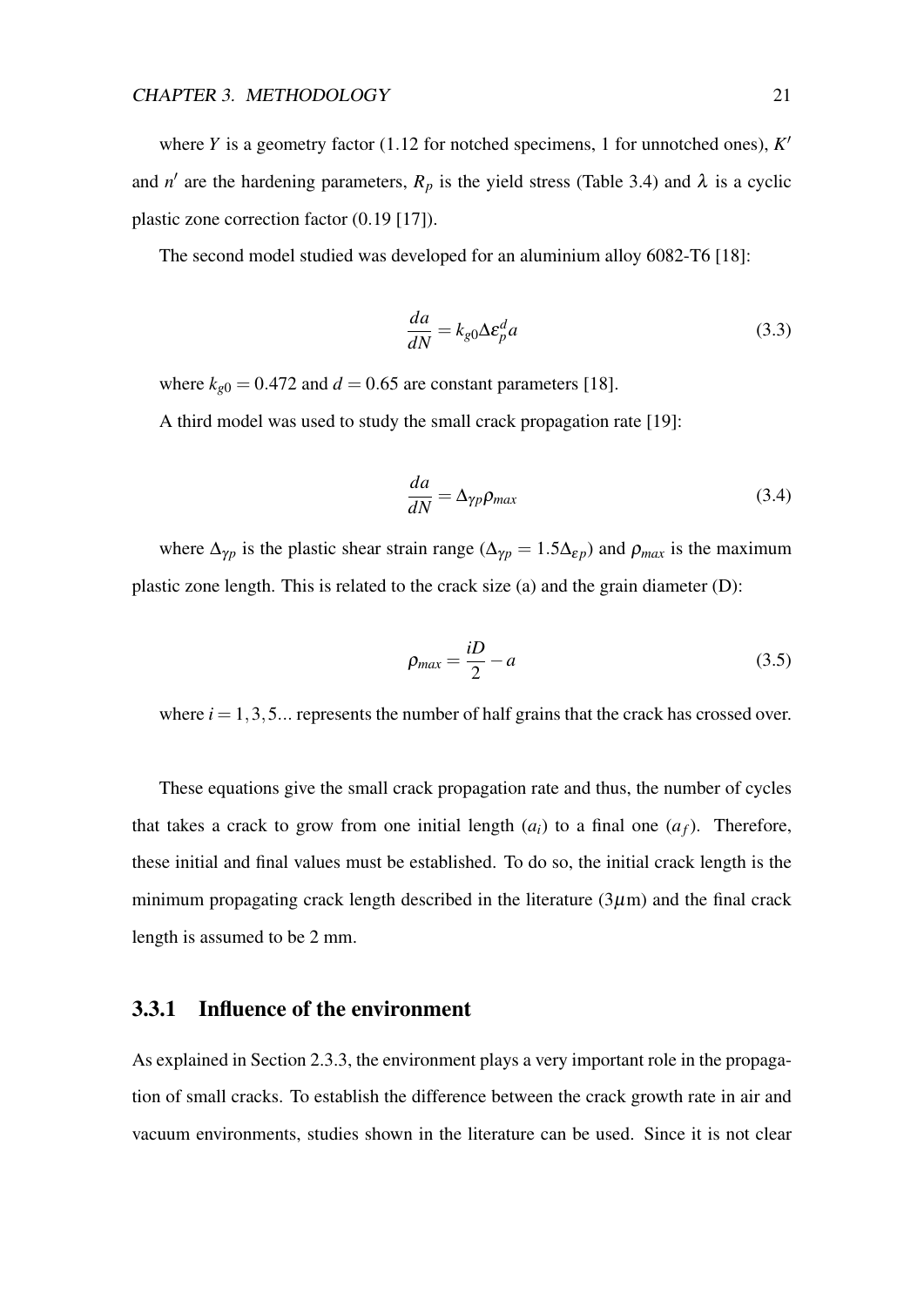the exact difference between these operating conditions, the less favourable case can be considered. Thus, it is assumed that the small crack propagation rate in vacuum is 10 times lower than in air, since it is the situation - according to the literature - in which their differences are minimum.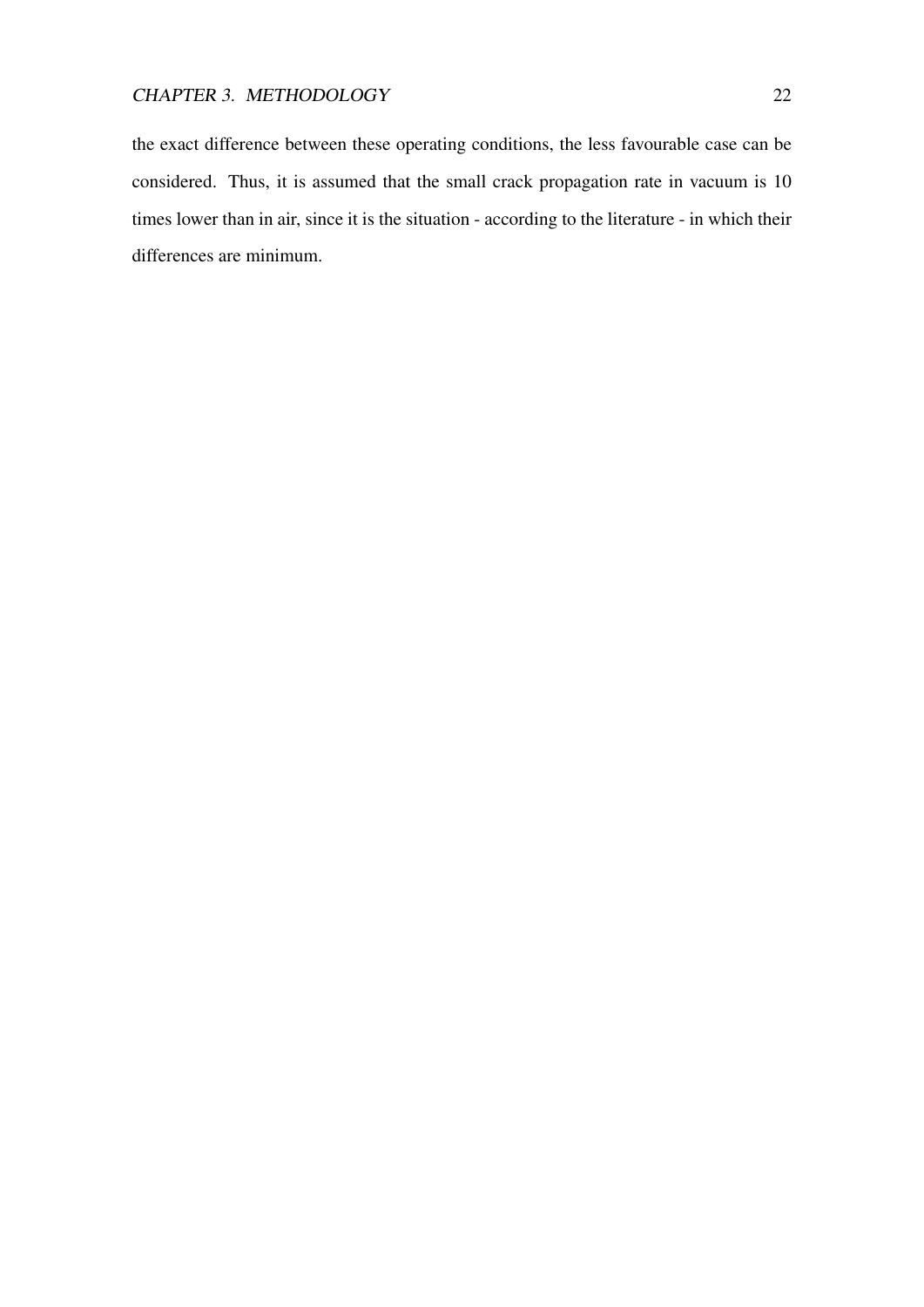## <span id="page-31-0"></span>Chapter 4

## **Results**

### <span id="page-31-1"></span>4.1 Introduction

The present chapter consists in the summary of the results of the Abaqus models for all the cases studied and the prediction of the small crack propagation rate and fatigue life for the most detrimental ones. To do so, results obtained in the simulations and the correlations found in the literature are used.

#### <span id="page-31-2"></span>4.2 Abaqus models results

As explained in the previous chapter, several cases were studied to analyse the fatigue crack initiation problem in metallic composites and determine which one is more detrimental. Moreover, two different plastic behaviours were implemented for the metallic matrix, so results obtained in both of them can be compared. Since the accumulation of plastic strain has been established as one of the most important parameters in the crack nucleation period, the value of this variable at the end of the loading cycle in each case is compared to determine the most damaging situations. The following graph (Figure [4.1\)](#page-32-0) shows the plastic strain range in the cases described in Section [3.2.3](#page-25-1) for both constitutive models implemented (Section [3.2.2\)](#page-22-2) when a displacement of 1% is applied.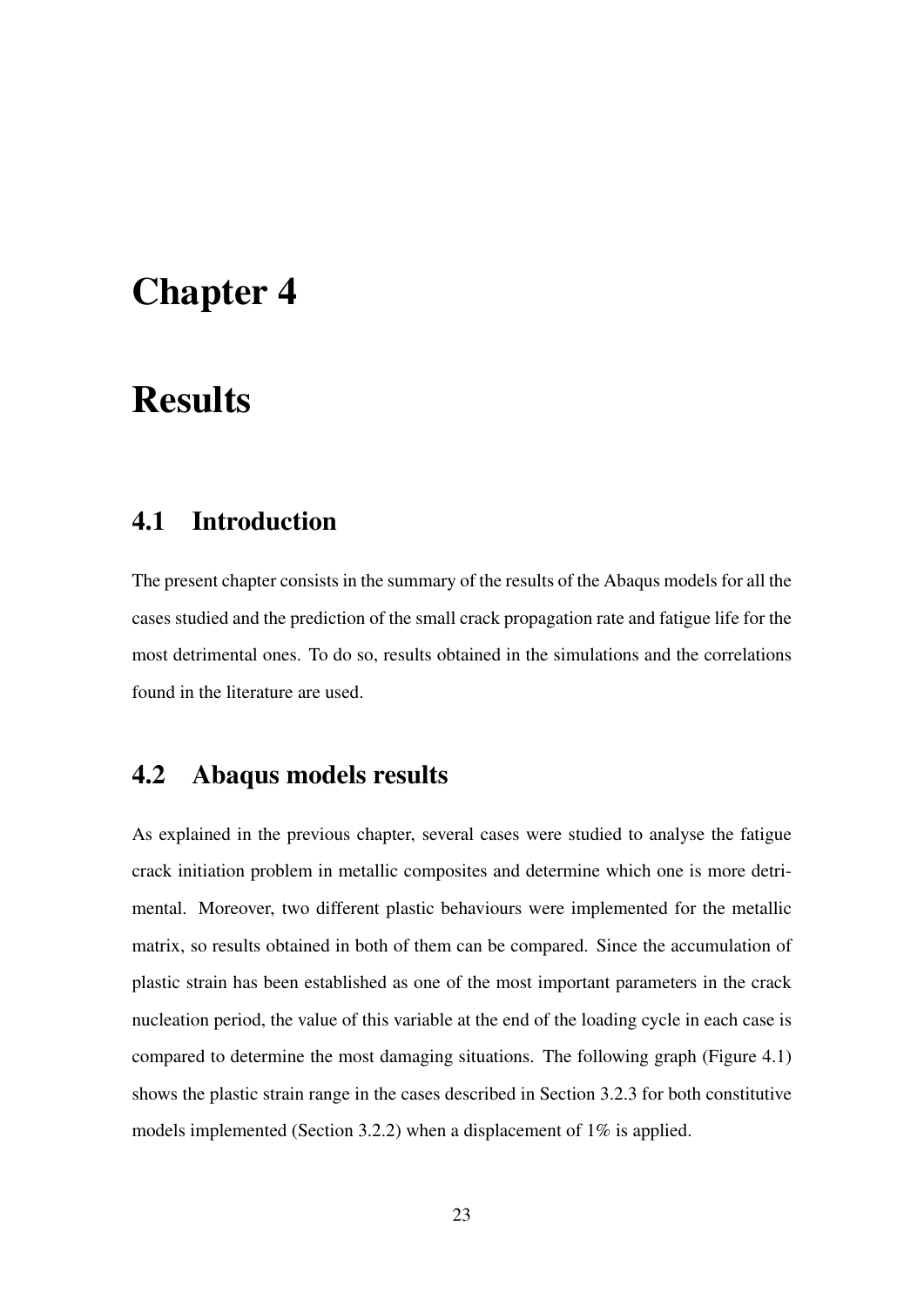

<span id="page-32-0"></span>Figure 4.1: Values of plastic strain range for both hardening behaviours subjected to a displacement of 1%.

It can be observed that the cases in which the highest values of plastic strain are accumulated are Case 3, 4 and 7, which correspond to those with the big notch and the one with the broken fibre. Moreover, it can be noticed that a fibre debonding does not represent a considerable worsening (Cases 1 and 2), since the increase in plastic strain due to fibre debonding is insignificant. Based on this, it can be assumed that fibre breaking and the presence of surface irregularities are the worst circumstances for fatigue life, so the next studies are focused on these cases (Cases 3 and 7). It can also be appreciated that the second constitutive model used gives lower values of plastic strain accumulation than the first one, but it estimates higher values of plastic deformation during the loading cycles, as shown in Figure [4.2.](#page-33-0)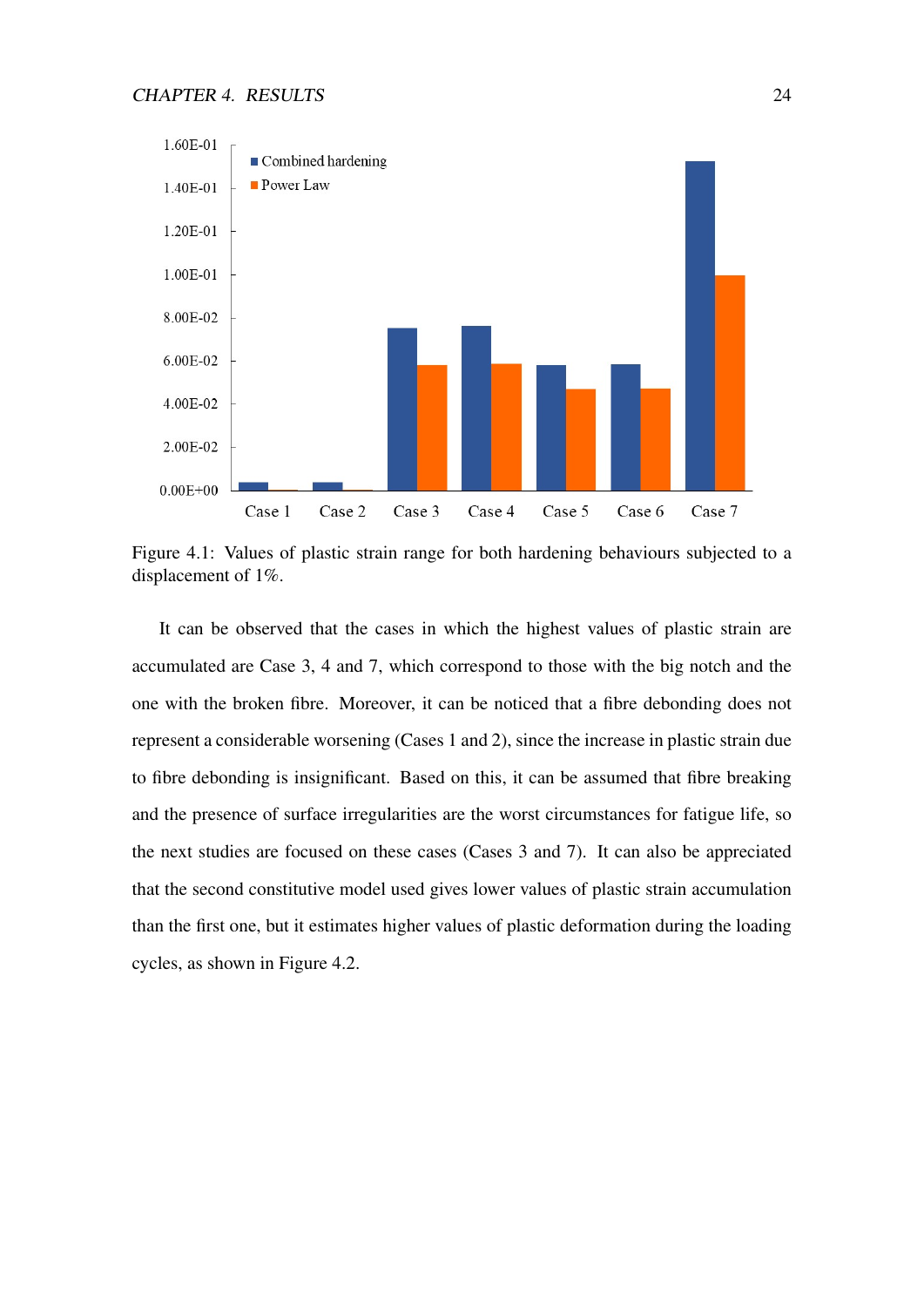CHAPTER 4. RESULTS 25



<span id="page-33-0"></span>Figure 4.2: Evolution of plastic strain in Case 3 during the loading cycles for both constitutive models.

The following images show the distribution of plastic strain after the loading cycles in the above-mentioned cases. The maximum plastic strain in the notched sample is located in the tip of the notch (Figure [4.3\)](#page-33-1), whereas in Case 7 the strain is accumulated in the matrix near the cracked region of the fibre (Figure [4.4\)](#page-34-1). Therefore, these are the places where it is more likely that a crack initiates, and several considerations must be taken into account to make life predictions.



<span id="page-33-1"></span>Figure 4.3: Plastic strain distribution in Case 3.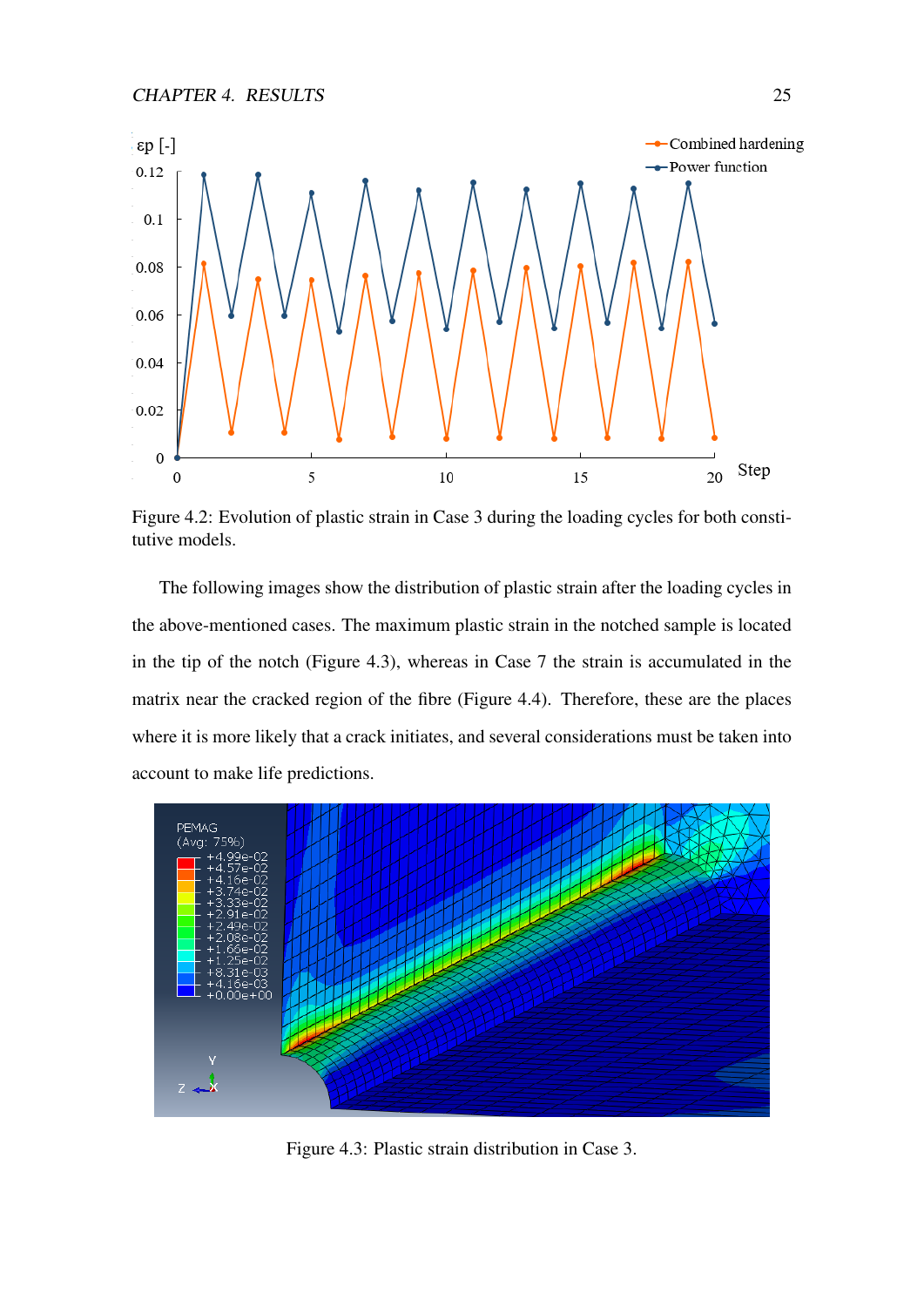

<span id="page-34-1"></span>Figure 4.4: Plastic strain distribution in Case 7.

### <span id="page-34-0"></span>4.3 Small crack propagation life

Using the equations described in Section [3.3](#page-28-0) and the plastic strain values summarised above it is possible to determine the number of cycles that a crack needs to grow from  $3\mu$ m to  $2 \text{ mm}$  (Section [3.3\)](#page-28-0) in the cases studied. Moreover, differences in predictions between the several  $\frac{da}{dN}$  correlations can be analysed, and how can the disparity in the results obtained with each constitutive model (Figure [4.1\)](#page-32-0) affect these predictions.

The following graph (Figure [4.5\)](#page-35-0) shows the results obtained for the three correlations (Section [3.3\)](#page-28-0) in Case 3 for both hardening behaviours studied. It is possible to observe that lower values of plastic strain (Power function) tend to give lower propagation rates. It can also be noticed that the growth rate predicted by the first law studied predicts is much higher than the other ones. Therefore, the number of cycles required to grow a crack from  $3\mu$ m to 2 mm in the first propagation law is around 10 cycles, whereas the second and the third laws predict that this process would take around 75 cycles. This makes a difference of about one order of magnitude between both tendencies.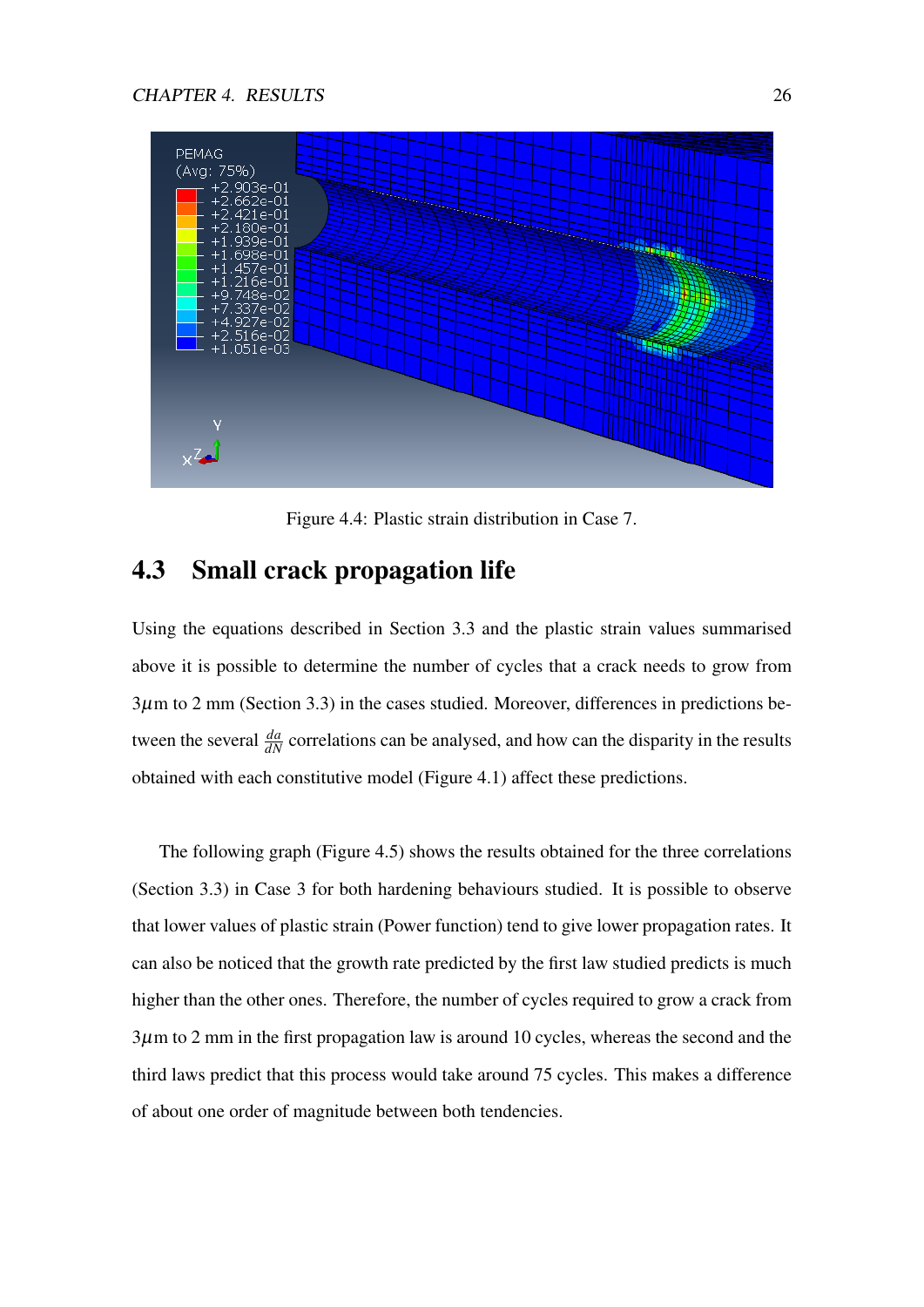

<span id="page-35-0"></span>Figure 4.5: Crack propagation prediction in Case 3 for both hardening behaviours and the three correlations.

As explained before, the influence of the environment must be considered to make better predictions of the crack growth rate. According to the results shown in Figure [4.1,](#page-32-0) the breaking of a fibre (Case 7) involves larger accumulations of plastic strain. Therefore, this situation would be the most detrimental for small fatigue cracks propagation if considering the same environment, as shown in Figure [4.6.](#page-35-1)



<span id="page-35-1"></span>Figure 4.6: Crack propagation prediction for the second correlation in Cases 3 and 7 assuming the same environment.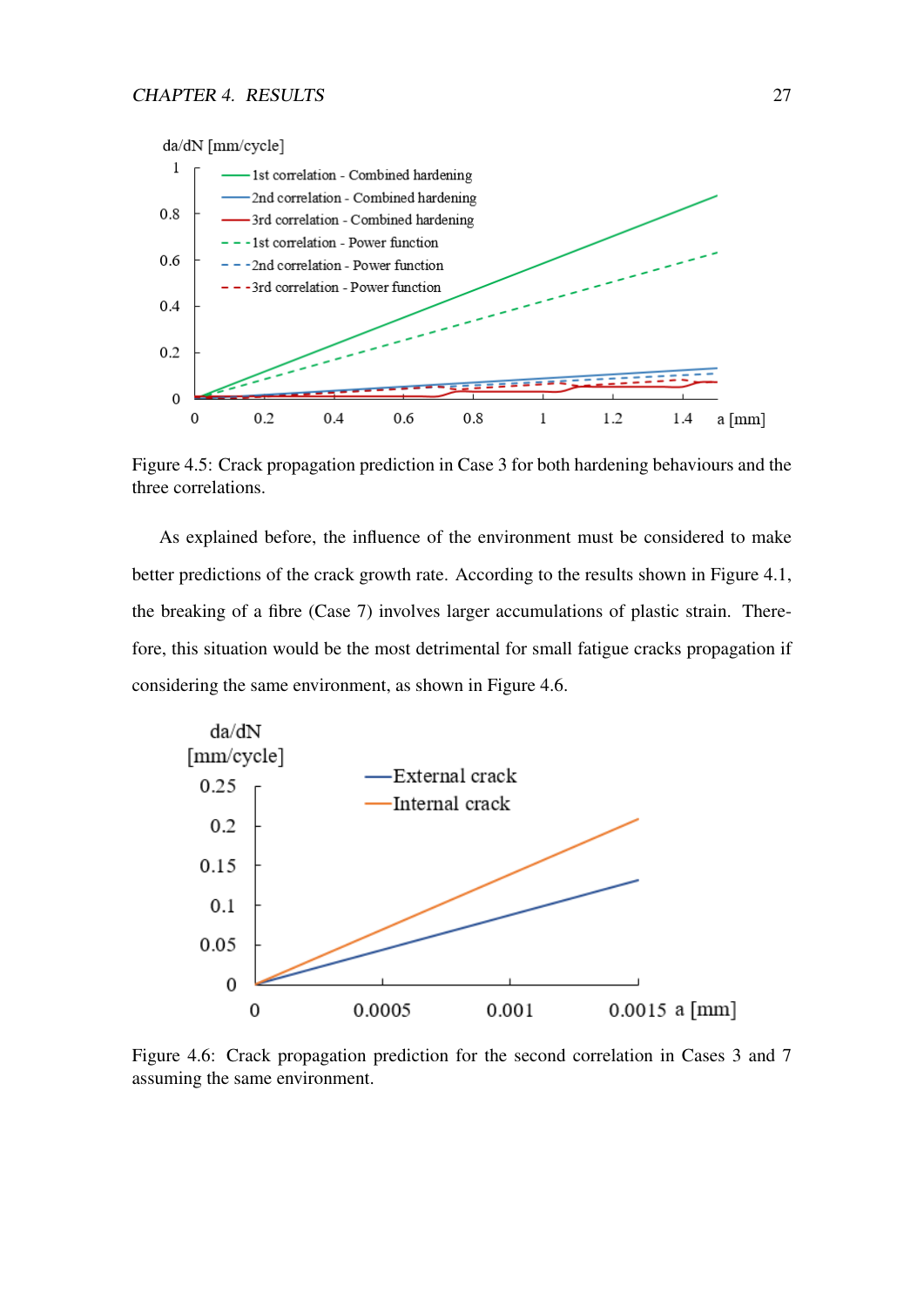However, the crack initiated in Case 7 is located inside the matrix, as seen in Figure [4.4.](#page-34-1) Therefore, it is possible to consider vacuum conditions in this case, which affects the crack propagation rate. Assuming that the crack growth rate in vacuum is 10 times lower than that for air (Section [3.3.1\)](#page-29-0), a new comparison between both cases can be done taken into account the environment of each one, as depicted in Figure [4.7.](#page-36-0)



<span id="page-36-0"></span>Figure 4.7: Crack propagation prediction for the second correlation in Cases 3 and 7 considering different environments.

It is possible to observe that the propagation rate is much lower in vacuum. Therefore, despite the accumulation of plastic strain in the matrix is higher when a fibre breaks, the propagation of a possible crack nucleated in this environment is much slower than that for a crack initiated in the surface. The number of cycles required to grow an external crack from  $3\mu$ m to 2 mm using the second correlation is around 70, whereas this number increases until 430 when the crack is internal and vacuum environment is considered (Figure [4.8\)](#page-37-0). For that reason, it seems reasonable to assume that the initiation of cracks in the matrix surface is the most critical situation for the fatigue life of the component, since their propagation is much faster. Table [4.1](#page-37-1) summarises results obtained with the three correlations for both constitutive models when considering the environment.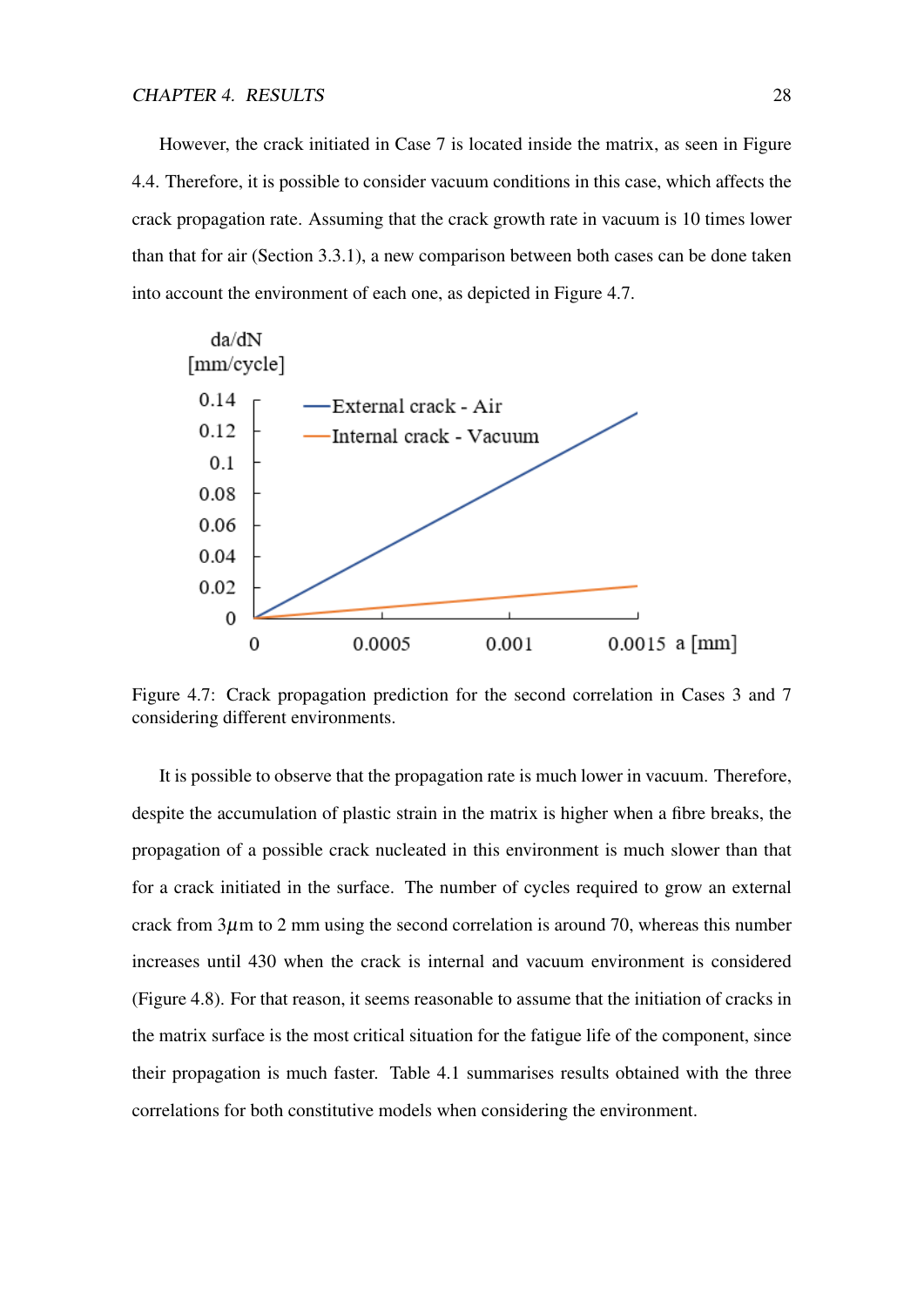

Figure 4.8: Life prediction based on the second correlation for external and internal cracks considering the environment.

<span id="page-37-0"></span>

| <b>Correlation</b> | First        |               | <b>Second</b> |               | Third        |               |
|--------------------|--------------|---------------|---------------|---------------|--------------|---------------|
| <b>Model</b>       | <b>First</b> | <b>Second</b> | <b>First</b>  | <b>Second</b> | <b>First</b> | <b>Second</b> |
| Case 3             | 10           |               | 68            | 80            | 69           | 89            |
| Case 7             | 50           | 88            | 430           | 567           | 342          | 523           |

<span id="page-37-1"></span>Table 4.1: Number of cycles to grow a crack from  $3\mu$ m to 2 mm in Cases 3 and 7 for the propagation laws with both constitutive models.

Finally, a study of the influence of the loading magnitude was carried out in the case with the notch sample. Following the steps described in the methodology (Section [3.2.3\)](#page-23-2), displacements of 0.5% and 1.5% were applied and results obtained are shown in Figures [4.9](#page-38-0) and [4.10.](#page-38-1) It can be observed that the plastic strain increases with the displacement (Figure [4.9\)](#page-38-0). Introducing these values in the equations described in Section [3.3](#page-28-0) it is possible to obtain the crack growth rate and the fatigue life in each case. Hence, the lower the displacement the lower the propagation rate, and thus, the higher the number of cycles until failure. According to the results shown in Figure [4.9](#page-38-0) it is possible to notice that the difference decreases when the displacement applied increases, which could mean a saturation of the plastic strain with the loading amplitude.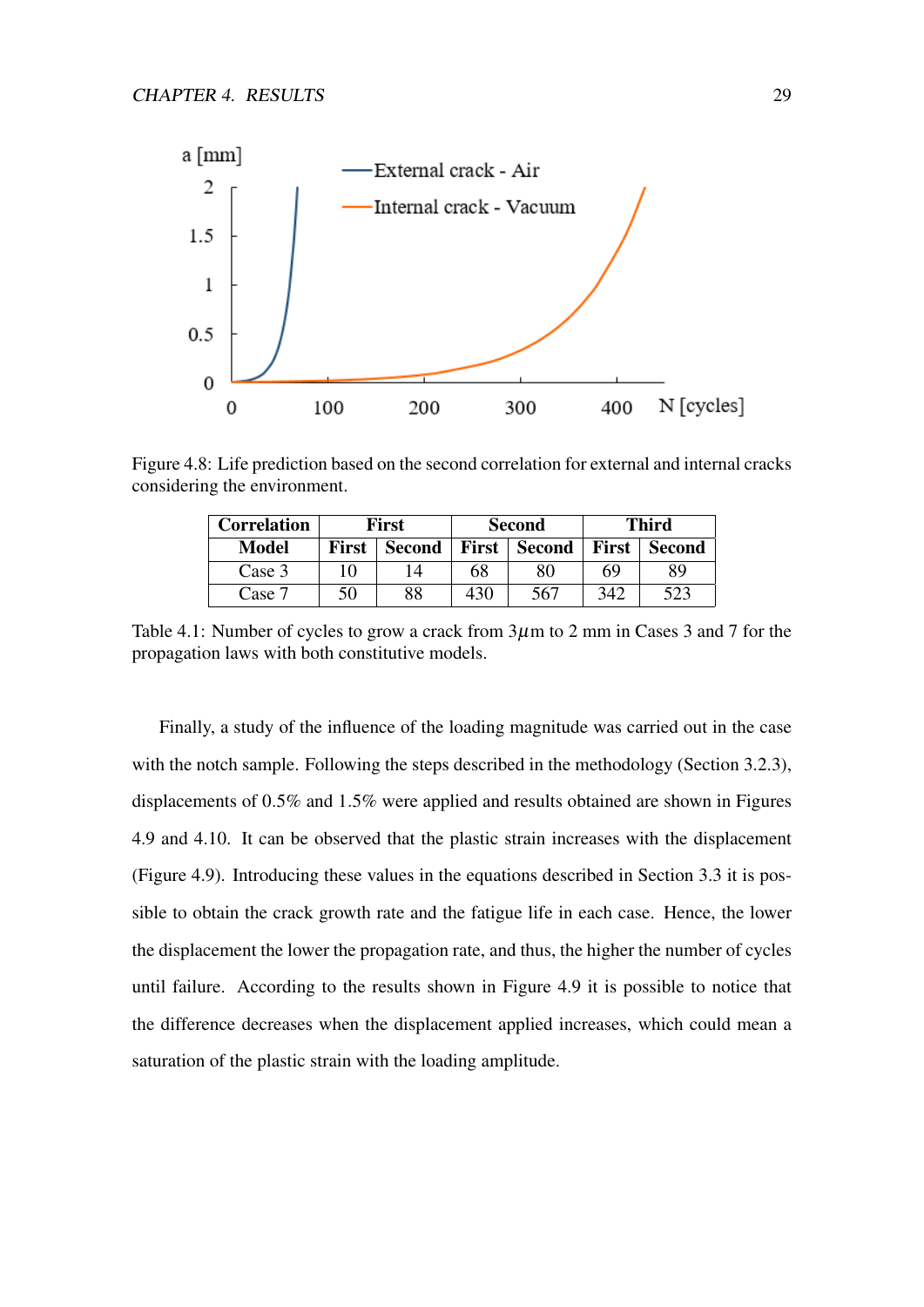

<span id="page-38-0"></span>Figure 4.9: Evolution of plastic strain in Case 3 during the loading cycles for the displacements applied.



<span id="page-38-1"></span>Figure 4.10: Life prediction for different loadings in Case 3 using the second correlation.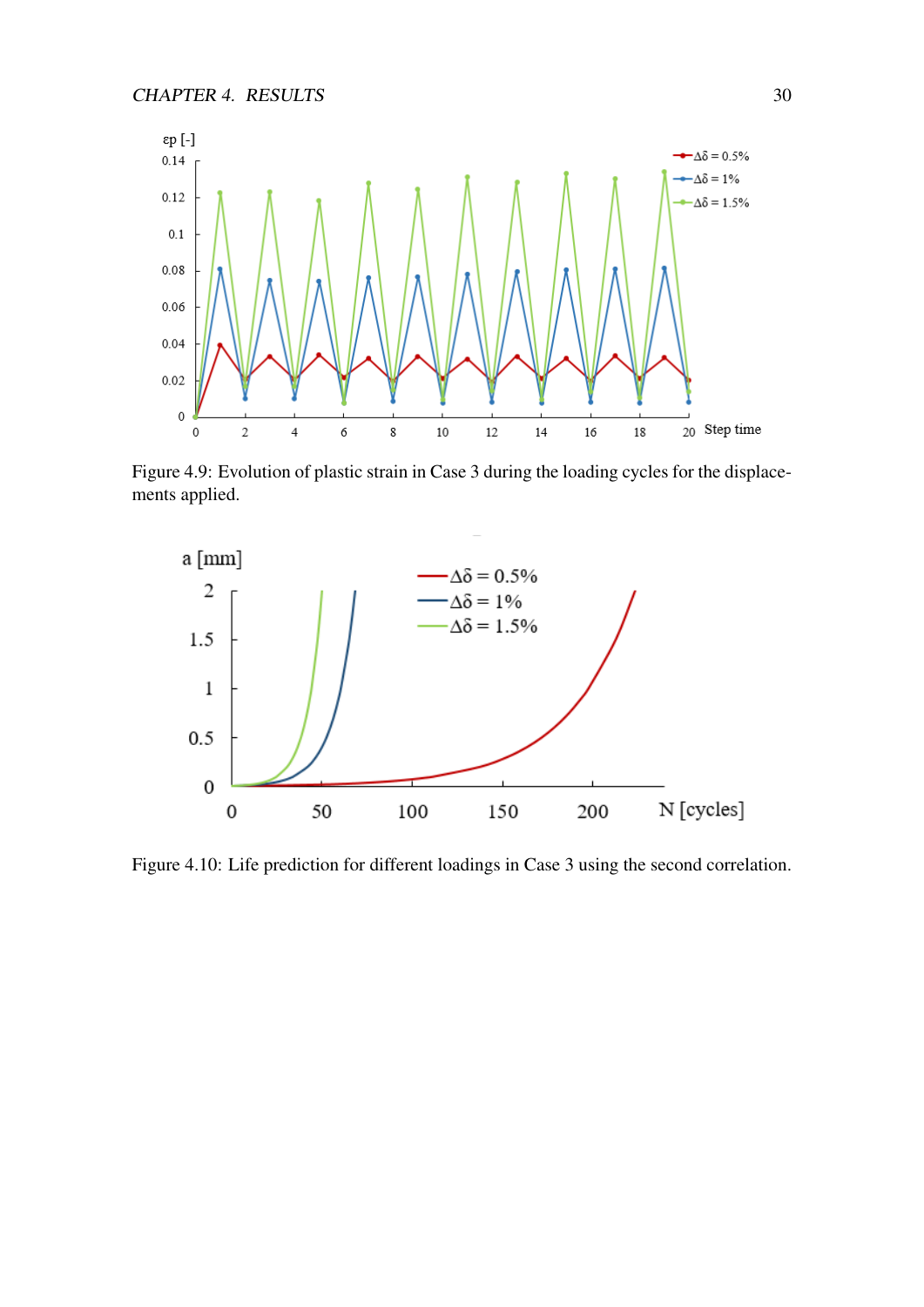## <span id="page-39-0"></span>Chapter 5

## **Discussion**

The results presented in the previous chapter follow a clear tendency. They show a maximum value in plastic strain for the fibre breaking case, which is located in the matrix around the cracked region. This result seems reasonable, thus when the fibre is broken it cannot withstand properly the efforts transferred by the matrix, and then stresses are concentrated in the matrix, leading to plastic deformations when their values are higher than the material yield strength. On the other hand, maximum plastic deformations in Case 3 are located in the tip of the notch. This result also coincides with what was expected, thus the notch acts as a stress concentrator and amplifies the values of the stresses in that region. Therefore, results obtained in the Abaqus simulations are reasonable and can be accepted.

Although the behaviour of the composite follows the expected trend, some assumptions and simplifications were made to obtain the final results, so this could lead to errors that must be considered and evaluated to determine if these can be accepted. The first thing to look at is the material microstrucutre and its influence in this type of problems. As explained before, microstructure plays a crucial role in the crack initiation period. Since the initial crack length is much smaller than the grain diameter  $(a_i = 3\mu m < d = 180\mu m)$ , not only the size of the grain must be considered, but also the orientation of its crystals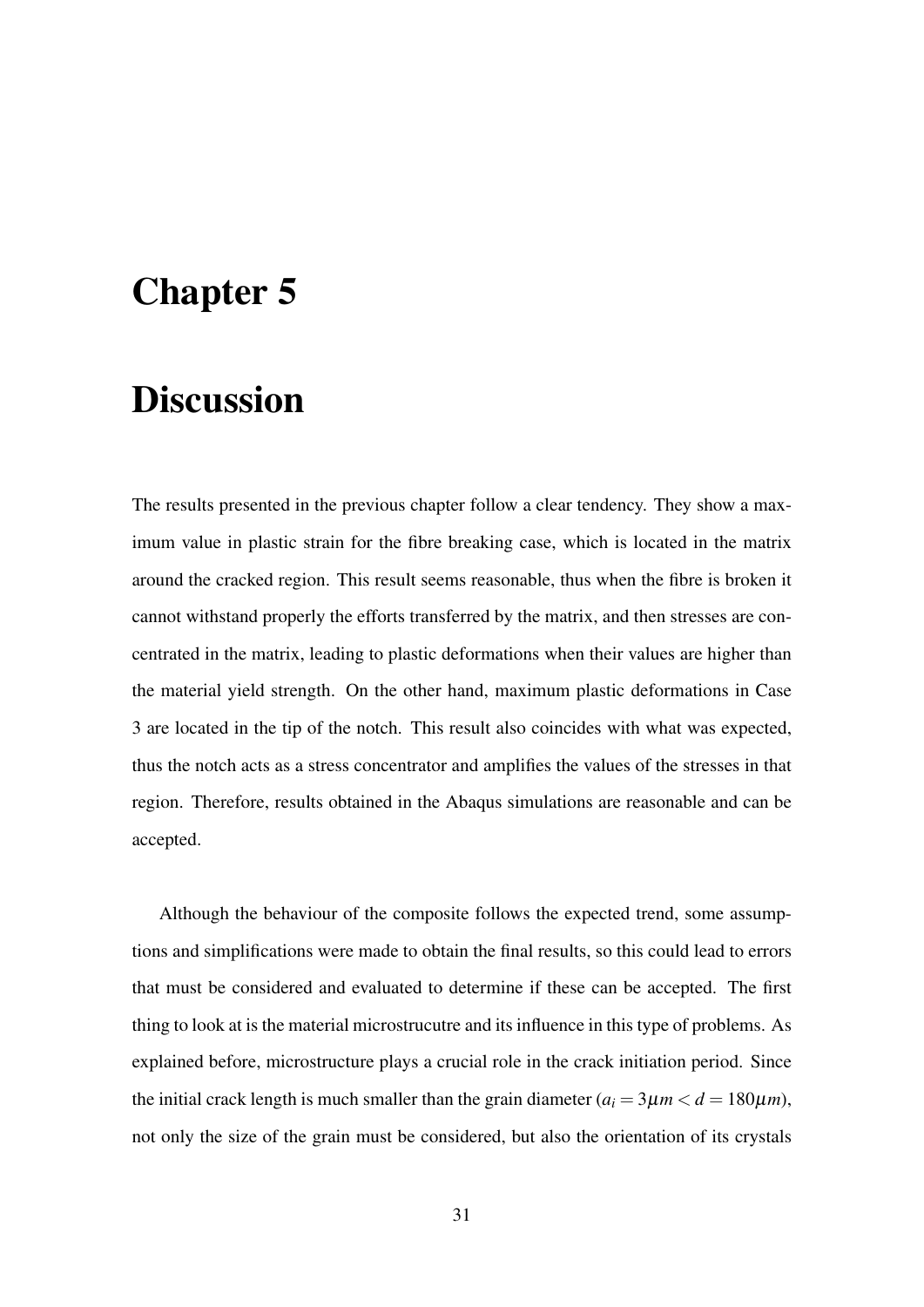respect the applied loads. Dislocation movement is necessary for plastic deformation to occur, which is the variable of study in this project, and this depends on the existence of slip systems. The location and orientation of these slip systems was not taken into account and hence, further work should be carried out to model the material microstructure in Abaqus and get a more realistic behaviour of the component. Regarding crack propagation, it happens when a slip system is activated. Activation of the slip systems depends on their orientation with respect the applied loads, and this can determine the propagation or not of the crack. Therefore, crystals orientation should also be considered when talking about microstructurally small crack propagation. However, this was not taken into consideration in this analysis. Nevertheless, and based on the results obtained, the simplification made to address this problem can be acceptable at this level.

Secondly, it is important to analyse the results obtained with the different plasticity models. Regarding the accuracy of the constitutive models used, it must be mentioned that for lower loads than  $\Delta \epsilon = 0.3\%$  there was no plastic strain predicted in the material. According to the approaches studied, this would mean infinite life, which is questionable. The reason for this behaviour could be the range of study: these plasticity models were developed and studied for higher loads, so their validity out of this range is not guaranteed. Therefore, a constitutive model that covers a wide range of operating conditions should be used to get more accurate results and establish a more general tendency. On the other hand, results of the cases 3 and 7 observed in Figure [4.1](#page-32-0) are summarised in Table [5.1.](#page-40-0)

| Case   | $\Delta \mathcal{E}_p$ [-] Combined hardening $\Delta \mathcal{E}_p$ [-] Power function   Differences |                      |           |
|--------|-------------------------------------------------------------------------------------------------------|----------------------|-----------|
| Case 3 | $7.53 \cdot 10^{-2}$                                                                                  | $5.83 \cdot 10^{-2}$ | $-22.6%$  |
| Case 7 | $1.53 \cdot 10^{-1}$                                                                                  | $9.99 \cdot 10^{-2}$ | $-34.6\%$ |

<span id="page-40-0"></span>Table 5.1: Numerical results for both constitutive models for Case 3 and 7.

The differences between both constitutive models in the most important cases of study are considerable. However, the final objective is to analyse the small crack propagation rate and so, a further study on how can this disparity in the plastic strain values affect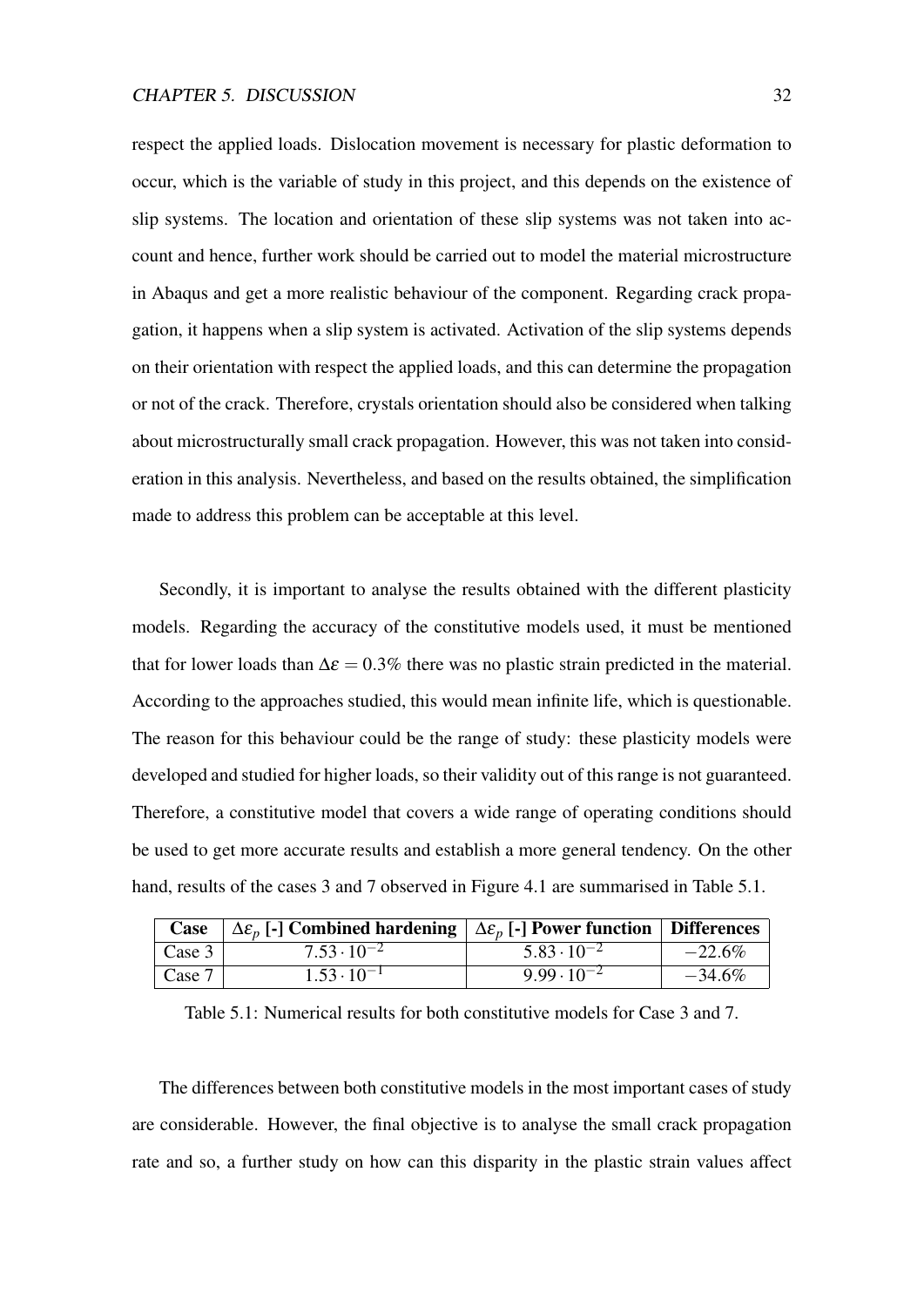the number of cycles to grow a crack must be done. These results are presented in Table [4.1.](#page-37-1) To properly evaluate the variability in the results, the concept of one cycle must be reviewed. In aerospace, one cycle is commonly translated into one flight for some structures and components. Therefore, a difference of more than 10 cycles - and then, flights - between two predictions can be meaningful depending on the importance of the component. On the other hand, if the system or structure of study is subjected to thousands of cycles during its life, a difference of 100 cycles between two predictions can be considered insignificant. Then, it is not possible to make a clear statement on which differences are acceptable, since a deep understanding on the component operating mode is necessary. However, it is possible to assume that the second constitutive model studied gives lower values of the plastic strain range and therefore, it estimates higher lifetimes.

The disparity in the crack growth rate predictions between the first correlation studied and the other two are considerable. This can be attributed to several reasons. Firstly, the first and the second correlations are based on experimental tests, so the conditions of the tests may vary from one to another and can affect the results. The similarity in the predictions made by the second model and the third one - which is the only one that considers the microstructure - and the fact that they were made independently one from another suggest that this trend is more reliable. Therefore, the differences between these two and the first model could lie in the quality of the experimental work (not enough tests were performed) or in some mistakes when extrapolating the results to establish a law. Further work could be carried out to analyse the reasons of these dissimilarities. Although the trend predicted by the second and the third correlations seems to be more reliable, the first one may be used if a very conservative model is desired. However, this could lead to non-optimum designs and heavier structures, which are far from being what aerospace industry needs.

Finally, it has been proven that when considering the environment the most damaging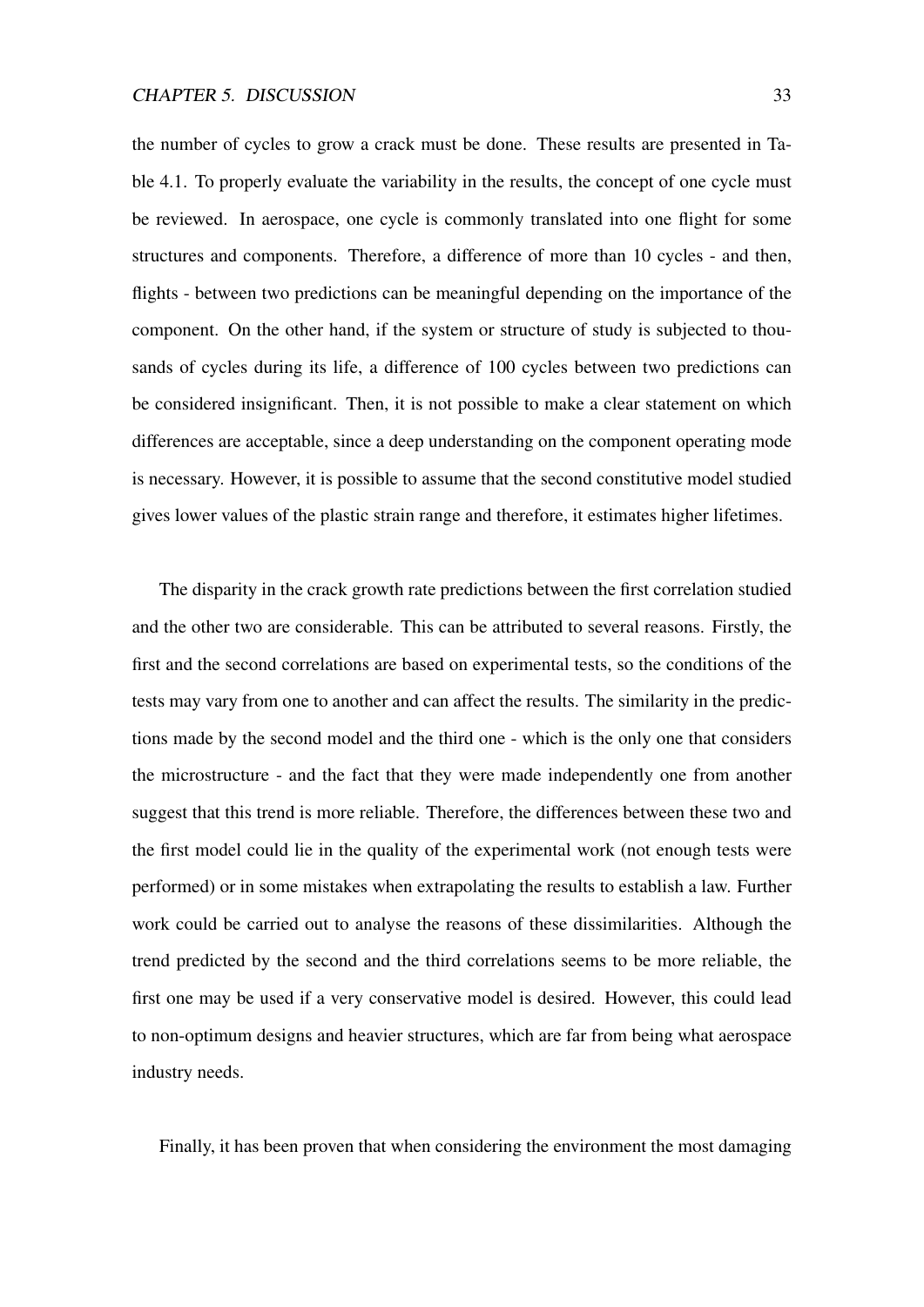situation for fatigue life is the initiation of cracks in the matrix surface. The assumption made in the comparison of the crack growth rate in both environments (air and vacuum) is the most conservative found in the literature - crack propagation in vacuum is 10 times lower than in air. Therefore, results obtained could be accepted as a general statement. This seems reasonable, thus external cracks are exposed to a corrosive environment that can react chemically with the material and modify its mechanical properties, accelerating the damage. However, further work should be carried out to quantify the exact differences between both environments and how they affect the crack propagation rate in metallic composites.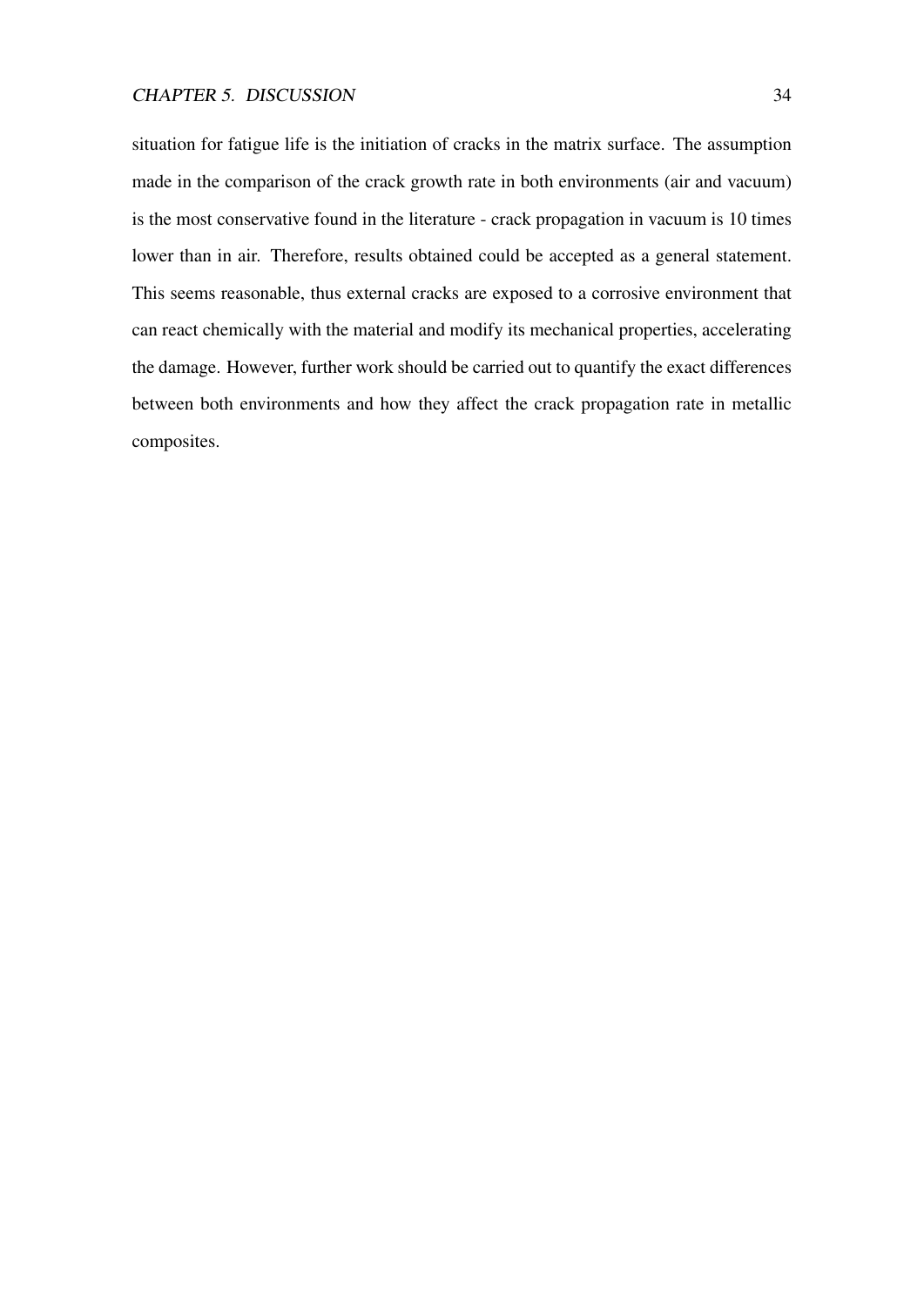## <span id="page-43-0"></span>Chapter 6

## **Conclusions**

The present project studies the main causes of fatigue crack initiation in metallic composites and determines which one is the most detrimental: fibre debonding, fibre breaking or matrix cracking due to surface irregularities. According to the literature, fatigue crack initiation is driven by the presence of plastic strain. Thus, results show that fibre breaking leads to a higher values of plastic deformation range, and therefore, to a situation in which is more likely to initiate a crack. Nevertheless, the surrounding environment of the propagating crack has proven to be of significant importance in the growth rate of such crack. A vacuum environment such as that inside the matrix can slow down the crack propagation rate and therefore, increase the number of cycles until such crack reaches intolerable values. Despite the high accumulation of plastic deformation when a fibre is broken, this case usually generates internal cracks, whose growth rate is slower than that for an external crack, which is in contact with a corrosive environment. Hence, surface defects could be considered the most damaging situation for the fatigue crack initiation stage life. However, further work must be done to give more accurate predictions and ensure that the design of aerospace components made of metallic composites is optimum.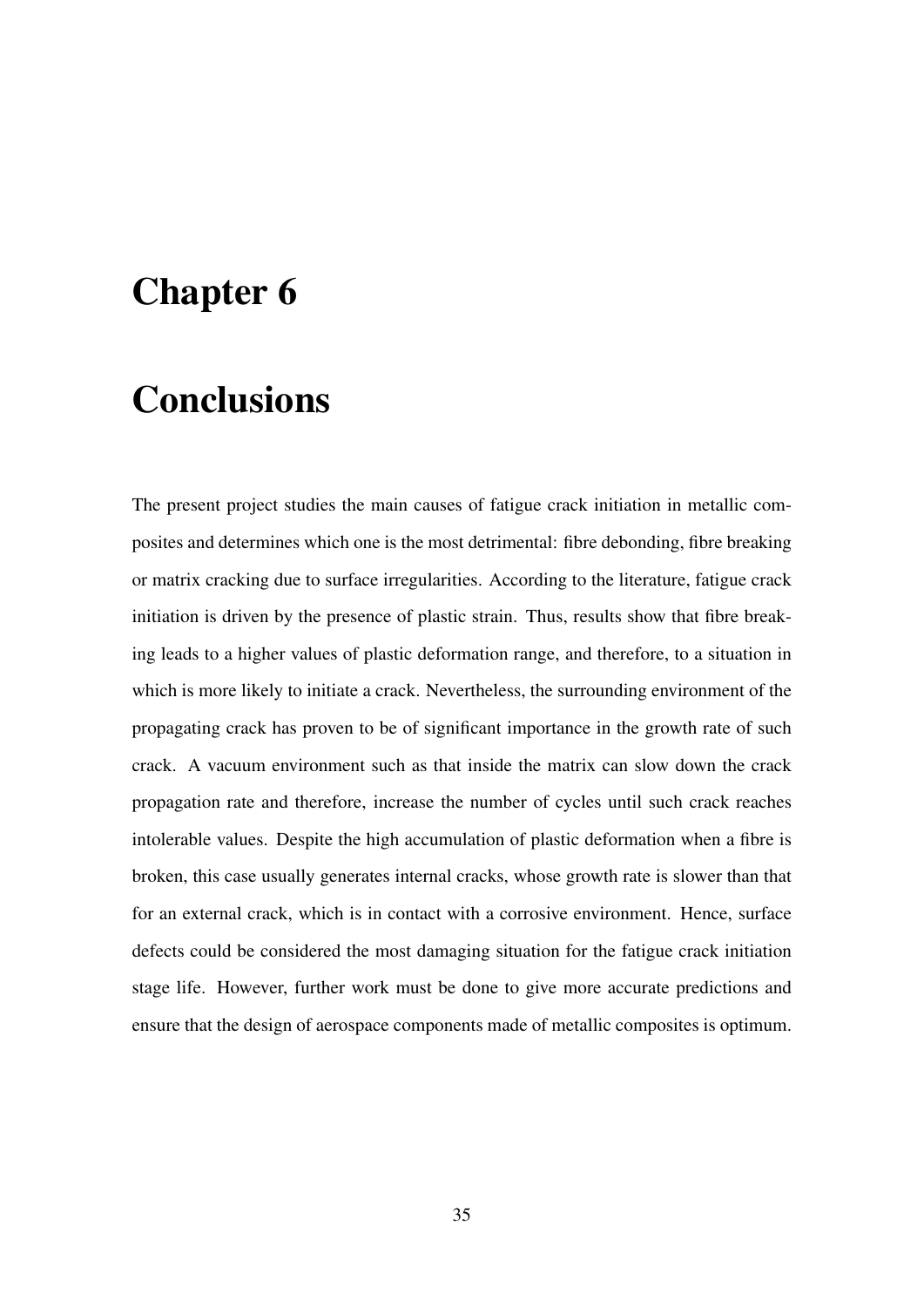## <span id="page-44-0"></span>Appendix A

## CURES approval

Dear Natalia

Reference: CURES/5496/2018

Title: Fatigue crack initiation in metallic composites for aerospace applications. Thank you for your application to the Cranfield University Research Ethics System (CURES). Your proposed research activity has been confirmed as Level 1 risk in terms of research ethics. You may now proceed with the research activities you have sought approval for. Please remember that CURES occasionally conducts audits of projects. We may therefore contact you during or following execution of your fieldwork. Guidance on good practice is available on the research ethics intranet pages.

If you have any queries, please contact cures-support@cranfield.ac.uk

We wish you every success with your project.

Regards

CURES Team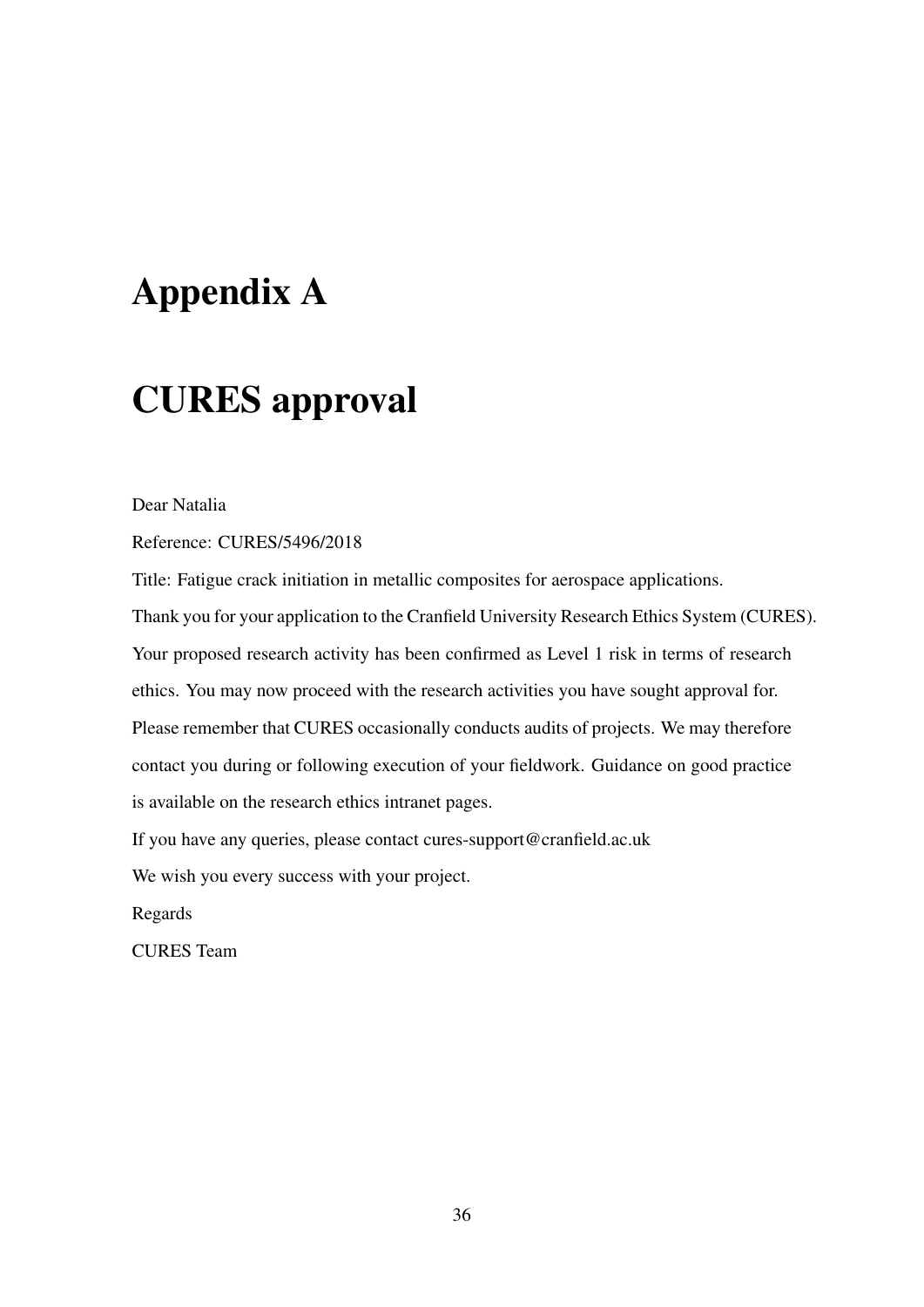## <span id="page-45-0"></span>Appendix B

# Supervisor confirmation for longer report

Natalia,

I confirm that you can go over 8000 words. You work has justified the length.

Regards,

Gustavo M. Castelluccio, PhD

Research Senior Lecturer in Manufacturing

School of Aerospace, Transport and Manufacturing

Cranfield University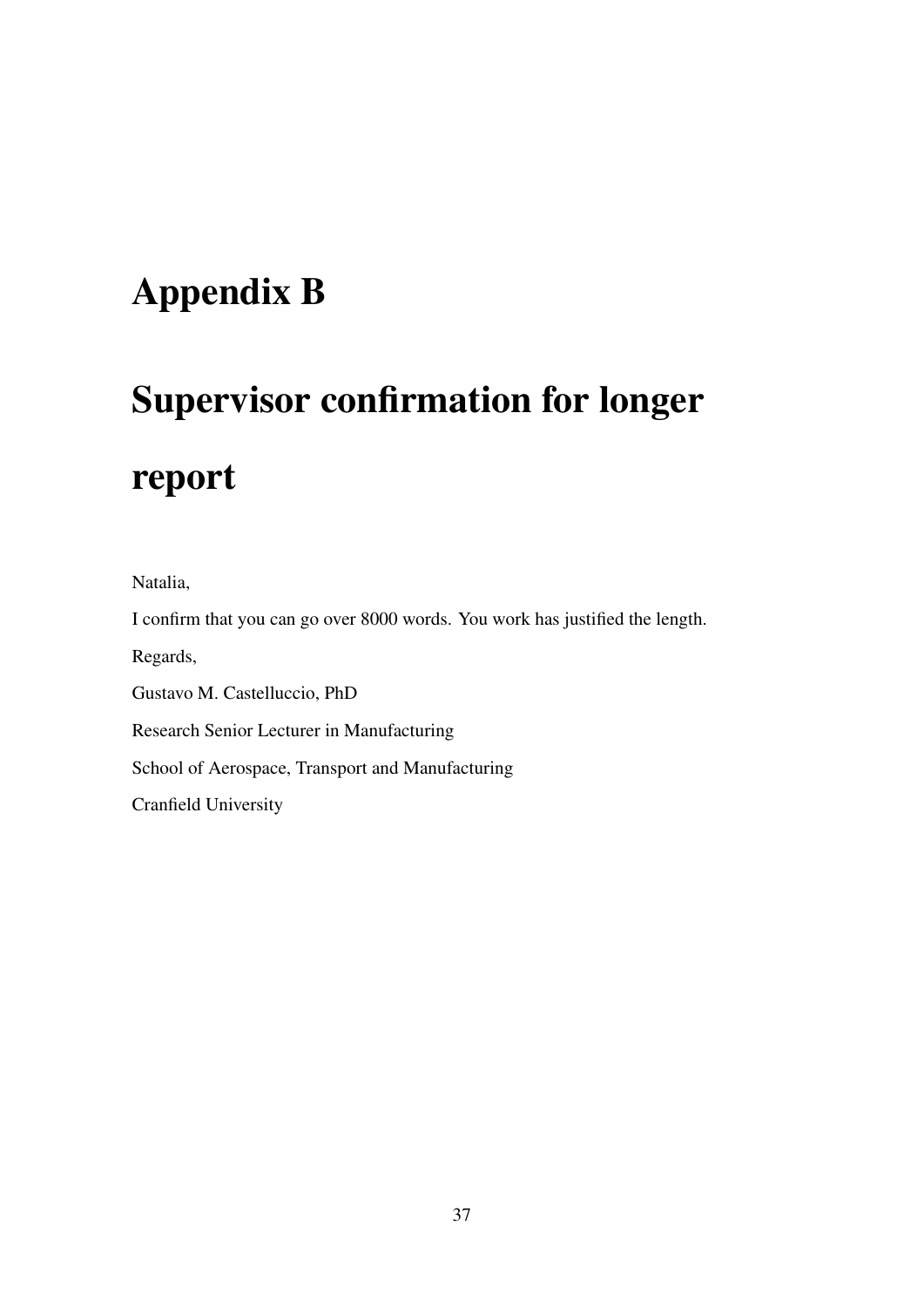## <span id="page-46-0"></span>References

- <span id="page-46-1"></span>[1] Goyal C. R. Uncertainty Quantification in Non-linear Seismic wave Propogation. 2017.
- <span id="page-46-3"></span><span id="page-46-2"></span>[2] Charles D. Potential Aerospace Applications for Metal Matrix Composites. 1992.
- <span id="page-46-4"></span>[3] Macke A. and Schultz B. F. Metal Matrix Composites. (4):19–23, 2012.
- <span id="page-46-5"></span>[4] Lim P. H. Fatigue Behaviour of 6061 Aluminium Alloy and Its Composite. 2001.
- [5] Hochhalter J. D., Littlewood D.J., Christ R. J., Veilleux M. G., Bozek J. E., Ingraffea A. R., and Maniatty A. M. A geometric approach to modeling microstructurally small fatigue crack formation: II. Physically based modeling of microstructuredependent slip localization and actuation of the crack nucleation mechanism in AA 7075-T651. *Modelling and Simulation in Materials Science and Engineering*, 18(4), 2010.
- <span id="page-46-6"></span>[6] Chiang K. T., Loh D. H., Liaw P. K., Diaz E. S., Chiang K. T., and Loh D. H. Materials characterization of silicon carbide reinforced titanium (Ti/SCS-6) metal matrix composites .1. Theoretical modeling of fatigue behavior. *Metallurgical and Materials Transactions a-Physical Metallurgy and Materials Science*, 26(12):3225– 3247, 1995.
- <span id="page-46-7"></span>[7] Her Y. C., Wang P. C., and Yang J. M. Fatigue crack initiation and multiplication of unnotched titanium matrix composites. *Acta Materialia*, 46(18):6645–6659, 1998.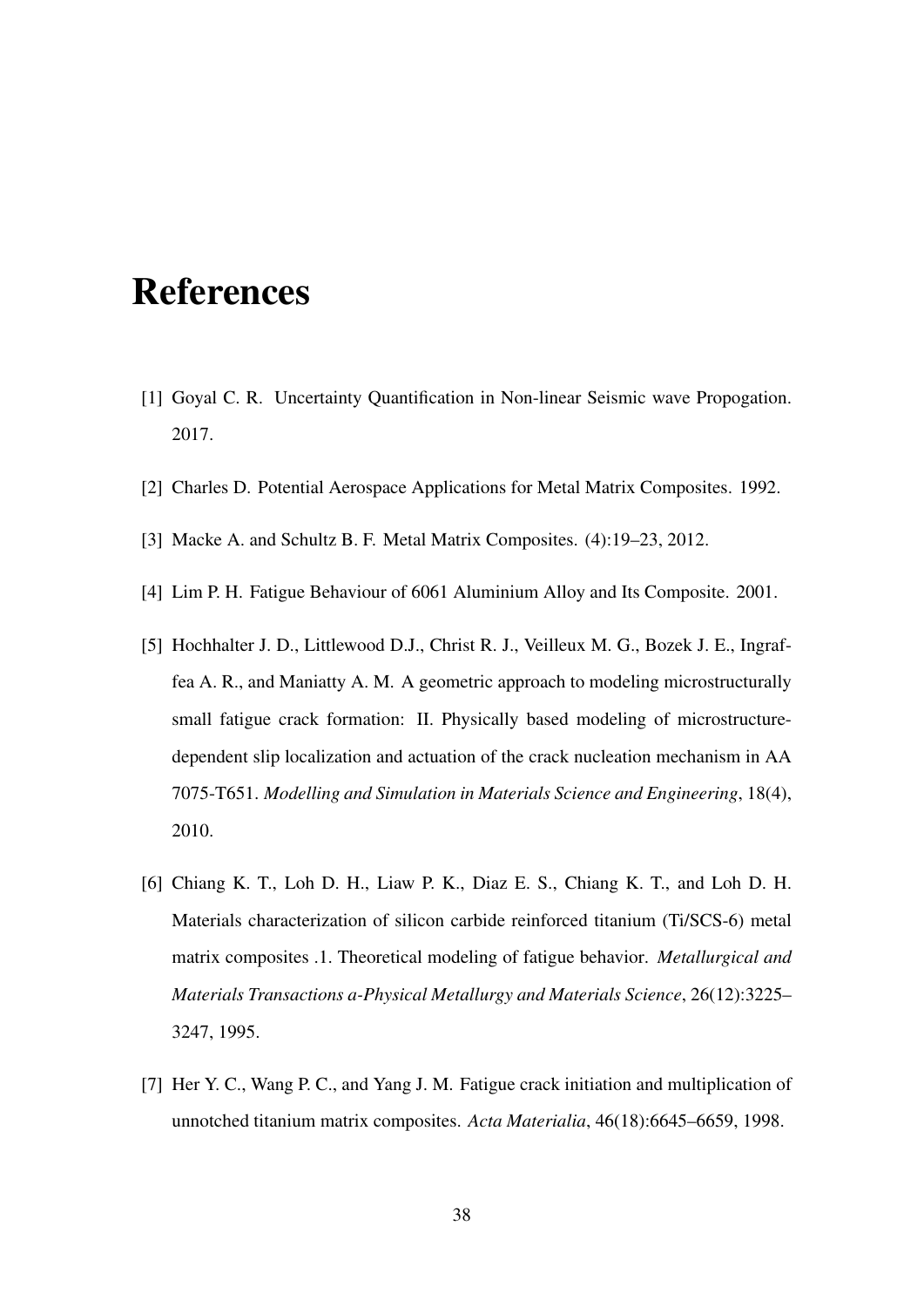- <span id="page-47-0"></span>[8] Hochhalter J. D., Littlewood D. J., Veilleux M. G., Bozek J. E., Maniatty A. M., Rollett A. D., and Ingraffea A. R. A geometric approach to modeling microstructurally small fatigue crack formation: III. Development of a semi-empirical model for nucleation. *Modelling and Simulation in Materials Science and Engineering*, 19(3), 2011.
- <span id="page-47-1"></span>[9] Miller K. J. The behaviour of short fatigue cracks and their initiation. part i: A review of two recent books. *Fatigue & Fracture of Engineering Materials & Structures*, 10(1):75–91.
- <span id="page-47-2"></span>[10] Miller K. J. The short crack problem. *Fatigue & Fracture of Engineering Materials & Structures*, 5(3):223–232.
- <span id="page-47-3"></span>[11] McDowell D. L. An engineering model for propagation of small cracks in fatigue. *Engineering Fracture Mechanics*, 56(3):357–377, 1997.
- <span id="page-47-5"></span><span id="page-47-4"></span>[12] Gangloff R. P. Fatigue Crack Propagation in Aerospace Aluminum Alloys, 1994.
- [13] Hudson C. M. A Study of Fatigue and Fracture in 7075-T6 Aluminum Alloy in V Acuum and Air Environments. *Hudson Langley Research*, (October 1973):1–39, 1973.
- <span id="page-47-6"></span>[14] Carter R. D., Lee E. W., Starke E. A., and Beevers C. J. The effect of microstructure and environment on fatigue crack closure of 7475 aluminum alloy. *Metallurgical Transactions A*, 15(3):555–563, 1984.
- <span id="page-47-7"></span>[15] Bettge D., Günther B., Wedell W., Portella P. D., Hemptenmacher J., Peters P. W. M., and Skrotzki B. Mechanical behavior and fatigue damage of a titanium matrix composite reinforced with continuous SiC fibers. *Materials Science and Engineering A*, 452-453:536–544, 2007.